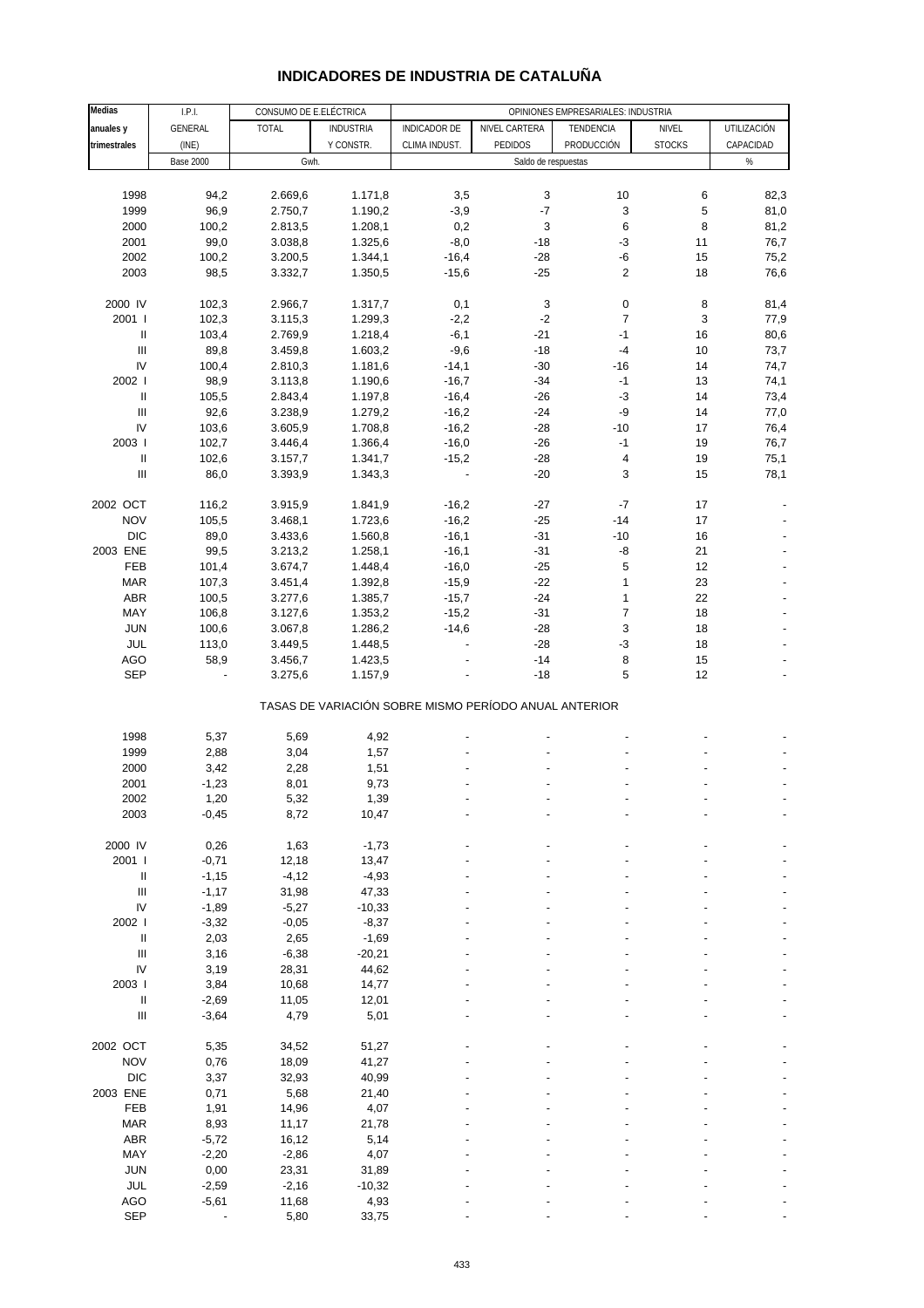#### **Medias anuales y** | TOTAL | EDIFICIOS | SERVICIOS | OTROS | TOTAL | RESIDENCIAL | NO RESID. **trimestrales** VIVIENDAS COMERCIALES DESTINOS TOTAL VIVIENDAS COLECTIVOS 1998 1.138.672 993.630 33.866 111.176 989 834 825 10 155 1999 1.235.817 1.063.352 41.547 130.918 961 819 809 10 142 2000 1.228.618 1.015.183 93.516 119.919 1.096 895 882 13 201 2001 1.123.610 901.411 93.774 128.425 971 725 696 30 245 2002 1.147.747 938.138 82.972 126.637 1.014 802 773 28 213 2003 1.282.812 1.110.634 46.790 125.389 1.213 1.027 975 52 186 2000 III 904.691 725.509 50.193 128.989 991 798 791 7 193 IV 1.188.288 914.201 172.531 101.555 1.277 1.066 1.041 25 211 2001 I 1.237.418 985.812 121.422 130.183 860 632 605 27 228 II 1.197.520 944.453 109.046 144.021 919 726 707 18 193 III 929.083 760.087 59.011 109.985 1.064 769 715 54 296 IV 1.130.420 915.292 85.616 129.512 1.039 775 755 20 264 2002 I 1.272.027 912.624 116.473 242.931 822 619 600 19 203 II 1.160.097 1.009.401 67.241 83.455 1.006 784 743 41 222 III 946.805 866.878 23.808 56.119 1.022 817 785 32 205 IV 1.212.059 963.650 124.367 124.042 1.206 986 965 21 220 2003 I 1.271.897 1.107.941 42.924 121.031 1.297 1.090 1.024 65 207 II 1.293.728 1.113.326 50.655 129.747 961 838 827 11 123 2002 JUL 1.469.210 1.328.205 31.393 109.612 1.464 1.203 1.182 21 261 AGO 516.341 482.525 12.889 20.927 427 398 359 39 29 SEP 854.865 789.904 27.142 37.819 1.175 850 814 36 325 OCT 1.229.450 1.085.493 106.715 37.242 1.468 1.178 1.164 14 290 NOV 1.125.884 884.178 112.508 129.198 1.243 984 947 37 259 DIC 1.280.842 921.278 153.878 205.686 907 796 784 12 111 2003 ENE 1.099.255 968.995 22.469 107.791 1.399 1.100 986 114 299 FEB 1.336.124 1.150.083 17.128 168.913 1.132 1.016 956 60 116 MAR 1.380.311 1.204.745 89.176 86.390 1.360 1.153 1.131 22 207 ABR 1.284.503 1.094.174 56.257 134.072 961 838 827 11 123 MAY 1.280.499 1.121.420 40.327 118.752 - - - - - JUN 1.316.181 1.124.384 55.381 136.416 - - - - - TASAS DE VARIACIÓN SOBRE MISMO PERÍODO ANUAL ANTERIOR 1998 30,49 26,00 32,49 90,24 5,48 7,02 6,20 225,71 -2,11 1999 8,53 7,02 22,68 17,76 -2,81 -1,85 -1,96 7,89 -7,98 2000 -0,58 -4,53 125,08 -8,40 13,99 9,25 9,09 21,95 41,30 2001 -8,55 -11,21 0,28 7,09 -11,41 -18,93 -21,15 137,33 22,10 2002 2,15 4,07 -11,52 -1,39 4,46 10,50 11,15 -4,78 -13,38 2003 5,49 15,57 -49,06 -23,17 47,84 65,81 61,29 250,85 -7,45 2000 III -16,77 -23,37 31,00 26,63 16,81 11,45 13,53 -63,79 45,84 IV 3,91 -12,11 433,29 42,89 7,95 2,80 1,83 70,45 44,62 2001 I -6,29 -16,95 87,73 89,10 -12,51 -21,75 -24,24 207,69 29,98 II -20,22 -23,47 25,83 -20,11 -18,79 -19,99 -21,20 96,43 -13,95 III 2,70 4,77 17,57 -14,73 7,36 -3,72 -9,69 671,43 53,20 IV -4,87 0,12 -50,38 27,53 -18,59 -27,30 -27,44 -21,33 25,47 2002 I 2,80 -7,42 -4,08 86,61 -4,42 -2,06 -0,94 -27,50 -10,95 II -3,13 6,88 -38,34 -42,05 9,47 8,04 5,09 121,82 14,83 III 1,91 14,05 -59,66 -48,98 -3,98 6,29 9,84 -40,74 -30,67 IV 7,22 5,28 45,26 -4,22 16,04 27,23 27,76 6,78 -16,77 2003 I -0,01 21,40 -63,15 -50,18 57,72 76,04 70,82 237,93 1,97 II 11,52 10,30 -24,67 55,47 17,91 35,16 33,60 - -36,92 2002 JUL 7,65 16,91 -58,20 -28,64 -5,61 18,41 26,69 -74,70 -51,21 AGO -30,54 -15,67 -79,25 -80,81 -36,93 -21,96 -28,34 333,33 -82,63 SEP 25,87 38,09 -31,84 -43,82 21,76 8,97 14,65 -48,57 75,68 OCT 2,68 12,12 7,17 -71,28 40,48 53,39 52,16 366,67 4,69 NOV -3,20 -8,42 17,89 26,34 7,06 13,23 11,67 76,19 -11,30 DIC 24,26 13,42 148,82 31,33 -0,55 15,70 20,06 -65,71 -50,45 2003 ENE -8,17 16,40 -79,31 -57,88 61,55 77,99 66,55 338,46 20,56 FEB 4,51 13,59 -84,86 10,55 39,75 62,30 59,07 140,00 -36,96 MAR 2,96 34,93 -30,16 -73,01 71,93 88,09 86,63 214,29 16,29 ABR 2,36 8,26 -19,30 -23,16 17,91 35,16 33,60 - -36,92 MAY 16,39 15,84 -59,53 265,51 - - - - - VISADOS: SUPERFICIE A CONSTRUIR LICENCIAS: SUPERFICIE A CONSTRUIR **RESIDENCIAL** Metros cuadrados **Metros** cuadrados **Miles de metros cuadrados Miles de metros cuadrados**

#### **INDICADORES DE CONSTRUCCIÓN DE CATALUÑA. I**

JUN 16,98 7,14 71,16 214,37 - - - - -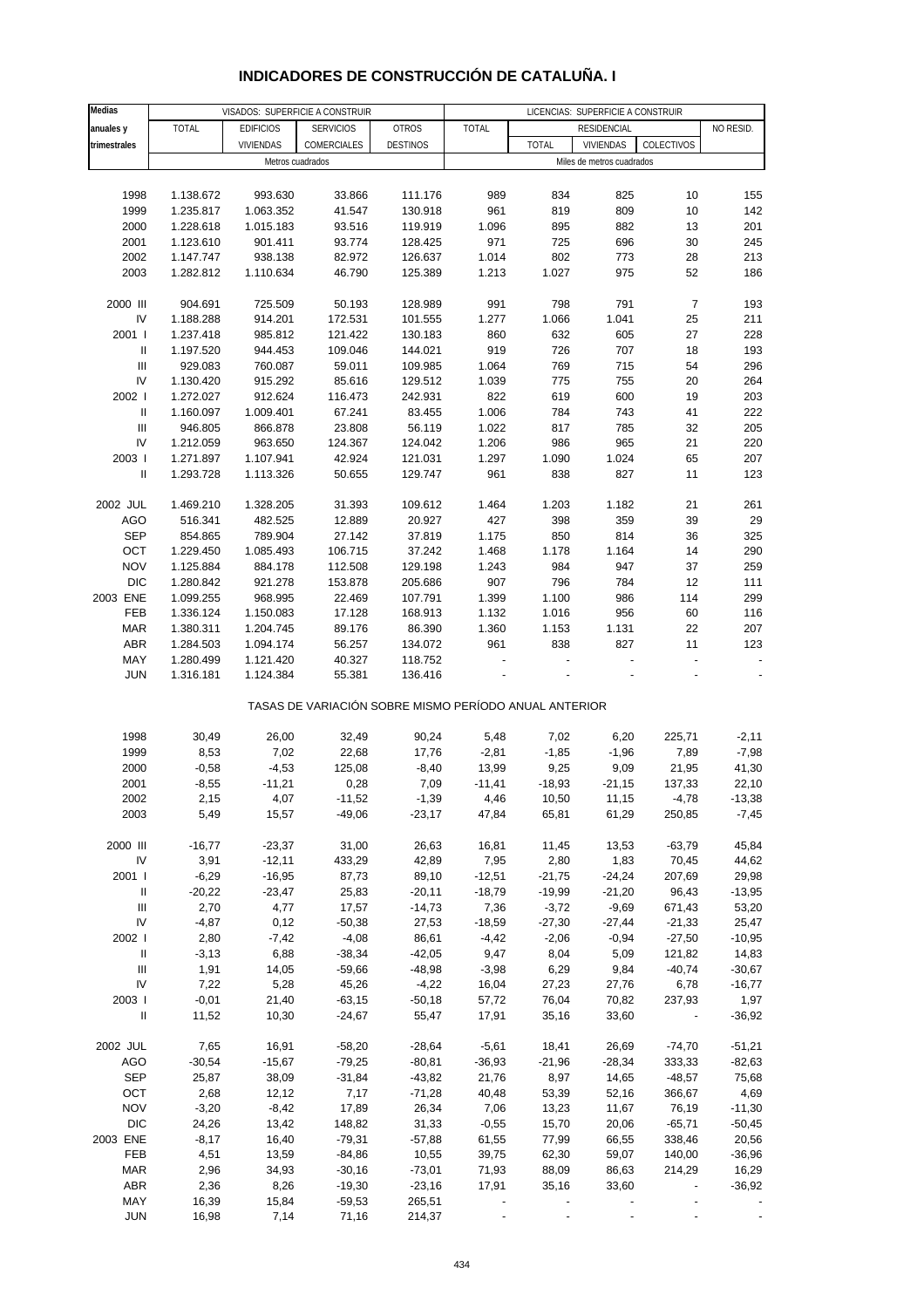| <b>Medias</b>              |              |              | VIVIENDAS VISADAS COLEGIO ARQUITECTOS TÉCNICOS |                                                       | LICENCIAS MUNIC.: Nº DE VIVIENDAS |                 |          |                          |               |
|----------------------------|--------------|--------------|------------------------------------------------|-------------------------------------------------------|-----------------------------------|-----------------|----------|--------------------------|---------------|
|                            | <b>TOTAL</b> |              | OBRA NUEVA                                     |                                                       | Α                                 | А               | OBRA     | REHABI-                  | DEMO-         |
| anuales y                  |              |              |                                                |                                                       |                                   |                 |          |                          |               |
| trimestrales               |              | <b>TOTAL</b> | EDIF.VIV.                                      | OTROS EDIF.                                           | AMPLIAR                           | <b>REFORMAR</b> | NUEVA    | LITACIÓN                 | <b>LICIÓN</b> |
|                            |              |              |                                                |                                                       | Unidades                          |                 |          |                          |               |
|                            |              |              |                                                |                                                       |                                   |                 |          |                          |               |
| 1998                       | 6.313        | 5.887        | 5.846                                          | 40                                                    | 187                               | 240             | 4.816    | 255                      | 199           |
| 1999                       | 7.759        | 6.486        | 6.444                                          | 43                                                    | 365                               | 908             | 4.666    | 219                      | 180           |
| 2000                       | 7.846        | 6.211        | 6.133                                          | 78                                                    | 332                               | 1.304           | 5.090    | 275                      | 221           |
| 2001                       | 7.133        | 5.452        | 5.416                                          | 36                                                    | 273                               | 1.409           | 4.070    | 280                      | 219           |
| 2002                       | 6.816        | 5.993        | 5.948                                          | 45                                                    | 36                                | 787             | 4.630    | 260                      | 219           |
| 2003                       | 8.076        | 7.196        | 7.105                                          | 92                                                    | 59                                | 821             | 5.768    | 374                      | 281           |
|                            |              |              |                                                |                                                       |                                   |                 |          |                          |               |
| 2000 III                   | 6.051        | 4.514        | 4.460                                          | 54                                                    | 195                               | 1.342           | 4.616    | 262                      | 201           |
| IV                         | 7.306        | 5.771        | 5.597                                          | 174                                                   | 262                               | 1.273           | 6.107    | 317                      | 246           |
| 2001 l                     | 7.713        | 5.958        | 5.928                                          | 30                                                    | 280                               | 1.474           | 3.640    | 255                      | 231           |
| $\ensuremath{\mathsf{II}}$ | 7.345        | 5.549        | 5.510                                          | 40                                                    | 294                               | 1.502           | 4.056    | 284                      | 240           |
| Ш                          | 5.844        | 4.575        | 4.535                                          | 39                                                    | 237                               | 1.032           | 4.136    | 294                      | 237           |
| IV                         | 7.631        | 5.725        | 5.689                                          | 36                                                    | 279                               | 1.627           | 4.448    | 285                      | 170           |
| 2002                       | 7.084        | 5.725        | 5.694                                          | 31                                                    | 21                                | 1.338           | 3.450    | 218                      | 185           |
| $\mathbf{I}$               | 7.472        | 6.475        | 6.374                                          | 101                                                   | 26                                | 971             | 4.467    | 239                      | 274           |
| Ш                          | 5.762        | 5.552        | 5.522                                          | 30                                                    | 41                                | 169             | 4.663    | 218                      | 141           |
| IV                         | 6.944        | 6.219        | 6.200                                          | 19                                                    | 56                                | 668             | 5.940    | 367                      | 276           |
| 2003                       | 7.968        | 6.936        | 6.873                                          | 63                                                    | 56                                | 976             | 6.073    | 386                      | 309           |
| $\ensuremath{\mathsf{II}}$ | 8.184        | 7.456        | 7.336                                          | 120                                                   | 63                                | 665             | 4.852    | 335                      | 196           |
|                            |              |              |                                                |                                                       |                                   |                 |          |                          |               |
| 2002 JUL                   | 8.555        | 8.310        | 8.238                                          | 72                                                    | 46                                | 199             | 7.076    | 246                      | 201           |
| <b>AGO</b>                 | 3.225        | 3.071        | 3.068                                          | 3                                                     | 38                                | 116             | 2.189    | 120                      | 45            |
| <b>SEP</b>                 | 5.507        | 5.276        | 5.261                                          | 15                                                    | 38                                | 193             | 4.724    | 287                      | 176           |
| OCT                        | 7.722        | 7.357        | 7.330                                          | 27                                                    | 62                                | 303             | 7.256    | 474                      | 400           |
| <b>NOV</b>                 | 6.206        | 5.422        | 5.395                                          | 27                                                    | 61                                | 723             | 5.852    | 335                      | 180           |
| <b>DIC</b>                 |              |              |                                                |                                                       | 45                                | 979             |          | 293                      | 248           |
|                            | 6.903        | 5.879        | 5.875                                          | $\overline{\mathbf{4}}$                               |                                   |                 | 4.712    |                          |               |
| 2003 ENE                   | 7.199        | 6.124        | 6.122                                          | $\sqrt{2}$                                            | 69                                | 1.006           | 5.833    | 253                      | 378           |
| FEB                        | 8.087        | 7.013        | 7.002                                          | 11                                                    | 51                                | 1.023           | 5.513    | 426                      | 289           |
| <b>MAR</b>                 | 8.617        | 7.670        | 7.495                                          | 175                                                   | 47                                | 900             | 6.872    | 480                      | 260           |
| <b>ABR</b>                 | 8.205        | 7.444        | 7.338                                          | 106                                                   | 61                                | 700             | 4.852    | 335                      | 196           |
| MAY                        | 8.105        | 7.332        | 7.251                                          | 81                                                    | 60                                | 713             |          | $\overline{\phantom{a}}$ |               |
| <b>JUN</b>                 | 8.242        | 7.593        | 7.419                                          | 174                                                   | 68                                | 581             |          |                          |               |
|                            |              |              |                                                | TASAS DE VARIACIÓN SOBRE MISMO PERÍODO ANUAL ANTERIOR |                                   |                 |          |                          |               |
| 1998                       | 21,79        | 23,21        | 23,40                                          | 1,26                                                  | 13,50                             | $-0,69$         | 5,72     | $-24,35$                 | 10,67         |
| 1999                       | 22,91        | 10,19        | 10,21                                          | 6,42                                                  | 95,28                             | 278,89          | $-3,10$  | $-14,07$                 | $-9,26$       |
| 2000                       |              |              |                                                |                                                       |                                   |                 |          |                          |               |
|                            | 1,12         | $-4,25$      | $-4,82$                                        | 81,52                                                 | $-9,26$                           | 43,62           | 9,08     | 25,39                    | 22,40         |
| 2001                       | $-9,09$      | $-12,22$     | $-11,70$                                       | $-53,27$                                              | $-17,75$                          | 8,06            | $-20,04$ | 1,82                     | $-0,64$       |
| 2002                       | $-4,45$      | 9,92         | 9,83                                           | 24,31                                                 | $-86,80$                          | $-44,16$        | 13,76    | $-6,86$                  | $-0,27$       |
| 2003                       | 10,96        | 17,97        | 17,73                                          | 39,34                                                 | 150,70                            | $-28,93$        | 65,58    | 69,77                    | 24,09         |
|                            |              |              |                                                |                                                       |                                   |                 |          |                          |               |
| 2000 III                   | $-14,49$     | $-19,70$     | $-20,00$                                       | 15,60                                                 | 4,47                              | 5,84            | 12,12    | 68,45                    | 33,04         |
| IV                         | $-6,14$      | $-7,36$      | $-9,74$                                        | 506,98                                                | $-65,02$                          | 58,03           | 5,10     | 19,90                    | 6,66          |
| 2001 l                     | $-13,16$     | $-16,21$     | $-16,09$                                       | $-35,00$                                              | $-54,14$                          | 27,17           | $-20,23$ | 15,73                    | 18,49         |
| Ш                          | $-19,69$     | $-25,48$     | $-25,65$                                       | 10,19                                                 | 13,95                             | 4,23            | $-20,06$ | $-4,80$                  | $-0,55$       |
| Ш                          | $-3,42$      | 1,34         | 1,69                                           | $-27,61$                                              | 21,75                             | $-23,08$        | $-10,41$ | 12,36                    | 17,55         |
| IV                         | 4,45         | $-0,80$      | 1,64                                           | $-79,31$                                              | 6,62                              | 27,82           | $-27,17$ | $-10,29$                 | $-30,80$      |
| 2002                       | $-8,15$      | $-3,92$      | $-3,94$                                        | 1,10                                                  | $-92,39$                          | $-9,25$         | $-5,20$  | $-14,64$                 | $-19,94$      |
| $\, \parallel$             | 1,72         | 16,68        | 15,69                                          | 153,78                                                | $-91,16$                          | $-35,35$        | 10,12    | $-16,06$                 | 14,01         |
| Ш                          | $-1,39$      | 21,37        | 21,76                                          | $-23,73$                                              | $-82,84$                          | $-83,59$        | 12,75    | $-25,96$                 | $-40,56$      |
| IV                         | $-9,01$      | 8,63         | 8,98                                           | $-46,30$                                              | $-79,95$                          | $-58,91$        | 33,55    | 29,04                    | 62,35         |
| 2003                       | 12,47        | 21,15        | 20,70                                          | 104,35                                                | 160,94                            | $-27,03$        | 76,00    | 77,49                    | 67,33         |
| $\ensuremath{\mathsf{II}}$ | 9,53         | 15,16        | 15,09                                          | 19,54                                                 | 142,31                            | $-31,55$        | 35,46    | 47,58                    | $-44,16$      |
|                            |              |              |                                                |                                                       |                                   |                 |          |                          |               |
| 2002 JUL                   | $-3,56$      | 22,86        | 22,97                                          | 10,77                                                 | $-87,36$                          | $-88,58$        | 33,13    | $-32,97$                 | $-32,55$      |
| <b>AGO</b>                 | $-25,98$     | $-12,13$     | $-11,69$                                       | $-85,71$                                              | $-81,37$                          | $-82,37$        | $-27,28$ | $-17,24$                 | $-70,20$      |
| <b>SEP</b>                 | 27,98        | 52,27        | 53,25                                          | $-53,13$                                              | $-73,43$                          | $-72,23$        | 15,73    | $-22,43$                 | $-32,57$      |
| OCT                        | $-6,55$      | 19,66        | 19,99                                          | $-30,77$                                              | $-81,21$                          | $-83,03$        | 61,35    | 46,75                    | 112,77        |
| <b>NOV</b>                 | $-20,99$     | $-9,21$      | $-8,81$                                        | $-51,79$                                              | $-76,72$                          | $-55,40$        | 18,06    | 50,90                    | 14,65         |
| <b>DIC</b>                 | 1,89         | 16,30        | 16,52                                          | $-69,23$                                              | $-81,71$                          | $-33,58$        | 21,16    | $-5,18$                  | 50,30         |
| 2003 ENE                   | 10,13        | 22,95        | 23,83                                          | $-94,59$                                              | 762,50                            | $-35,01$        | 72,32    | 34,57                    | 51,20         |
| FEB                        | 3,63         | 9,13         | 9,58                                           | $-69,44$                                              | 88,89                             | $-24,28$        | 58,69    | 61,98                    | 129,37        |
| MAR                        | 24,67        | 32,98        | 30,37                                          | 821,05                                                | 62,07                             | $-19,28$        | 96,79    | 137,62                   | 46,07         |
| <b>ABR</b>                 | 5,67         | 14,08        | 12,65                                          | 863,64                                                | 79,41                             | $-41,96$        | 35,46    | 47,58                    | $-44,16$      |
| MAY                        | 19,91        | 15,16        | 18,48                                          | $-67,21$                                              | 140,00                            | 94,28           |          |                          |               |
| <b>JUN</b>                 | 4,43         | 16,23        | 14,33                                          | 295,45                                                | 257,89                            | $-56,64$        |          |                          |               |
|                            |              |              |                                                |                                                       |                                   |                 |          |                          |               |

# **INDICADORES DE CONSTRUCCIÓN DE CATALUÑA. II**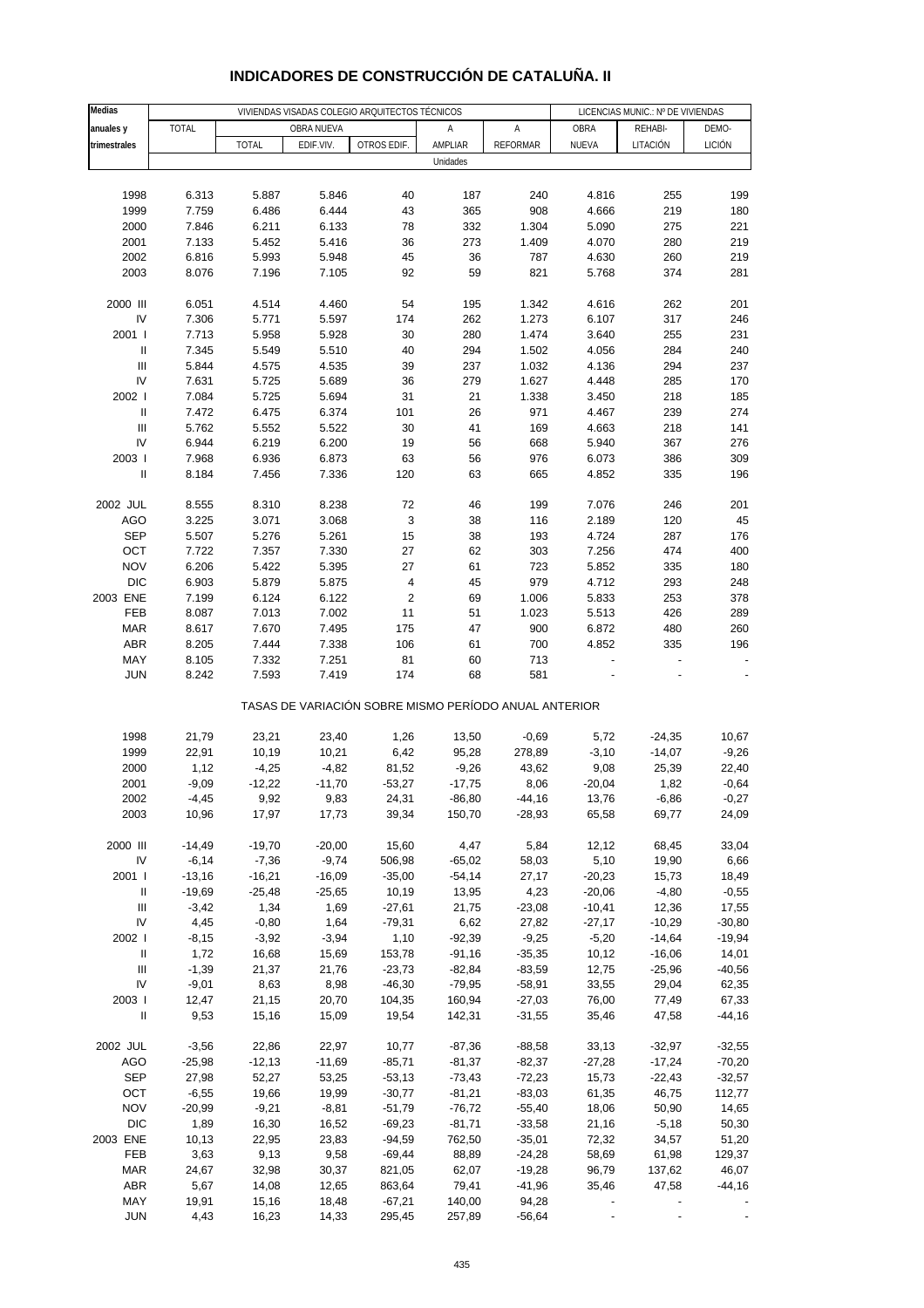| Medias                             |                          | VIVIENDAS                |                          |              |                          |                          |                          | PROYECTOS VISADOS                                     |                          | CERTIFICAC.              | LIQUIDACIÓN      |
|------------------------------------|--------------------------|--------------------------|--------------------------|--------------|--------------------------|--------------------------|--------------------------|-------------------------------------------------------|--------------------------|--------------------------|------------------|
| anuales y                          |                          | <b>INICIADAS</b>         |                          |              | <b>TERMINADAS</b>        |                          |                          | POR EL COLEGIO DE ARQUITECTOS                         |                          | FIN DE OBRA              | <b>EJECUCIÓN</b> |
|                                    |                          | PROTEGIDAS               |                          | <b>TOTAL</b> | PROTEGIDAS               | <b>LIBRES</b>            |                          | <b>PROTEGIDOS</b>                                     | <b>LIBRES</b>            |                          |                  |
| trimestrales                       | <b>TOTAL</b>             |                          | <b>LIBRES</b>            |              |                          |                          | <b>TOTAL</b>             |                                                       |                          | Nº VIVIENDAS<br>Unidades | MAT. OBRA        |
|                                    |                          |                          |                          |              | Unidades                 |                          |                          |                                                       |                          |                          | Miles €          |
|                                    |                          |                          |                          |              |                          |                          |                          |                                                       |                          |                          |                  |
| 1998                               | 5.759                    | 237                      | 5.522                    | 4.439        | 465                      | 3.974                    | 6.365                    | 329                                                   | 6.036                    | 4.044                    | 200.266          |
| 1999                               | 6.355                    | 115                      | 6.241                    | 5.218        | 182                      | 5.036                    | 7.396                    | 304                                                   | 7.092                    | 5.208                    | 260.684          |
| 2000                               | 6.610                    | 374                      | 6.236                    | 5.701        | 269                      | 5.432                    | 6.933                    | 243                                                   | 6.690                    | 5.437                    | 265.965          |
| 2001                               | 5.919                    | 463                      | 5.456                    | 6.775        | 397                      | 6.378                    | 6.218                    | 214                                                   | 6.004                    | 4.676                    | 238.683          |
| 2002                               | 7.095                    | 116                      | 6.979                    | 6.220        | 208                      | 6.013                    | 9.244                    | 459                                                   | 8.785                    | 4.438                    | 230.964          |
| 2003                               | 9.096                    | $\pmb{0}$                | 9.096                    | 6.377        | $\pmb{0}$                | 6.377                    | 8.716                    | 352                                                   | 8.365                    | 5.553                    | 389.466          |
|                                    |                          |                          |                          |              |                          |                          |                          |                                                       |                          |                          |                  |
| 2000 III                           | 6.801                    | 197                      | 6.604                    | 5.525        | 119                      | 5.407                    | 5.845                    | 269                                                   | 5.576                    | 3.816                    | 194.082          |
| IV                                 | 5.329                    | 310                      | 5.019                    | 6.283        | 375                      | 5.908                    | 6.487                    | 277                                                   | 6.210                    | 4.313                    | 212.269          |
| 2001 l                             | 5.985                    | 396                      | 5.589                    | 6.702        | 540                      | 6.162                    | 7.440                    | 354                                                   | 7.086                    | 4.866                    | 243.206          |
| Ш                                  | 7.018                    | 640                      | 6.377                    | 7.670        | 377                      | 7.293                    | 6.107                    | 130                                                   | 5.977                    | 5.429                    | 273.297          |
| $\mathbf{III}$                     | 5.738                    | 358                      | 5.380                    | 5.809        | 201                      | 5.608                    | 5.123                    | 154                                                   | 4.968                    | 3.859                    | 200.831          |
| IV                                 | 4.936                    | 458                      | 4.478                    | 6.918        | 469                      | 6.449                    | 6.202                    | 216                                                   | 5.986                    | 4.548                    | 237.399          |
|                                    |                          |                          |                          |              |                          |                          |                          |                                                       |                          |                          |                  |
| 2002 l                             | 5.733                    | 346                      | 5.387                    | 7.309        | 438                      | 6.871                    | 8.653                    | 701                                                   | 7.952                    | 4.358                    | 209.217          |
| $\mathbf{I}$                       | 7.273                    | 116                      | 7.156                    | 6.963        | 392                      | 6.570                    | 9.090                    | 418                                                   | 8.672                    | 4.547                    | 202.883          |
| $\mathbf{III}$                     | 7.805                    | $\pmb{0}$                | 7.805                    | 5.019        | 0                        | 5.019                    | 8.627                    | 218                                                   | 8.409                    | 4.158                    | 196.157          |
| IV                                 | 7.568                    | $\pmb{0}$                | 7.568                    | 5.589        | 0                        | 5.589                    | 10.606                   | 500                                                   | 10.107                   | 4.688                    | 315.599          |
| 2003                               | 9.096                    | 0                        | 9.096                    | 6.377        | 0                        | 6.377                    | 8.716                    | 352                                                   | 8.365                    | 4.944                    | 344.612          |
| $\mathbf{I}$                       | $\blacksquare$           | $\overline{\phantom{a}}$ | $\overline{\phantom{a}}$ |              | $\blacksquare$           | $\overline{\phantom{a}}$ |                          | ÷,                                                    | $\overline{\phantom{a}}$ | 6.162                    | 434.319          |
|                                    |                          |                          |                          |              |                          |                          |                          |                                                       |                          |                          |                  |
| 2002 JUL                           | 7.941                    | 0                        | 7.941                    | 6.963        | 0                        | 6.963                    | 13.136                   | 233                                                   | 12.903                   | 6.143                    | 249.288          |
| AGO                                | 8.758                    | 0                        | 8.758                    | 3.793        | 0                        | 3.793                    | 4.718                    | 77                                                    | 4.641                    | 1.793                    | 71.291           |
| <b>SEP</b>                         | 6.715                    | 0                        | 6.715                    | 4.302        | 0                        | 4.302                    | 8.028                    | 345                                                   | 7.683                    | 4.539                    | 267.893          |
| OCT                                | 11.613                   | $\pmb{0}$                | 11.613                   | 5.896        | 0                        | 5.896                    | 11.899                   | 327                                                   | 11.572                   | 5.631                    | 382.323          |
| <b>NOV</b>                         | 4.176                    | 0                        | 4.176                    | 6.011        | 0                        | 6.011                    | 11.735                   | 1.119                                                 | 10.616                   | 4.279                    | 290.311          |
| <b>DIC</b>                         | 6.915                    | $\pmb{0}$                | 6.915                    | 4.861        | 0                        | 4.861                    | 8.185                    | 53                                                    | 8.132                    | 4.154                    | 274.162          |
| 2003 ENE                           | 10.415                   | 0                        | 10.415                   | 5.749        | 0                        | 5.749                    | 7.641                    | 297                                                   | 7.344                    | 4.688                    | 284.142          |
| FEB                                | 9.555                    | 0                        | 9.555                    | 6.216        | 0                        | 6.216                    | 9.023                    | 433                                                   | 8.590                    | 4.683                    | 330.608          |
| <b>MAR</b>                         | 7.319                    | 0                        | 7.319                    | 7.167        | 0                        | 7.167                    | 9.485                    | 325                                                   | 9.160                    | 5.460                    | 419.086          |
| ABR                                | $\overline{a}$           | $\overline{a}$           |                          |              |                          |                          |                          | ÷,                                                    | $\overline{a}$           |                          |                  |
|                                    |                          |                          |                          |              |                          |                          |                          |                                                       |                          | 5.042                    | 495.374          |
| MAY                                |                          |                          |                          |              |                          |                          |                          |                                                       |                          | 6.769                    | 430.500          |
| <b>JUN</b>                         |                          |                          |                          |              |                          |                          |                          |                                                       |                          | 6.674                    | 377.084          |
|                                    |                          |                          |                          |              |                          |                          |                          |                                                       |                          |                          |                  |
|                                    |                          |                          |                          |              |                          |                          |                          | TASAS DE VARIACIÓN SOBRE MISMO PERÍODO ANUAL ANTERIOR |                          |                          |                  |
| 1998                               | 13,39                    | $-63,53$                 | 24,70                    | 34,42        | $-6,23$                  | 41,60                    | 3,99                     |                                                       | 7,88                     | 15,02                    | 23,17            |
|                                    |                          |                          |                          |              |                          |                          |                          | $-37,43$                                              |                          |                          |                  |
| 1999                               | 10,35                    | $-51,70$                 | 13,02                    | 17,55        | $-60,77$                 | 26,72                    | 16,21                    | $-7,40$                                               | 17,49                    | 28,80                    | 30,17            |
| 2000                               | 4,01                     | 226,53                   | $-0,08$                  | 9,24         | 47,19                    | 7,87                     | $-6,27$                  | $-20,12$                                              | $-5,67$                  | 4,39                     | 2,03             |
| 2001                               | $-10,45$                 | 23,70                    | $-12,50$                 | 18,84        | 47,73                    | 17,41                    | $-10,31$                 | $-12,10$                                              | $-10,25$                 | $-14,00$                 | $-10,26$         |
| 2002                               | 19,86                    | $-75,03$                 | 27,91                    | $-8,19$      | $-47,65$                 | $-5,73$                  | 48,67                    | 114,78                                                | 46,32                    | $-5,08$                  | $-3,23$          |
| 2003                               | 58,66                    |                          | 68,86                    | $-12,75$     |                          | $-7,18$                  | 0,74                     | $-49,81$                                              | 5,19                     | 24,71                    | 89,02            |
|                                    |                          |                          |                          |              |                          |                          |                          |                                                       |                          |                          |                  |
| 2000 III                           | $-7,09$                  | 657,69                   | $-9,46$                  | 15,34        | $-11,88$                 | 16,12                    | $-11,47$                 | $-27,62$                                              | $-10,51$                 | $-13,69$                 | $-9,04$          |
| ${\sf IV}$                         | $-6,29$                  | 295,32                   | $-10,50$                 | $-3,41$      | 51,96                    | $-5,59$                  | $-12,39$                 | 15,12                                                 | $-13,32$                 | $-29,96$                 | $-28,60$         |
| 2001                               | $-14,15$                 | $-24,28$                 | $-13,33$                 | 38,07        | 78,70                    | 35,38                    | $-6,29$                  | 15,94                                                 | $-7,18$                  | $-24,77$                 | $-19,70$         |
| Ш                                  | $-4,38$                  | 36,82                    | $-7,18$                  | 24,91        | 35,61                    | 24,40                    | $-18,13$                 | 7,12                                                  | $-18,54$                 | $-24,07$                 | $-22,94$         |
| $\ensuremath{\mathsf{III}}\xspace$ | $-15,63$                 | 81,90                    | $-18,54$                 | 5,14         | 69,38                    | 3,73                     | $-12,36$                 | $-42,63$                                              | $-10,90$                 | 1,11                     | 3,48             |
| IV                                 | $-7,37$                  | 47,90                    | $-10,78$                 | 10, 10       | 24,96                    | 9,15                     | $-4,39$                  | $-21,81$                                              | $-3,62$                  | 5,45                     | 11,84            |
| 2002 l                             | $-4,21$                  | $-12,54$                 | $-3,62$                  | 9,06         | $-18,78$                 | 11,50                    | 16,30                    | 97,93                                                 | 12,23                    | $-10,44$                 | $-13,98$         |
| Ш                                  | 3,63                     | $-81,83$                 | 12,22                    | $-9,23$      | 4,07                     | $-9,91$                  | 48,85                    | 220,46                                                | 45,10                    | $-16,26$                 | $-25,76$         |
| Ш                                  | 36,02                    | $\blacksquare$           | 45,08                    | $-13,60$     | $\overline{\phantom{a}}$ | $-10,50$                 | 68,41                    | 41,47                                                 | 69,25                    | 7,77                     | $-2,33$          |
| IV                                 | 53,31                    |                          | 68,99                    | $-19,20$     |                          | $-13,33$                 | 71,01                    | 130,97                                                | 68,85                    | 3,08                     | 32,94            |
| 2003                               | 58,66                    |                          | 68,86                    | $-12,75$     |                          | $-7,18$                  | 0,74                     | $-49,81$                                              | 5,19                     | 13,43                    | 64,71            |
| $\mathbf{II}$                      | $\overline{\phantom{a}}$ |                          | $\overline{\phantom{a}}$ | $\sim$ $-$   |                          | $\blacksquare$           | $\overline{\phantom{a}}$ |                                                       | $\sim$                   | 35,52                    | 114,07           |
|                                    |                          |                          |                          |              |                          |                          |                          |                                                       |                          |                          |                  |
|                                    |                          |                          |                          |              |                          |                          |                          |                                                       |                          |                          |                  |
| 2002 JUL                           | 48,90                    |                          | 61,70                    | $-14,99$     |                          | $-10,57$                 | 84,18                    | 1,75                                                  | 86,92                    | $-8,16$                  | $-29,11$         |
| <b>AGO</b>                         | 39,39                    |                          | 45,31                    | $-2,32$      |                          | $-1,02$                  | 19,14                    | $-10,47$                                              | 19,80                    | 14,86                    | $-9,15$          |
| <b>SEP</b>                         | 19,95                    |                          | 29,11                    | $-19,65$     |                          | $-17,38$                 | 87,75                    | 133,11                                                | 86,12                    | 36,47                    | 55,40            |
| OCT                                | 71,51                    |                          | 86,91                    | $-14,74$     |                          | $-6,75$                  | 73,73                    | 626,67                                                | 70,08                    | 6,85                     | 39,89            |
| <b>NOV</b>                         | 0,72                     | $\overline{\phantom{a}}$ | 19,76                    | $-21,49$     | $\overline{\phantom{a}}$ | $-18,22$                 | 99,37                    | 356,73                                                | 88,19                    | $-7,40$                  | 19,81            |
| <b>DIC</b>                         | 77,67                    |                          | 85,14                    | $-21,37$     |                          | $-14,31$                 | 39,41                    | $-85,24$                                              | 47,53                    | 10,68                    | 39,47            |
| 2003 ENE                           | 57,85                    |                          | 70,07                    | 5,06         |                          | 8,64                     | 2,63                     | $-72,32$                                              | 15,25                    | 12,18                    | 35,95            |
| FEB                                | 83,47                    | ÷                        | 88,20                    | $-20,49$     | $\overline{\phantom{a}}$ | $-14,16$                 | $-11,64$                 | 4,09                                                  | $-12,31$                 | 7,98                     | 56,25            |
| <b>MAR</b>                         | 35,69                    |                          | 47,56                    | $-17,03$     |                          | $-11,30$                 | 14,26                    | $-46,98$                                              | 19,15                    | 19,76                    | 102,40           |
| ABR                                |                          |                          |                          |              |                          |                          |                          |                                                       |                          | 26,52                    | 167,49           |
| MAY                                |                          |                          |                          |              |                          |                          |                          |                                                       |                          | 31,26                    | 88,00            |

#### **INDICADORES DE CONSTRUCCIÓN DE CATALUÑA. III**

JUN - - - - - - - - - 48,38 93,91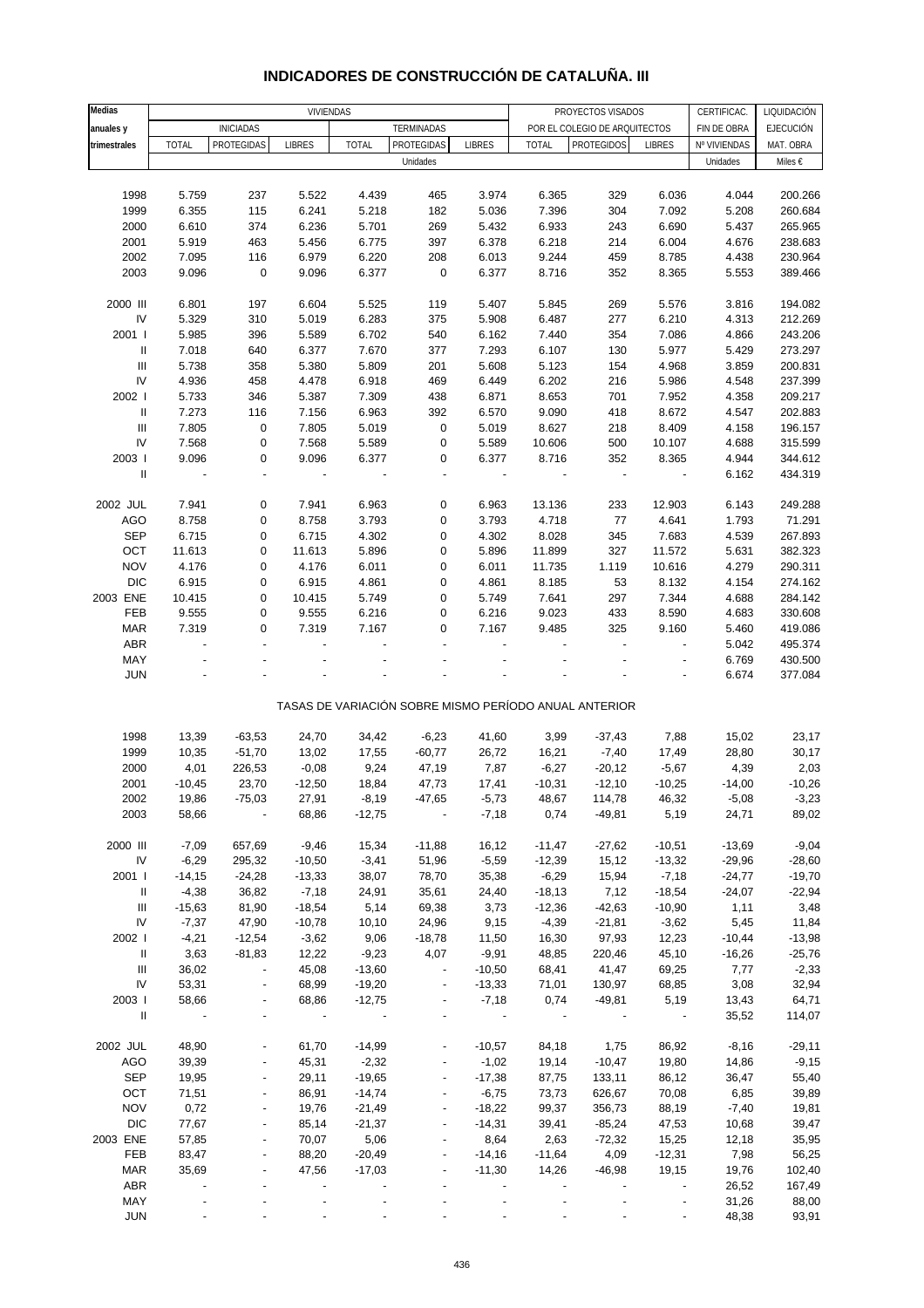|  | <b>INDICADORES DE CONSTRUCCION DE CATALUNA. IV</b> |
|--|----------------------------------------------------|
|  |                                                    |
|  |                                                    |
|  |                                                    |

| Medias                     | CONSUMO   |              | LICITACIÓN OFICIAL (SEOPAN)                           |             |              | LICITACIÓN OFICIAL (FOMENTO) |              |
|----------------------------|-----------|--------------|-------------------------------------------------------|-------------|--------------|------------------------------|--------------|
| anuales y                  | DE        | <b>TOTAL</b> | EDIFICACIÓN                                           | OBRA CIVIL  | <b>TOTAL</b> | EDIFICACIÓN                  | INGENIERÍA   |
| trimestrales               | CEMENTO   |              |                                                       |             |              |                              | <b>CIVIL</b> |
|                            | Toneladas |              |                                                       | Miles €     |              |                              |              |
|                            |           |              |                                                       |             |              |                              |              |
| 1998                       | 354.197   | 190.095,9    | 65.213,0                                              | 124.882,9   | 185.026      | 59.708                       | 125.318      |
| 1999                       | 391.081   | 198.083,2    | 52.053,0                                              | 146.030,1   | 192.774      | 51.378                       | 141.396      |
| 2000                       | 423.104   | 229.669,5    | 69.097,7                                              | 160.571,8   | 193.556      | 62.345                       | 131.212      |
| 2001                       | 457.200   | 384.118,7    | 120.295,0                                             | 263.823,7   | 392.850      | 100.702                      | 292.148      |
| 2002                       | 508.176   | 577.798,5    | 111.877,6                                             | 465.920,9   | 429.726      | 115.627                      | 314.099      |
| 2003                       | 547.450   | 436.436,3    | 166.293,2                                             | 270.143,2   | 411.036      | 165.373                      | 245.664      |
|                            |           |              |                                                       |             |              |                              |              |
| 2000 III                   | 400.469   | 201.103,6    | 83.694,0                                              | 117.409,5   | 225.320      | 58.143                       | 167.176      |
| IV                         | 404.489   | 247.570,7    | 76.205,7                                              | 171.365,1   | 183.924      | 68.780                       | 115.145      |
| 2001 l                     | 475.303   | 264.860,3    | 132.272,6                                             | 132.587,7   | 207.571      | 77.103                       | 130.468      |
| $\ensuremath{\mathsf{II}}$ | 494.084   | 724.534,6    | 145.747,7                                             | 578.786,9   | 379.646      | 107.902                      | 271.744      |
| Ш                          | 421.669   | 307.218,1    | 111.788,0                                             | 195.430,0   | 440.760      | 102.917                      | 337.844      |
| IV                         | 437.744   | 239.861,8    | 91.371,6                                              | 148.490,2   | 543.421      | 114.885                      | 428.537      |
| 2002 l                     | 477.712   | 439.480,4    | 121.343,6                                             | 318.136,8   | 385.513      | 116.182                      | 269.331      |
| $\sf II$                   | 531.519   | 305.504,3    | 124.748,3                                             | 180.756,0   | 296.588      | 143.637                      | 152.951      |
| Ш                          | 499.488   | 874.762,5    | 89.633,9                                              | 785.128,7   | 348.563      | 92.452                       | 256.110      |
| IV                         | 523.986   | 691.447,0    | 111.784,8                                             | 579.662,2   | 688.240      | 110.237                      | 578.003      |
| 2003                       | 529.819   | 370.150,9    | 109.315,6                                             | 260.835,3   | 445.336      | 202.545                      | 242.791      |
| Ш                          | 565.080   | 502.721,8    | 223.270,7                                             | 279.451,0   | 359.587      | 109.615                      | 249.973      |
|                            |           |              |                                                       |             |              |                              |              |
| 2002 JUL                   | 624.928   | 1.591.911,1  | 119.219,7                                             | 1.472.691,4 | 407.451      | 105.821                      | 301.629      |
| AGO                        | 377.574   | 933.420,7    | 105.735,6                                             | 827.685,1   | 502.246      | 96.550                       | 405.696      |
| <b>SEP</b>                 | 495.961   | 98.955,7     | 43.946,3                                              | 55.009,5    | 135.992      | 74.985                       | 61.006       |
| OCT                        | 585.780   | 279.402,4    | 111.091,0                                             | 168.311,3   | 306.817      | 135.835                      | 170.982      |
| <b>NOV</b>                 | 555.576   | 314.919,4    | 93.655,0                                              | 221.264,4   | 347.857      | 116.606                      | 231.251      |
| <b>DIC</b>                 | 430.601   | 1.480.019,1  | 130.608,3                                             | 1.349.410,8 | 1.410.045    | 78.269                       | 1.331.776    |
| 2003 ENE                   | 522.150   | 653.352,5    | 125.015,1                                             | 528.337,3   | 941.513      | 401.478                      | 540.035      |
| FEB                        | 467.582   | 295.818,6    | 135.305,8                                             | 160.512,8   | 250.742      | 157.557                      | 93.186       |
| <b>MAR</b>                 | 599.726   | 161.281,5    | 67.625,8                                              | 93.655,6    | 143.753      | 48.599                       | 95.153       |
| <b>ABR</b>                 | 576.328   | 507.024,9    | 363.573,6                                             | 143.451,4   | 255.587      | 84.542                       | 171.046      |
| MAY                        | 598.630   | 487.051,2    | 210.273,6                                             | 276.777,7   | 463.586      | 134.687                      | 328.899      |
| <b>JUN</b>                 | 520.282   | 514.089,2    | 95.965,1                                              | 418.124,1   |              |                              |              |
|                            |           |              | TASAS DE VARIACIÓN SOBRE MISMO PERÍODO ANUAL ANTERIOR |             |              |                              |              |
| 1998                       | 16,44     | 36,71        | 23,81                                                 | 44,58       | 39,55        | 28,92                        | 45,25        |
| 1999                       | 10,41     | 4,20         | $-20,18$                                              | 16,93       | 4,19         | $-13,95$                     | 12,83        |
| 2000                       | 8,19      | 15,95        | 32,74                                                 | 9,96        | 0,41         | 21,34                        | $-7,20$      |
| 2001                       | 8,06      | 67,25        | 74,09                                                 | 64,30       | 102,96       | 61,52                        | 122,65       |
| 2002                       | 11,15     | 50,42        | $-7,00$                                               | 76,60       | 9,39         | 14,82                        | 7,51         |
| 2003                       | 8,49      | 17,17        | 35,15                                                 | 8,30        | 12,88        | 27,31                        | 4,88         |
|                            |           |              |                                                       |             |              |                              |              |
| 2000 III                   | 3,66      | $-1,45$      | 65,35                                                 | $-23,49$    | 18,68        | 19,56                        | 18,37        |
| IV                         | 3,59      | 35,87        | 84,52                                                 | 21,61       | 14,33        | 78,05                        | $-5,81$      |
| 2001                       | 8,87      | 9,66         | 112,73                                                | $-26,08$    | 63,98        | 38,92                        | 83,54        |
| Ш                          | 9,58      | 217,13       | 168,34                                                | 232,34      | 59,25        | 61,16                        | 58,51        |
| Ш                          | 5,29      | 52,77        | 33,57                                                 | 66,45       | 95,62        | 77,01                        | 102,09       |
| IV                         | 8,22      | $-3,11$      | 19,90                                                 | $-13,35$    | 195,46       | 67,03                        | 272,17       |
| 2002                       | 0,51      | 65,93        | $-8,26$                                               | 139,94      | 85,73        | 50,68                        | 106,43       |
| Ш                          | 7,58      | $-57,83$     | $-14,41$                                              | $-68,77$    | $-21,88$     | 33,12                        | $-43,72$     |
| Ш                          | 18,45     | 184,74       | $-19,82$                                              | 301,74      | $-20,92$     | $-10,17$                     | $-24,19$     |
| IV                         | 19,70     | 188,27       | 22,34                                                 | 290,37      | 26,65        | $-4,05$                      | 34,88        |
| 2003                       | 10,91     | $-15,78$     | $-9,91$                                               | $-18,01$    | 15,52        | 74,33                        | $-9,85$      |
| Ш                          | 6,31      | 64,55        | 78,98                                                 | 54,60       | 8,30         | $-27,15$                     | 37,67        |
|                            |           |              |                                                       |             |              |                              |              |
| 2002 JUL                   | 23,08     | 228,70       | $-15,25$                                              | 328,58      | 2,31         | $-19,30$                     | 12,91        |
| AGO                        | 7,17      | 251,91       | $-4,09$                                               | 433,97      | 30,12        | $-31,42$                     | 65,45        |
| SEP                        | 22,47     | $-42,50$     | $-47,96$                                              | $-37,25$    | $-74,72$     | 103,56                       | $-87,83$     |
| OCT                        | 12,58     | 13,75        | 42,85                                                 | 0,27        | $-72,91$     | 35,47                        | $-83,44$     |
| <b>NOV</b>                 | 16,04     | 70,16        | 26,64                                                 | 99,14       | 37,71        | $-1,73$                      | 72,65        |
| <b>DIC</b>                 | 37,08     | 412,32       | 6,72                                                  | 710,48      | 475,76       | $-37,75$                     |              |
| 2003 ENE                   | 12,65     | 103,01       | 20,22                                                 | 142,53      | 115,96       | 309,72                       | 59,79        |
| FEB                        | $-3,83$   | $-52,01$     | 66,29                                                 | $-70,00$    | $-36,03$     | 1,11                         | $-60,54$     |
| MAR                        | 24,06     | $-57,57$     | $-62,15$                                              | $-53,51$    | $-56,25$     | $-48,70$                     | -59,31       |
| ABR                        | 15,31     | 41,04        | 265,69                                                | $-44,84$    | $-27,55$     | $-49,04$                     | $-8,47$      |
| MAY                        | 7,42      | 42,68        | 39,67                                                 | 45,06       | 48,91        | $-0,27$                      | 86,58        |
| <b>JUN</b>                 | $-3,20$   | 138,37       | $-22,78$                                              | 357,50      |              |                              |              |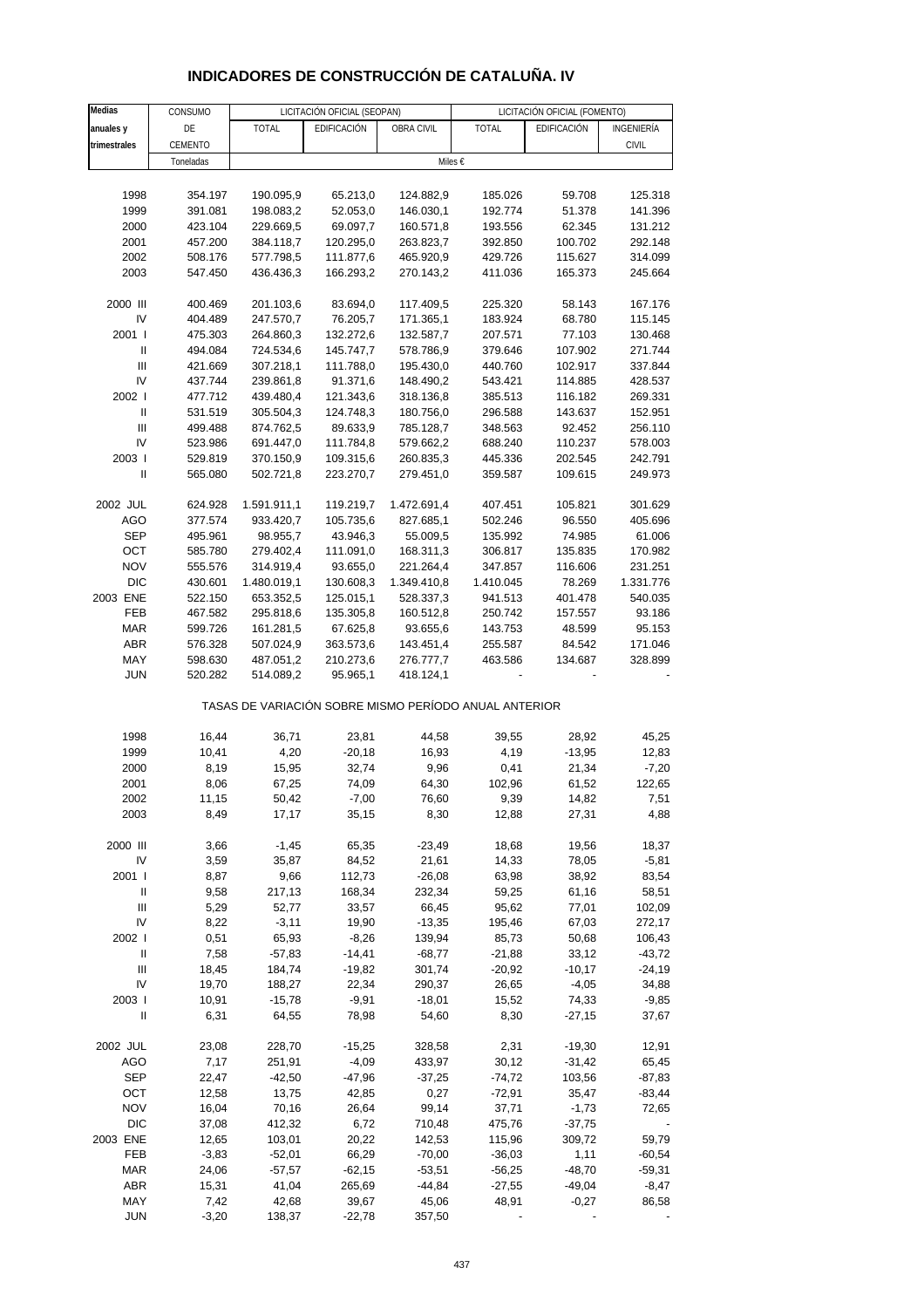| Medias                             | ESTABLECIMIENTOS HOTELEROS |                    |                                                       |                        |                          |                        |                 |  |
|------------------------------------|----------------------------|--------------------|-------------------------------------------------------|------------------------|--------------------------|------------------------|-----------------|--|
| anuales y                          |                            | NÚMERO DE VIAJEROS |                                                       |                        | NÚMERO DE PERNOCTACIONES |                        | <b>GRADO DE</b> |  |
| trimestrales                       | <b>TOTAL</b>               | ESPAÑOLES          | EXTRANJEROS                                           | <b>TOTAL</b>           | ESPAÑOLES                | EXTRANJEROS            | OCUPACIÓN       |  |
|                                    |                            |                    | Unidades                                              |                        |                          |                        | %               |  |
|                                    |                            |                    |                                                       |                        |                          |                        |                 |  |
| 1998                               | 624.386                    | 282.338            | 342.048                                               | 2.335.728              | 766.465                  | 1.569.263              | 57,68           |  |
| 1999                               | 823.689                    | 367.772            | 455.916                                               | 2.973.879              | 995.953                  | 1.977.925              | 53,78           |  |
| 2000                               | 846.944                    | 378.011            | 468.933                                               | 3.066.889              | 1.042.095                | 2.024.794              | 55,59           |  |
| 2001                               | 854.216                    | 384.848            | 469.368                                               | 3.073.000              | 1.058.931                | 2.014.069              | 54,48           |  |
| 2002                               | 881.643                    | 385.615            | 496.027                                               | 3.077.019              | 1.031.933                | 2.045.086              | 54,60           |  |
| 2003                               | 941.888                    | 419.319            | 522.569                                               | 3.323.329              | 1.160.898                | 2.162.431              | 52,80           |  |
|                                    |                            |                    |                                                       |                        |                          |                        |                 |  |
| 2000 IV                            | 643.145                    | 320.548            | 322.598                                               | 1.844.386              | 721.807                  | 1.122.579              | 47,55           |  |
| 2001 l                             | 548.026                    | 310.570            | 237.456                                               | 1.360.875              | 727.618                  | 633.257                | 42,81           |  |
| Ш                                  | 1.001.495                  | 422.901            | 578.594                                               | 3.452.922              | 1.082.802                | 2.370.120              | 56,21           |  |
| $\ensuremath{\mathsf{III}}\xspace$ | 1.239.773                  | 486.490            | 753.283                                               | 5.673.542              | 1.685.057                | 3.988.485              | 74,30           |  |
| IV                                 | 627.570                    | 319.430            | 308.140                                               | 1.804.661              | 740.246                  | 1.064.415              | 44,59           |  |
| 2002                               | 581.585                    | 324.913            | 256.672                                               | 1.461.682              | 782.469                  | 679.213                | 48,23           |  |
| Ш                                  | 1.003.323                  | 402.781            | 600.542                                               | 3.445.695              | 1.005.936                | 2.439.759              | 54,32           |  |
| $\mathbf{III}$                     | 1.249.646                  | 477.129            | 772.517                                               | 5.468.227              | 1.588.586                | 3.879.641              | 70,65           |  |
| IV                                 | 692.017                    | 337.639            | 354.378                                               | 1.932.472              | 750.742                  | 1.181.731              | 45,21           |  |
| 2003                               | 560.862                    | 303.295            | 257.566                                               | 1.374.389              | 691.770                  | 682.619                | 39,90           |  |
| $\sf II$                           | 1.059.604                  | 450.982            | 608.622                                               | 3.489.217              | 1.104.520                | 2.384.697              | 52,93           |  |
| $\mathbf{III}$                     | 1.336.854                  | 545.861            | 790.993                                               | 5.997.908              | 1.949.157                | 4.048.752              | 71,97           |  |
|                                    |                            |                    |                                                       |                        |                          |                        |                 |  |
| 2002 SEP                           | 1.103.900                  | 415.025            | 688.875                                               | 4.444.900              | 1.199.238                | 3.245.662              | 62,34           |  |
| OCT                                | 942.790                    | 371.020            | 571.770                                               | 3.134.322              | 821.635                  | 2.312.687              | 56,51           |  |
| <b>NOV</b>                         | 588.376                    | 324.985            | 263.391                                               | 1.390.030              | 719.369                  | 670.661                | 43,03           |  |
| <b>DIC</b>                         | 544.884                    | 316.911            | 227.973                                               | 1.273.065              | 711.221                  | 561.844                | 36,08           |  |
| 2003 ENE                           | 450.534                    | 258.200            | 192.334                                               | 1.079.785              | 612.875                  | 466.910                | 34,50           |  |
| FEB                                | 529.965                    | 299.815            | 230.150                                               | 1.260.475              | 662.155                  | 598.320                | 40,96           |  |
| <b>MAR</b>                         | 702.086                    | 351.871            | 350.215                                               | 1.782.906              | 800.279                  | 982.627                | 44,23           |  |
| <b>ABR</b>                         | 894.669                    | 409.896            | 484.773                                               | 2.616.576              | 1.029.766                | 1.586.810              | 49,96           |  |
| MAY                                | 1.056.369                  | 424.204            | 632.165                                               | 3.431.379              | 1.001.731                | 2.429.648              | 49,32           |  |
| <b>JUN</b>                         | 1.227.773                  | 518.846            | 708.927                                               | 4.419.695              | 1.282.063                | 3.137.632              | 59,52           |  |
| JUL<br>AGO                         | 1.282.872<br>1.390.835     | 505.522<br>586.199 | 777.350<br>804.636                                    | 5.472.464<br>6.523.352 | 1.580.908<br>2.317.405   | 3.891.556<br>4.205.947 | 66,76<br>77,18  |  |
|                                    |                            |                    |                                                       |                        |                          |                        |                 |  |
|                                    |                            |                    | TASAS DE VARIACIÓN SOBRE MISMO PERÍODO ANUAL ANTERIOR |                        |                          |                        |                 |  |
| 1998                               | 2,60                       | $-2,57$            | 7,30                                                  | 1,97                   | $-5,99$                  | 6,38                   | $-3,02$         |  |
| 1999                               | 14,30                      | 12,09              | 16,18                                                 | 12,20                  | 9,58                     | 13,57                  | $-6,08$         |  |
| 2000                               | 2,82                       | 2,78               | 2,85                                                  | 3,13                   | 4,63                     | 2,37                   | 3,35            |  |
| 2001                               | 0,86                       | 1,81               | 0,09                                                  | 0,20                   | 1,62                     | $-0,53$                | $-2,00$         |  |
| 2002                               | 3,21                       | 0,20               | 5,68                                                  | 0,13                   | $-2,55$                  | 1,54                   | 0,23            |  |
| 2003                               | 1,83                       | 4,85               | $-0,47$                                               | $-0,36$                | 3,98                     | $-2,54$                | $-7,62$         |  |
|                                    |                            |                    |                                                       |                        |                          |                        |                 |  |
| 2000 IV                            | 7,15                       | 5,94               | 8,38                                                  | 8,36                   | 3,25                     | 11,92                  | 5,78            |  |
| 2001 l                             | 3,08                       | 2,72               | 3,56                                                  | 1,77                   | $-2,00$                  | 6,47                   | 0,42            |  |
| Ш                                  | $-0,32$                    | 1,12               | $-1,35$                                               | $-1,37$                | 1,49                     | $-2,63$                | $-2,63$         |  |
| $\ensuremath{\mathsf{III}}\xspace$ | 2,61                       | 3,30               | 2,16                                                  | 1,59                   | 2,93                     | 1,03                   | $-0,18$         |  |
| IV                                 | $-2,42$                    | $-0,35$            | $-4,48$                                               | $-2,15$                | 2,55                     | $-5,18$                | $-6,24$         |  |
| 2002 l                             | 6,12                       | 4,62               | 8,09                                                  | 7,41                   | 7,54                     | 7,26                   | 12,66           |  |
| Ш                                  | 0,18                       | $-4,76$            | 3,79                                                  | $-0,21$                | $-7,10$                  | 2,94                   | $-3,36$         |  |
| $\mathbf{III}$                     | 0,80                       | $-1,92$            | 2,55                                                  | $-3,62$                | $-5,73$                  | $-2,73$                | $-4,91$         |  |
| IV                                 | 10,27                      | 5,70               | 15,01                                                 | 7,08                   | 1,42                     | 11,02                  | 1,39            |  |
| 2003                               | $-3,56$                    | $-6,65$            | 0,35                                                  | $-5,97$                | $-11,59$                 | 0,50                   | -17,28          |  |
| Ш                                  | 5,61                       | 11,97              | 1,35                                                  | 1,26                   | 9,80                     | $-2,26$                | $-2,55$         |  |
| $\ensuremath{\mathsf{III}}\xspace$ | 1,08                       | 7,41               | $-2,87$                                               | 0,30                   | 9,30                     | $-3,52$                | $-3,79$         |  |
| 2002 SEP                           | $-3,13$                    | $-6,87$            | $-0,74$                                               | $-8,74$                | $-11,41$                 | $-7,72$                | $-8,08$         |  |
| OCT                                | 10,55                      | $-2,24$            | 20,81                                                 | 9,37                   | $-3,08$                  | 14,59                  | 6,30            |  |
| <b>NOV</b>                         | 10,56                      | 13,92              | 6,68                                                  | 2,13                   | 6,06                     | $-1,77$                | $-1,56$         |  |
| <b>DIC</b>                         | 9,48                       | 7,98               | 11,63                                                 | 7,25                   | 2,36                     | 14,13                  | $-2,20$         |  |
| 2003 ENE                           | $-0,04$                    | $-6,20$            | 9,63                                                  | $-0,75$                | $-4,84$                  | 5,17                   | $-0,32$         |  |
| FEB                                | $-3, 12$                   | $-2,72$            | $-3,63$                                               | $-5,43$                | $-6,85$                  | $-3,80$                | $-19,13$        |  |
| <b>MAR</b>                         | $-6,02$                    | $-10,07$           | $-1,56$                                               | $-9,23$                | $-19,37$                 | 1,12                   | $-25,59$        |  |
| <b>ABR</b>                         | 3,69                       | 13,85              | $-3,59$                                               | 1,85                   | 10,91                    | $-3,27$                | 1,11            |  |
| MAY                                | 1,03                       | 6,09               | $-2,10$                                               | $-5,03$                | 2,36                     | $-7,78$                | $-9,97$         |  |
| <b>JUN</b>                         | 11,46                      | 15,70              | 8,55                                                  | 6,37                   | 15,43                    | 3,07                   | 1,29            |  |
| JUL                                | 0,22                       | 7,96               | $-4,24$                                               | $-3,19$                | 9,33                     | $-7,49$                | $-6,28$         |  |
| AGO                                | 1,89                       | 6,95               | $-1,50$                                               | 3,43                   | 9,28                     | 0,46                   | $-1,53$         |  |

## **INDICADORES DE SERVICIOS DE CATALUÑA. I**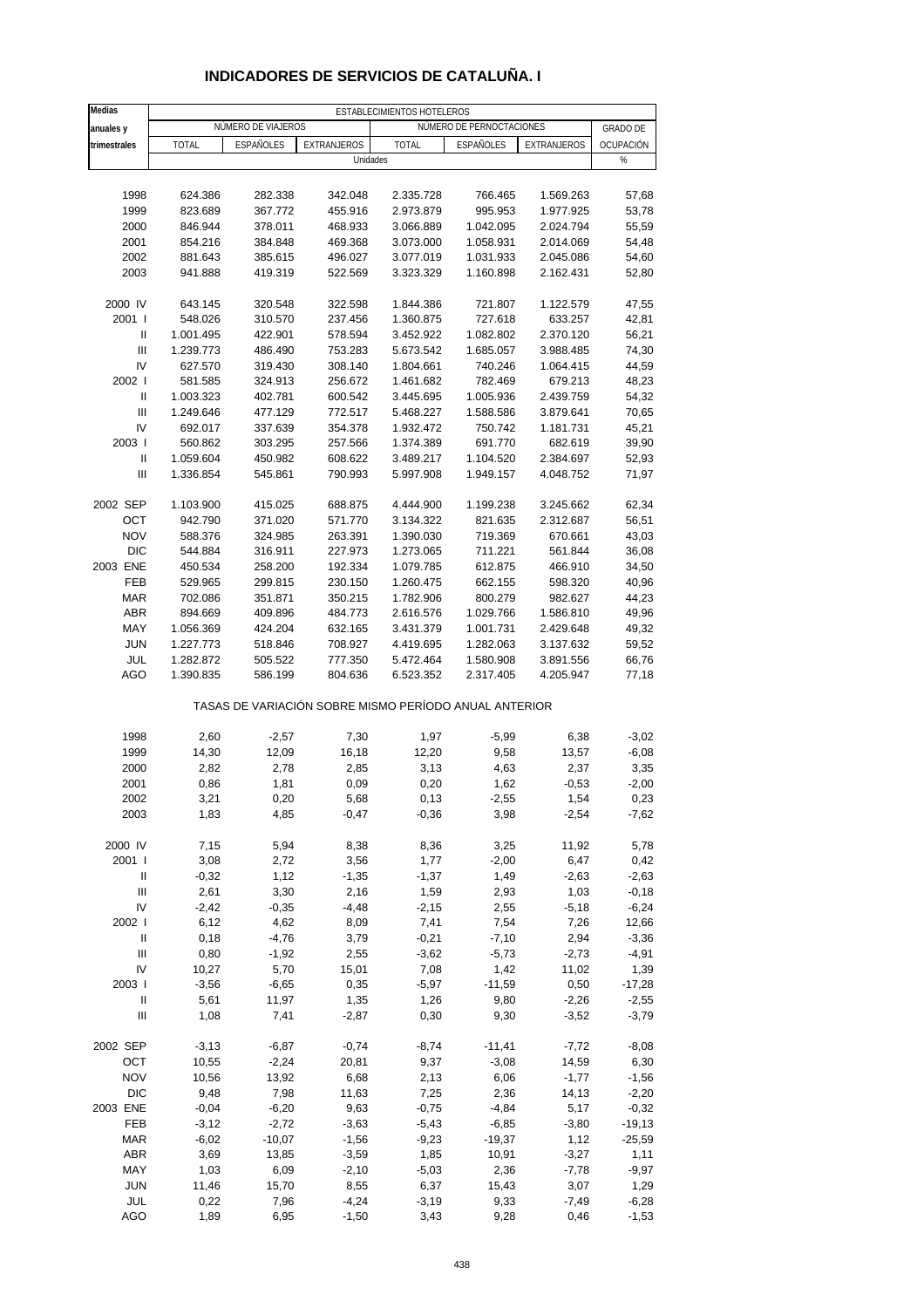| Medias                             |              |                    |                                                       | ACAMPAMENTOS TURÍSTICOS |                          |             |                 |
|------------------------------------|--------------|--------------------|-------------------------------------------------------|-------------------------|--------------------------|-------------|-----------------|
| anuales y                          |              | NÚMERO DE VIAJEROS |                                                       |                         | NÚMERO DE PERNOCTACIONES |             | <b>GRADO DE</b> |
| trimestrales                       | <b>TOTAL</b> | <b>ESPAÑOLES</b>   | <b>EXTRANJEROS</b>                                    | <b>TOTAL</b>            | <b>ESPAÑOLES</b>         | EXTRANJEROS | OCUPACIÓN       |
|                                    |              |                    | Unidades                                              |                         |                          |             | %               |
|                                    |              |                    |                                                       |                         |                          |             |                 |
| 1998                               | 133.477      | 79.771             | 53.706                                                | 963.217                 | 502.207                  | 461.011     | 14,06           |
| 1999                               | 171.874      | 103.791            | 68.083                                                | 1.107.064               | 537.417                  | 569.647     | 14,32           |
| 2000                               | 184.209      | 110.059            | 74.150                                                | 1.149.195               | 574.675                  | 574.520     | 28,51           |
| 2001                               | 197.083      | 118.045            | 79.038                                                | 1.191.451               | 564.340                  | 627.111     | 34,62           |
| 2002                               | 198.226      | 108.754            | 89.472                                                | 1.230.383               | 535.319                  | 695.064     | 40,65           |
| 2003                               | 315.745      | 174.188            | 141.557                                               | 1.589.647               | 718.703                  | 870.944     | 40,48           |
| 2000 IV                            | 45.146       | 39.356             | 5.790                                                 | 143.773                 | 107.045                  | 36.728      | 21,23           |
| 2001 l                             | 38.479       | 35.690             | 2.789                                                 | 78.367                  | 66.486                   | 11.882      | 25,84           |
| Ш                                  | 221.571      | 162.788            | 58.783                                                | 923.945                 | 544.242                  | 379.703     | 25,40           |
| Ш                                  | 483.606      | 234.430            | 249.176                                               | 3.632.560               | 1.547.252                | 2.085.308   | 48,60           |
| IV                                 | 44.674       | 39.271             | 5.403                                                 | 130.933                 | 99.380                   | 31.553      | 38,63           |
| 2002 l                             | 44.426       | 39.131             | 5.295                                                 | 128.545                 | 106.799                  | 21.746      | 42,50           |
| Ш                                  | 224.337      | 142.679            | 81.657                                                | 879.582                 | 408.588                  | 470.993     | 30,66           |
| Ш                                  | 473.705      | 209.279            | 264.425                                               | 3.789.734               | 1.535.312                | 2.254.422   | 52,66           |
| IV                                 | 50.438       | 43.927             | 6.510                                                 | 123.670                 | 90.577                   | 33.094      | 36,79           |
| 2003                               | 46.198       | 40.172             | 6.026                                                 | 89.271                  | 70.642                   | 18.629      | 40,06           |
| Ш                                  | 289.178      | 207.223            | 81.955                                                | 1.051.206               | 589.223                  | 461.982     | 30,30           |
| Ш                                  | 759.915      | 325.657            | 434.258                                               | 4.647.872               | 1.885.014                | 2.762.858   | 56,37           |
| 2002 SEP                           | 210.855      | 131.782            | 79.073                                                | 1.311.372               | 663.647                  | 647.725     | 31,91           |
| OCT                                | 68.308       | 54.945             | 13.363                                                | 183.944                 | 110.085                  | 73.859      | 32,02           |
| <b>NOV</b>                         | 44.655       | 41.366             | 3.289                                                 | 92.400                  | 78.649                   | 13.751      | 38,72           |
| <b>DIC</b>                         | 38.350       | 35.471             | 2.879                                                 | 94.667                  | 82.996                   | 11.671      | 39,62           |
| 2003 ENE                           | 27.993       | 23.436             | 4.557                                                 | 59.088                  | 46.436                   | 12.652      | 39,71           |
| <b>FEB</b>                         | 44.257       | 40.902             | 3.355                                                 | 76.419                  | 65.709                   | 10.710      | 38,07           |
| <b>MAR</b>                         | 66.345       | 56.179             | 10.166                                                | 132.306                 | 99.782                   | 32.524      | 42,39           |
| ABR                                | 228.323      | 188.346            | 39.977                                                | 718.786                 | 549.666                  | 169.120     | 29,81           |
| MAY                                | 254.597      | 176.370            | 78.227                                                | 898.507                 | 483.994                  | 414.513     | 28,37           |
| <b>JUN</b>                         | 384.615      | 256.953            | 127.662                                               | 1.536.324               | 734.010                  | 802.314     | 32,71           |
| JUL                                | 661.803      | 259.341            | 402.462                                               | 4.102.374               | 1.269.138                | 2.833.236   | 51,54           |
| AGO                                | 858.026      | 391.973            | 466.053                                               | 5.193.369               | 2.500.890                | 2.692.479   | 61,20           |
|                                    |              |                    | TASAS DE VARIACIÓN SOBRE MISMO PERÍODO ANUAL ANTERIOR |                         |                          |             |                 |
| 1998                               | 18,50        | 17,45              | 20,09                                                 | 13,97                   | 7,51                     | 21,96       | 9,57            |
| 1999                               | 28,77        | 30,11              | 26,77                                                 | 14,93                   | 7,01                     | 23,56       | 1,87            |
| 2000                               | 7,18         | 6,04               | 8,91                                                  | 3,81                    | 6,93                     | 0,86        | 99,10           |
| 2001                               | 6,99         | 7,26               | 6,59                                                  | 3,68                    | $-1,80$                  | 9,15        | 21,41           |
| 2002                               | 0,58         | $-7,87$            | 13,20                                                 | 3,27                    | $-5,14$                  | 10,84       | 17,43           |
| 2003                               | 25,26        | 33,80              | 16,14                                                 | $-2,79$                 | 4,76                     | $-8,25$     | $-6,29$         |
| 2000 IV                            | 9,44         | 10,96              | 0, 15                                                 | 7,68                    | 10,33                    | 0,63        | 299,00          |
| 2001 l                             | 8,10         | 6,60               | 31,84                                                 | $-19,01$                | $-25,43$                 | 56,11       | 15,49           |
| Ш                                  | 23,43        | 26,14              | 16,50                                                 | 4,37                    | $-0,28$                  | 11,85       | 6,31            |
| $\ensuremath{\mathsf{III}}\xspace$ | 1,47         | $-1,64$            | 4,59                                                  | 4,66                    | $-0,61$                  | 8,94        | 4,38            |
| IV                                 | $-1,05$      | $-0,22$            | $-6,69$                                               | $-8,93$                 | $-7,16$                  | $-14,09$    | 81,97           |
| 2002 l                             | 15,45        | 9,64               | 89,82                                                 | 64,03                   | 60,64                    | 83,02       | 64,44           |
| Ш                                  | 1,25         | $-12,35$           | 38,91                                                 | $-4,80$                 | $-24,93$                 | 24,04       | 20,70           |
| Ш                                  | $-2,05$      | $-10,73$           | 6,12                                                  | 4,33                    | $-0,77$                  | 8,11        | 8,35            |
| IV                                 | 12,90        | 11,86              | 20,49                                                 | $-5,55$                 | $-8,86$                  | 4,88        | $-4,76$         |
| 2003                               | 3,99         | 2,66               | 13,81                                                 | $-30,55$                | $-33,86$                 | $-14,33$    | $-5,74$         |
| Ш                                  | 28,90        | 45,24              | 0,36                                                  | 19,51                   | 44,21                    | $-1,91$     | $-1,17$         |
| $\ensuremath{\mathsf{III}}\xspace$ | 25,58        | 31,30              | 21,61                                                 | $-7,58$                 | $-4,37$                  | $-9,64$     | $-10,57$        |
| 2002 SEP                           | 0,59         | $-3,92$            | 9,14                                                  | 9,66                    | 1,18                     | 19,97       | 14,17           |
| OCT                                | 3,49         | 1,73               | 11,40                                                 | $-12,65$                | $-15,44$                 | $-8,12$     | 2,40            |
| <b>NOV</b>                         | 29,29        | 27,90              | 49,70                                                 | $-5,94$                 | $-13,71$                 | 94,00       | $-8,01$         |
| <b>DIC</b>                         | 14,55        | 12,75              | 42,74                                                 | 12,71                   | 8,06                     | 62,39       | $-6,82$         |
| 2003 ENE                           | 25,50        | 12,32              | 216,68                                                | 36,47                   | 20,38                    | 167,99      | $-9,63$         |
| FEB                                | 47,18        | 49,28              | 25,70                                                 | 37,07                   | 34,42                    | 55,90       | $-10,17$        |
| <b>MAR</b>                         | $-17,99$     | $-18,73$           | $-13,67$                                              | $-53,83$                | $-57,16$                 | $-39,37$    | 2,96            |
| <b>ABR</b>                         | 89,24        | 110,94             | 27,47                                                 | 100,53                  | 147,43                   | 24,09       | 8,84            |
| MAY                                | 25,17        | 34,96              | 7,56                                                  | 14,26                   | 35,04                    | $-3,14$     | $-5,59$         |
| <b>JUN</b>                         | 10,22        | 23,50              | $-9,38$                                               | 2,84                    | 13,76                    | $-5,47$     | $-5,27$         |
| JUL                                | 14,28        | 19,56              | 11,11                                                 | $-6,22$                 | $-10,40$                 | $-4,22$     | $-11,08$        |
| <b>AGO</b>                         | 35,95        | 40,42              | 32,40                                                 | $-8,62$                 | $-0,99$                  | $-14,73$    | $-10, 13$       |

#### **INDICADORES DE SERVICIOS DE CATALUÑA. II**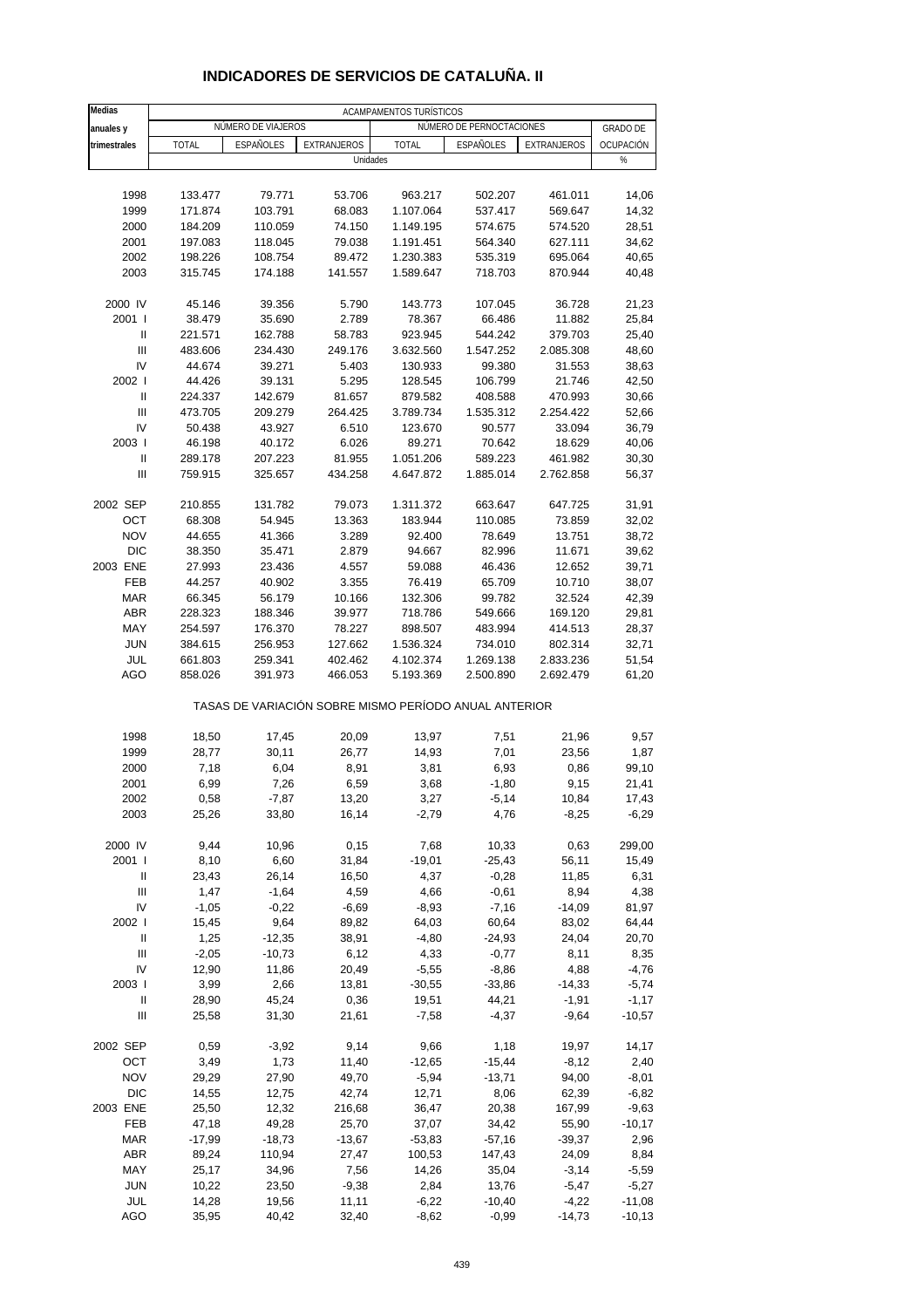| Medias                             | APARTAMENTOS TURÍSTICOS |                    |             |                                                       |                          |             |                 |  |  |  |
|------------------------------------|-------------------------|--------------------|-------------|-------------------------------------------------------|--------------------------|-------------|-----------------|--|--|--|
| anuales y                          |                         | NÚMERO DE VIAJEROS |             |                                                       | NÚMERO DE PERNOCTACIONES |             | <b>GRADO DE</b> |  |  |  |
| trimestrales                       | <b>TOTAL</b>            | <b>ESPAÑOLES</b>   | EXTRANJEROS | <b>TOTAL</b>                                          | <b>ESPAÑOLES</b>         | EXTRANJEROS | OCUPACIÓN       |  |  |  |
|                                    |                         |                    | Unidades    |                                                       |                          |             | %               |  |  |  |
|                                    |                         |                    |             |                                                       |                          |             |                 |  |  |  |
| 1998                               |                         |                    |             |                                                       |                          |             |                 |  |  |  |
| 1999                               |                         |                    |             |                                                       |                          |             |                 |  |  |  |
| 2000                               | 49.857                  | 16.019             | 33.839      | 494.872                                               | 136.403                  | 358.469     | 34,08           |  |  |  |
| 2001                               | 50.668                  | 17.648             | 33.021      | 474.416                                               | 141.248                  | 333.168     | 35,56           |  |  |  |
| 2002                               | 51.972                  | 15.525             | 36.448      | 505.277                                               | 139.195                  | 366.082     | 36,31           |  |  |  |
| 2003                               | 75.562                  | 26.970             | 48.592      | 629.316                                               | 194.184                  | 435.132     | 33,65           |  |  |  |
|                                    |                         |                    |             |                                                       |                          |             |                 |  |  |  |
| 2000 IV                            | 13.593                  | 5.096              | 8.497       | 130.261                                               | 35.994                   | 94.267      | 24,28           |  |  |  |
| 2001 l                             | 8.844                   | 6.301              | 2.543       | 49.858                                                | 35.129                   | 14.728      | 26,50           |  |  |  |
| Ш                                  | 56.547                  | 20.366             | 36.181      | 448.010                                               | 122.664                  | 325.347     | 31,06           |  |  |  |
| $\ensuremath{\mathsf{III}}\xspace$ | 123.843                 | 38.800             | 85.042      | 1.292.502                                             | 375.064                  | 917.437     | 61,55           |  |  |  |
| IV                                 | 13.439                  | 5.123              | 8.316       | 107.294                                               | 32.133                   | 75.161      | 23,13           |  |  |  |
| 2002                               | 11.315                  | 7.635              | 3.680       | 62.558                                                | 41.552                   | 21.006      | 32,26           |  |  |  |
| $\, \parallel$                     | 56.644                  | 14.189             | 42.456      | 433.542                                               | 89.393                   | 344.149     | 27,84           |  |  |  |
| $\mathbf{III}$                     | 123.046                 | 34.500             | 88.547      | 1.394.506                                             | 390.960                  | 1.003.546   | 59,17           |  |  |  |
| IV                                 | 16.884                  | 5.775              | 11.109      | 130.501                                               | 34.876                   | 95.625      | 25,95           |  |  |  |
| 2003                               | 11.410                  | 7.390              | 4.020       | 56.324                                                | 37.907                   | 18.416      | 24,08           |  |  |  |
| Ш                                  | 73.752                  | 24.970             | 48.782      | 490.326                                               | 137.179                  | 353.147     | 26,11           |  |  |  |
| $\ensuremath{\mathsf{III}}\xspace$ | 174.507                 | 59.342             | 115.165     | 1.697.290                                             | 514.106                  | 1.183.184   | 59,33           |  |  |  |
|                                    |                         |                    |             |                                                       |                          |             |                 |  |  |  |
| 2002 SEP                           | 78.868                  | 20.123             | 58.745      | 792.089                                               | 197.960                  | 594.129     | 41,71           |  |  |  |
|                                    | 33.434                  |                    | 27.104      | 298.709                                               |                          |             |                 |  |  |  |
| OCT<br><b>NOV</b>                  |                         | 6.330              |             |                                                       | 42.396                   | 256.313     | 29,34           |  |  |  |
|                                    | 7.754                   | 4.747              | 3.007       | 43.725                                                | 28.138                   | 15.587      | 26,77           |  |  |  |
| <b>DIC</b>                         | 9.464                   | 6.247              | 3.217       | 49.068                                                | 34.094                   | 14.974      | 21,74           |  |  |  |
| 2003 ENE                           | 9.372                   | 6.421              | 2.951       | 50.655                                                | 36.958                   | 13.697      | 24,41           |  |  |  |
| FEB                                | 11.144                  | 7.356              | 3.788       | 50.283                                                | 33.077                   | 17.206      | 23,04           |  |  |  |
| <b>MAR</b>                         | 13.714                  | 8.393              | 5.321       | 68.033                                                | 43.687                   | 24.346      | 24,78           |  |  |  |
| <b>ABR</b>                         | 48.810                  | 27.758             | 21.052      | 294.809                                               | 169.537                  | 125.272     | 22,35           |  |  |  |
| MAY                                | 62.434                  | 15.884             | 46.550      | 368.156                                               | 68.029                   | 300.127     | 21,09           |  |  |  |
| <b>JUN</b>                         | 110.012                 | 31.267             | 78.745      | 808.014                                               | 173.971                  | 634.043     | 34,89           |  |  |  |
| JUL                                | 143.549                 | 38.900             | 104.649     | 1.406.070                                             | 320.096                  | 1.085.974   | 50,68           |  |  |  |
| <b>AGO</b>                         | 205.464                 | 79.784             | 125.680     | 1.988.509                                             | 708.115                  | 1.280.394   | 67,97           |  |  |  |
|                                    |                         |                    |             | TASAS DE VARIACIÓN SOBRE MISMO PERÍODO ANUAL ANTERIOR |                          |             |                 |  |  |  |
|                                    |                         |                    |             |                                                       |                          |             |                 |  |  |  |
| 1998                               |                         |                    |             |                                                       |                          |             |                 |  |  |  |
| 1999                               |                         |                    |             |                                                       |                          |             |                 |  |  |  |
| 2000                               |                         |                    |             |                                                       |                          |             |                 |  |  |  |
| 2001                               | 1,63                    | 10,17              | $-2,42$     | $-4, 13$                                              | 3,55                     | $-7,06$     | 4,34            |  |  |  |
| 2002                               | 2,57                    | $-12,03$           | 10,38       | 6,50                                                  | $-1,45$                  | 9,88        | 2,10            |  |  |  |
| 2003                               | 22,33                   | 44,96              | 12,58       | 3,17                                                  | 13,58                    | $-0,88$     | $-14,84$        |  |  |  |
|                                    |                         |                    |             |                                                       |                          |             |                 |  |  |  |
| 2000 IV                            |                         |                    |             |                                                       |                          |             |                 |  |  |  |
| 2001 l                             | 2,20                    | $-1,46$            | 12,57       | 21,74                                                 | 24,25                    | 16, 14      | 16,95           |  |  |  |
| Ш                                  | 11,89                   | 31,57              | 3,20        | 5,11                                                  | 26,20                    | $-1,12$     | 23,90           |  |  |  |
| Ш                                  | $-2,21$                 | 4,57               | $-5,02$     | $-6,48$                                               | $-2,36$                  | $-8,06$     | $-4,29$         |  |  |  |
| IV                                 | $-1,13$                 | 0,53               | $-2,13$     | $-17,63$                                              | $-10,73$                 | $-20,27$    | $-4,75$         |  |  |  |
| 2002                               | 27,94                   | 21,18              | 44,71       | 25,47                                                 | 18,28                    | 42,62       | 21,75           |  |  |  |
| Ш                                  | 0,17                    | $-30,33$           | 17,34       | $-3,23$                                               | $-27,12$                 | 5,78        | $-10,35$        |  |  |  |
| III                                | $-0,64$                 | $-11,08$           | 4,12        | 7,89                                                  | 4,24                     | 9,39        | $-3,86$         |  |  |  |
| IV                                 | 25,63                   | 12,71              | 33,59       | 21,63                                                 | 8,54                     | 27,23       | 12,19           |  |  |  |
| 2003                               | 0,84                    | $-3,21$            | 9,24        | $-9,97$                                               | $-8,77$                  | $-12,33$    | $-25,37$        |  |  |  |
| Ш                                  | 30,20                   | 75,98              | 14,90       | 13,10                                                 | 53,46                    | 2,61        | $-6,23$         |  |  |  |
| Ш                                  | 20,24                   | 42,35              | 11,33       | 0,09                                                  | 5,47                     | $-2,07$     | $-12,64$        |  |  |  |
| 2002 SEP                           | $-16,86$                | $-37,35$           | $-6,37$     | $-9,93$                                               | $-21,63$                 | $-5,22$     | $-11,16$        |  |  |  |
| OCT                                | 24,57                   | $-3,06$            | 33,45       | 27,47                                                 | 20,99                    | 28,61       | 22,97           |  |  |  |
| <b>NOV</b>                         | 36,75                   | 41,45              | 29,95       | 22,70                                                 | 17,94                    | 32,33       | 45,49           |  |  |  |
| DIC                                | 21,21                   | 13,91              | 38,43       | $-5,46$                                               | $-9,08$                  | 3,96        | $-19,87$        |  |  |  |
| 2003 ENE                           | 20,57                   | 22,00              | 17,57       | $-4,82$                                               | $-7,12$                  | 1,99        | $-20,02$        |  |  |  |
| FEB                                | 13,58                   | 11,08              | 18,75       | $-5,45$                                               | $-5,89$                  | $-4,59$     | $-25,82$        |  |  |  |
| MAR                                | $-16,17$                | $-23,84$           | $-0,36$     | $-16,29$                                              | $-12,12$                 | $-22,84$    | $-29,62$        |  |  |  |
| ABR                                | 81,56                   | 146,54             | 34,73       | 69,32                                                 | 122,39                   | 27,99       | 34,48           |  |  |  |
| MAY                                | 25,59                   | 73,84              | 14,73       | $-9,78$                                               | 28,60                    | $-15,49$    | -27,45          |  |  |  |
| <b>JUN</b>                         | 17,86                   | 41,03              | 10,65       | 12,46                                                 | 25,12                    | 9,43        | $-7,80$         |  |  |  |
| JUL                                | 8,72                    | 38,58              | 0,66        | $-6,07$                                               | 1,54                     | $-8,10$     | $-17,34$        |  |  |  |

### **INDICADORES DE SERVICIOS DE CATALUÑA. III**

AGO 29,84 44,26 22,10 4,97 7,34 3,70 -8,77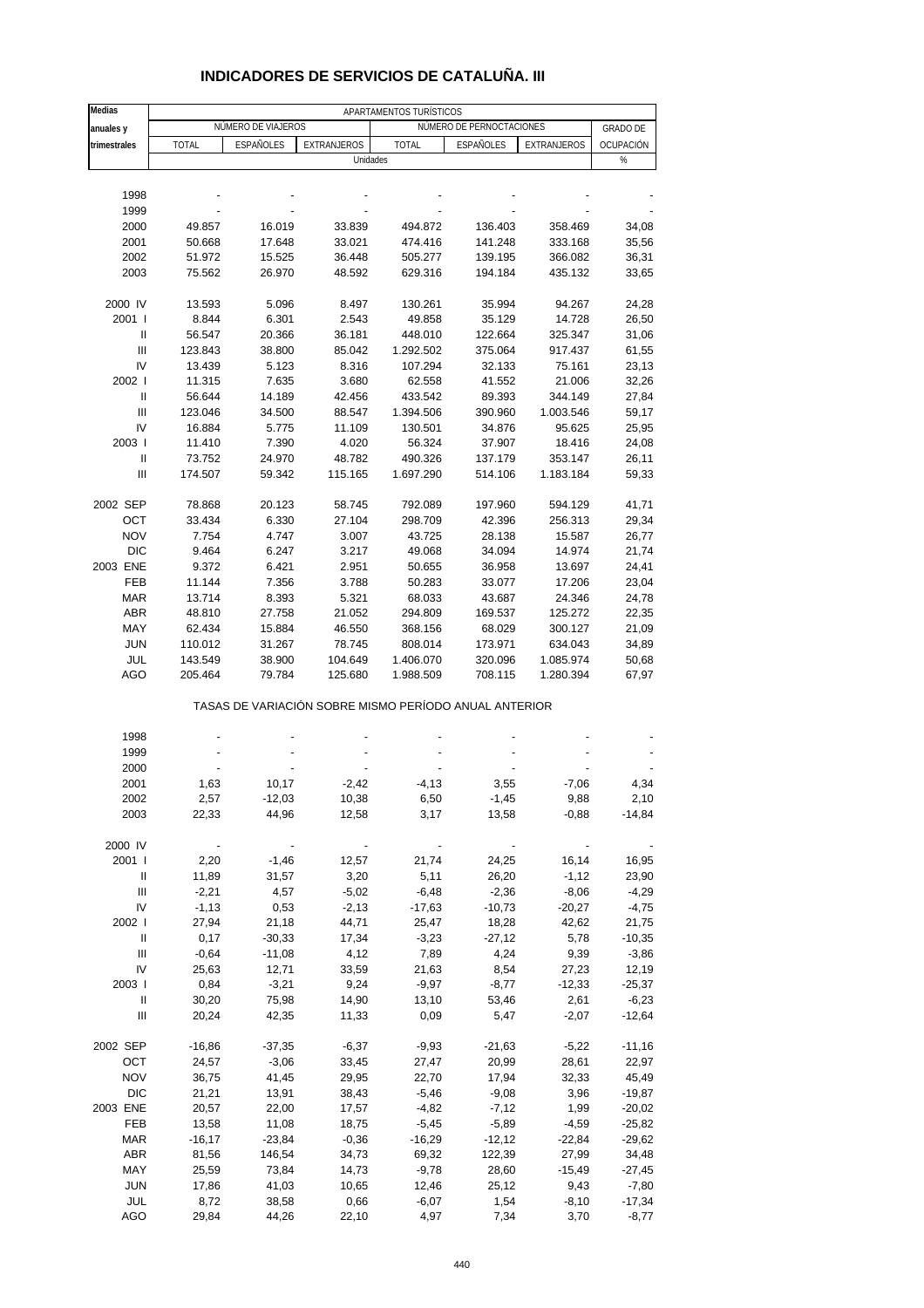| Medias                             | TRANSPORTE AÉREO DE PASAJEROS |                    |                    |                |                                                       |                    |                  | CONSUMO          |
|------------------------------------|-------------------------------|--------------------|--------------------|----------------|-------------------------------------------------------|--------------------|------------------|------------------|
| anuales y                          | <b>TOTAL</b>                  |                    | <b>INTERIOR</b>    |                |                                                       | INTERNACIONAL      |                  | E.ELÉCTRICA      |
| trimestrales                       |                               | TOTAL              | REGULAR            | NO REGULAR     | <b>TOTAL</b>                                          | REGULAR            | NO REGULAR       | <b>SERVICIOS</b> |
|                                    |                               |                    |                    | Unidades       |                                                       |                    |                  | Gwh.             |
|                                    |                               |                    |                    |                |                                                       |                    |                  |                  |
| 1998                               | 1.401.169                     | 725.337            | 711.589            | 13.748         | 675.832                                               | 545.981            | 129.850          | 747,9            |
| 1999                               | 1.529.385                     | 756.696            | 744.148            | 12.548         | 772.689                                               | 625.069            | 147.620          | 793,1            |
| 2000                               | 1.724.070                     | 836.479            | 827.263            | 9.216          | 887.591                                               | 709.699            | 177.892          | 852,6            |
| 2001                               | 1.823.433                     | 843.168            | 835.737            | 7.431          | 980.265                                               | 811.208            | 169.057          | 920,7            |
| 2002                               | 1.871.390                     | 834.153            | 821.593            | 12.560         | 1.037.237                                             | 865.854            | 171.383          | 971,9            |
| 2003                               | 2.064.988                     | 884.102            | 868.155            | 15.947         | 1.180.886                                             | 1.000.319          | 180.567          | 1.081,5          |
| 2000 IV                            | 1.570.877                     | 797.418            | 790.682            | 6.736          | 773.459                                               | 679.946            | 93.514           | 904,1            |
| 2001 l                             | 1.471.641                     | 781.306            | 775.807            | 5.499          | 690.335                                               | 656.139            | 34.196           | 891,4            |
| Ш                                  | 2.028.407                     | 900.622            | 893.489            | 7.133          | 1.127.785                                             | 906.629            | 221.156          | 812,4            |
| Ш                                  | 2.250.755                     | 904.230            | 891.468            | 12.762         | 1.346.525                                             | 994.146            | 352.380          | 1.089,3          |
| IV                                 | 1.542.931                     | 786.516            | 782.184            | 4.332          | 756.415                                               | 687.918            | 68.497           | 889,7            |
| 2002 l                             | 1.484.398                     | 752.191            | 746.225            | 5.966          | 732.207                                               | 693.633            | 38.574           | 958,0            |
| Ш                                  | 1.984.919                     | 862.794            | 855.054            | 7.740          | 1.122.125                                             | 919.121            | 203.004          | 811,2            |
| $\ensuremath{\mathsf{III}}\xspace$ | 2.308.841                     | 898.933            | 869.466            | 29.467         | 1.409.907                                             | 1.055.923          | 353.984          | 1.042,0          |
| IV                                 | 1.707.404                     | 822.693            | 815.627            | 7.066          | 884.710                                               | 794.739            | 89.971           | 1.076,4          |
| 2003                               | 1.598.060                     | 797.256            | 793.041            | 4.215          | 800.803                                               | 767.640            | 33.164           | 1.060,7          |
| $\ensuremath{\mathsf{II}}$         | 2.162.791                     | 905.422            | 895.624            | 9.799          | 1.257.368                                             | 1.058.587          | 198.781          | 983,7            |
| $\ensuremath{\mathsf{III}}\xspace$ | 2.618.676                     | 982.389            | 939.623            | 42.767         | 1.636.287                                             | 1.261.936          | 374.351          | 1.200,1          |
|                                    |                               |                    |                    |                |                                                       |                    |                  |                  |
| 2002 OCT                           | 2.039.607                     | 888.592            | 880.289            | 8.303          | 1.151.015                                             | 944.092            | 206.923          | 1.219,6          |
| <b>NOV</b><br><b>DIC</b>           | 1.596.487                     | 826.180            | 818.602            | 7.578          | 770.307                                               | 742.065<br>698.061 | 28.242<br>34.748 | 1.033,0<br>976,5 |
| 2003 ENE                           | 1.486.117<br>1.450.955        | 753.308<br>742.706 | 747.991<br>738.509 | 5.317<br>4.197 | 732.809<br>708.249                                    | 664.655            | 43.594           | 1.048,9          |
| FEB                                | 1.554.642                     | 798.523            | 795.147            | 3.376          | 756.119                                               | 727.861            | 28.258           | 1.081,4          |
| <b>MAR</b>                         | 1.788.582                     | 850.540            | 845.467            | 5.073          | 938.042                                               | 910.403            | 27.639           | 1.051,8          |
| ABR                                | 1.968.593                     | 879.029            | 866.939            | 12.090         | 1.089.564                                             | 1.013.011          | 76.553           | 962,5            |
| MAY                                | 2.164.104                     | 897.445            | 892.324            | 5.121          | 1.266.659                                             | 1.039.834          | 226.825          | 973,0            |
| <b>JUN</b>                         | 2.355.675                     | 939.793            | 927.608            | 12.185         | 1.415.882                                             | 1.122.916          | 292.966          | 1.015,5          |
| JUL                                | 2.550.101                     | 977.987            | 952.081            | 25.906         | 1.572.114                                             | 1.218.357          | 353.757          | 1.172,6          |
| AGO                                | 2.687.250                     | 986.791            | 927.164            | 59.627         | 1.700.459                                             | 1.305.514          | 394.945          | 1.208,8          |
| <b>SEP</b>                         |                               |                    |                    |                |                                                       |                    |                  | 1.219,0          |
|                                    |                               |                    |                    |                |                                                       |                    |                  |                  |
|                                    |                               |                    |                    |                | TASAS DE VARIACIÓN SOBRE MISMO PERÍODO ANUAL ANTERIOR |                    |                  |                  |
|                                    |                               |                    |                    |                |                                                       |                    |                  |                  |
| 1998                               | 7,87                          | 4,44               | 4,57               | $-1,69$        | 11,81                                                 | 15,04              | 0,02             | 6,24             |
| 1999                               | 9,15                          | 4,32               | 4,58               | $-8,73$        | 14,33                                                 | 14,49              | 13,68            | 6,04             |
| 2000                               | 12,73                         | 10,54              | 11,17              | $-26,55$       | 14,87                                                 | 13,54              | 20,51            | 7,51             |
| 2001                               | 5,76<br>2,63                  | 0,80               | 1,02               | $-19,36$       | 10,44                                                 | 14,30              | $-4,97$          | 7,98             |
| 2002<br>2003                       | 9,38                          | $-1,07$<br>6,42    | $-1,69$<br>6,24    | 69,01<br>17,01 | 5,81<br>11,71                                         | 6,74<br>14,55      | 1,38<br>$-1,79$  | 5,56<br>15,41    |
|                                    |                               |                    |                    |                |                                                       |                    |                  |                  |
| 2000 IV                            | 10,00                         | 3,75               | 3,92               | $-12,42$       | 17,28                                                 | 15,93              | 28,12            | 7,06             |
| 2001 l                             | 9,83                          | 3,01               | 3,21               | $-19,53$       | 18,72                                                 | 19,51              | 5,37             | 9,21             |
| Ш                                  | 8,69                          | 1,03               | 1,02               | 1,55           | 15,70                                                 | 19,36              | 2,79             | $-4,59$          |
| Ш                                  | 6,21                          | 0,63               | 1,04               | $-21,56$       | 10,31                                                 | 16,93              | $-4,88$          | 29,88            |
| IV                                 | $-1,78$                       | $-1,37$            | $-1,07$            | $-35,69$       | $-2,20$                                               | 1,17               | $-26,75$         | $-1,59$          |
| 2002                               | 0,87                          | $-3,73$            | $-3,81$            | 8,50           | 6,07                                                  | 5,71               | 12,80            | 7,47             |
| Ш                                  | $-2,14$                       | $-4,20$            | $-4,30$            | 8,50           | $-0,50$                                               | 1,38               | $-8,21$          | $-0,16$          |
| $\ensuremath{\mathsf{III}}\xspace$ | 2,58                          | $-0,59$            | $-2,47$            | 130,91         | 4,71                                                  | 6,21               | 0,46             | $-4,34$          |
| IV                                 | 10,66                         | 4,60               | 4,28               | 63,12          | 16,96                                                 | 15,53              | 31,35            | 20,98            |
| 2003                               | 7,66                          | 5,99               | 6,27               | $-29,34$       | 9,37                                                  | 10,67              | $-14,03$         | 10,72            |
| Ш                                  | 8,96                          | 4,94               | 4,74               | 26,60          | 12,05                                                 | 15,17              | $-2,08$          | 21,27            |
| $\ensuremath{\mathsf{III}}\xspace$ | 11,54                         | 9,07               | 8,41               | 25,95          | 13,08                                                 | 17,49              | 0,35             | 15,17            |
|                                    |                               |                    |                    |                |                                                       |                    |                  |                  |
| 2002 OCT                           | 9,50                          | 0,58               | 0,10               | 103,26         | 17,55                                                 | 16,17              | 24,28            | 36,31            |
| <b>NOV</b>                         | 10,14                         | 5,75               | 5,25               | 120,80         | 15,27                                                 | 13,71              | 80,53            | 8,03             |
| <b>DIC</b>                         | 12,87                         | 8,41               | 8,50               | $-2,94$        | 17,85                                                 | 16,64              | 48,85            | 19,35            |
| 2003 ENE                           | 12,35                         | 9,37               | 9,33               | 16,58          | 15,66                                                 | 13,84              | 52,86            | 4,67             |
| FEB                                | 9,70                          | 7,92               | 8,19               | $-31,91$       | 11,65                                                 | 11,93              | 4,87             | 11,30            |
| <b>MAR</b>                         | 2,52                          | 1,55               | 2,08               | $-45,69$       | 3,42                                                  | 7,52               | $-54, 13$        | 16,84            |
| <b>ABR</b><br>MAY                  | 5,42                          | $-0,54$            | $-0,74$            | 15,86          | 10,78                                                 | 12,71              | $-9,70$          | 17,46            |
| <b>JUN</b>                         | 8,23<br>12,83                 | 5,02<br>10,57      | 4,93<br>10,25      | 23,28<br>41,18 | 10,62<br>14,39                                        | 12,47<br>20,22     | 2,87<br>$-3,55$  | 16,17<br>30,78   |
| JUL                                | 10,08                         | 8,15               | 7,28               | 53,89          | 11,31                                                 | 15,93              | $-2,11$          | 8,51             |
| <b>AGO</b>                         | 12,96                         | 9,99               | 9,58               | 16,74          | 14,75                                                 | 18,99              | 2,67             | 19,80            |
| <b>SEP</b>                         |                               |                    |                    |                |                                                       |                    |                  | 17,61            |

### **INDICADORES DE SERVICIOS DE CATALUÑA. IV**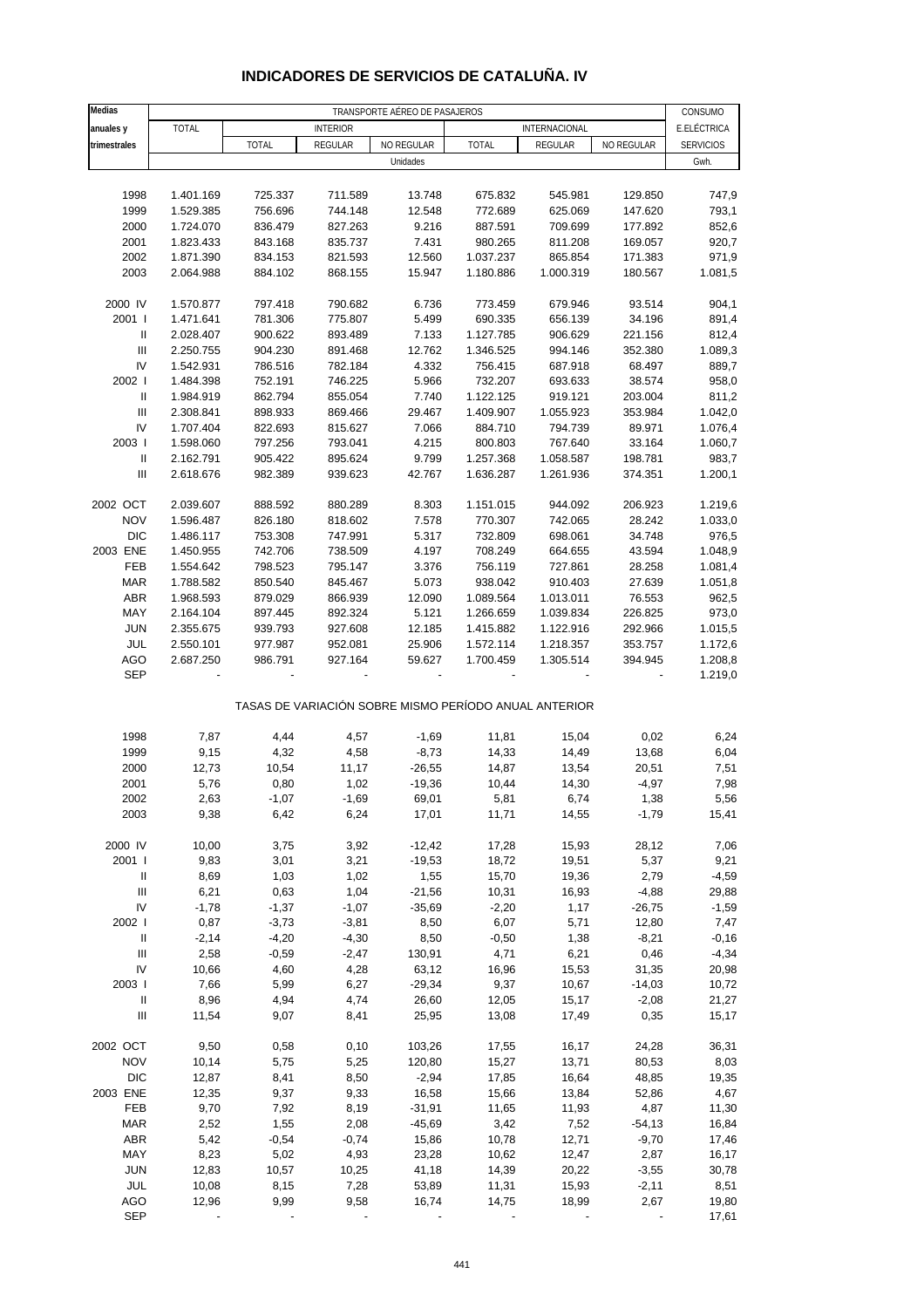| Medias                             |                |                 | CONSUMO      |                                                       | <b>INVERSIÓN</b> |              |
|------------------------------------|----------------|-----------------|--------------|-------------------------------------------------------|------------------|--------------|
| anuales y                          | GASOLINA       | MATRICULACIÓN   | E.ELECT.     | I.VENTAS G.S.                                         | MATRICULACIÓN    | INSCRIPCIÓN  |
| trimestrales                       | <b>AUTO</b>    | <b>TURISMOS</b> | USOS DOMEST. | DEFLACTADA (1)                                        | VH. CARGA        | MAQ.AGRÍCOLA |
|                                    | Toneladas      | Unidades        | Gwh.         | <b>Base 2001</b>                                      | Unidades         |              |
|                                    |                |                 |              |                                                       |                  |              |
| 1998                               | 131.896        | 19.165          | 537,6        | 93,68                                                 | 4.237            | 163          |
| 1999                               | 129.266        | 22.027          | 557,6        | 97,88                                                 | 4.790            | 155          |
| 2000                               | 124.361        | 20.936          | 585,4        | 98,36                                                 | 4.606            | 154          |
| 2001                               | 120.629        | 20.739          | 640,9        | 99,91                                                 | 3.655            | 140          |
| 2002                               | 115.655        | 18.880          | 699,7        | 102,11                                                | 4.027            | 147          |
| 2003                               | 112.460        | 20.337          | 768,1        | 91,72                                                 | 4.338            | 139          |
|                                    |                |                 |              |                                                       |                  |              |
| 2000 IV                            | 114.718        | 18.690          | 566,3        | 111,64                                                | 4.465            | 156          |
| 2001 l                             | 113.471        | 21.551          | 729,6        | 91,37                                                 | 2.507            | 142          |
| $\mathbf{I}$                       | 121.486        | 23.754          | 629,1        | 92,06                                                 | 4.461            | 151          |
| Ш                                  | 129.904        | 19.027          | 588,9        | 99,29                                                 | 3.483            | 132          |
| IV                                 | 117.656        | 18.624          | 615,8        | 116,93                                                | 4.169            | 137          |
| 2002 l                             | 106.745        | 18.220          | 785,2        | 97,88                                                 | 3.947            | 162          |
| Ш                                  | 117.223        | 20.342          | 681,5        | 91,22                                                 | 4.157            | 161          |
| Ш                                  | 125.187        | 17.995          | 650,9        | 102,80                                                | 3.504            | 127          |
| IV                                 | 113.463        | 18.962          | 681,3        | 116,54                                                | 4.500            | 136          |
| 2003                               | 102.420        | 18.295          | 868,3        | 92,60                                                 | 4.306            | 132          |
| $\mathbf{I}$                       | 115.808        | 22.070          | 709,3        | 90,39                                                 | 4.614            | 128          |
| Ш                                  | 132.533        | 20.647          | 726,7        |                                                       | 4.093            | 167          |
|                                    |                |                 |              |                                                       |                  |              |
| 2002 OCT                           | 120.716        | 20.234          | 724,3        | 95,11                                                 | 4.745            | 145          |
| <b>NOV</b>                         | 106.221        | 17.047          | 633,4        | 98,90                                                 | 4.364            | 129          |
| <b>DIC</b>                         | 113.452        | 19.605          | 686,2        | 155,62                                                | 4.390            | 133          |
| 2003 ENE                           | 102.106        | 16.826          | 823,6        | 110,31                                                | 3.972            | 148          |
| <b>FEB</b>                         | 95.892         | 16.942          | 911,1        | 81,49                                                 | 4.122            | 111          |
| <b>MAR</b>                         | 109.263        | 21.117          | 870,2        | 86,00                                                 | 4.825            | 137          |
| <b>ABR</b>                         | 115.410        | 19.960          | 764,1        | 85,47                                                 | 4.594            | 108          |
| MAY                                | 114.562        | 22.981          | 706,1        | 95,32                                                 | 4.682            | 130          |
| <b>JUN</b>                         | 117.452        | 23.269          | 657,8        |                                                       | 4.567            | 147          |
| JUL                                | 132.533        | 33.686          | 710,0        |                                                       | 5.839            | 193          |
| AGO                                | $\overline{a}$ | 13.193          | 698,3        |                                                       | 3.114            | 140          |
| <b>SEP</b>                         |                | 15.063          | 771,7        |                                                       | 3.325            |              |
|                                    |                |                 |              | TASAS DE VARIACIÓN SOBRE MISMO PERÍODO ANUAL ANTERIOR |                  |              |
| 1998                               | $-0,96$        | 19,43           | 4,60         | 7,99                                                  | 14,88            | 7,98         |
| 1999                               | $-1,99$        | 14,93           | 3,72         | 4,48                                                  | 13,06            | $-5,25$      |
| 2000                               | $-3,79$        | $-4,95$         | 4,97         | 0,49                                                  | $-3,84$          | $-0,65$      |
| 2001                               | $-3,00$        | $-0,94$         | 9,48         | 1,58                                                  | $-20,65$         | $-8,72$      |
| 2002                               | $-4, 12$       | $-8,97$         | 9,18         | 2,20                                                  | 10,18            | 4,39         |
| 2003                               | $-2,56$        | 7,88            | 8,82         | $-2,74$                                               | 12,11            | $-10,16$     |
| 2000 IV                            | $-9,60$        | $-17,55$        | 8,39         | $-3,30$                                               | $-13,95$         | $-13,36$     |
| 2001 l                             | $-3,23$        | $-3,23$         | 9,92         | $-0,33$                                               | $-50,22$         | $-4,47$      |
| Ш                                  | $-4,01$        | $-0,67$         | 8,25         | 3,25                                                  | $-11,87$         | $-15,04$     |
| $\ensuremath{\mathsf{III}}\xspace$ | $-6,48$        | 0,84            | 11,08        | $-1,64$                                               | $-9,80$          | $-1,00$      |
| IV                                 | 2,56           | $-0,35$         | 8,74         | 4,74                                                  | $-6,64$          | $-12,21$     |
| 2002 l                             | $-5,93$        | $-15,46$        | 7,62         | 7,12                                                  | 57,43            | 14,05        |
| Ш                                  | $-3,51$        | $-14,36$        | 8,32         | $-0,91$                                               | $-6, 81$         | 6,86         |
| Ш                                  | $-3,63$        | $-5,42$         | 10,53        | 3,54                                                  | 0,61             | $-3,54$      |
| IV                                 | $-3,56$        | 1,81            | 10,64        | $-0,33$                                               | 7,94             | $-0,73$      |
| 2003                               | $-4,05$        | 0,41            | 10,59        | $-5,39$                                               | 9,11             | $-18,69$     |
| $\mathop{  }$                      | $-1,21$        | 8,49            | 4,09         | 1,63                                                  | 10,99            | $-20,29$     |
| Ш                                  | $-2,53$        | 14,74           | 11,63        |                                                       | 16,80            | 23,33        |
|                                    |                |                 |              |                                                       |                  |              |
| 2002 OCT                           | 1,71           | 1,44            | 14,93        | 2,18                                                  | 9,11             | $-17,61$     |
| <b>NOV</b>                         | $-4,17$        | $-12,36$        | $-1,25$      | 2,36                                                  | $-3,09$          | 10,26        |
| DIC                                | $-8,09$        | 19,01           | 19,17        | $-3,40$                                               | 20,14            | 13,68        |
| 2003 ENE                           | $-0,49$        | $-1,98$         | $-2,39$      | $-9,22$                                               | 2,45             | $-12,94$     |
| FEB                                | $-4,70$        | $-0,48$         | 26,31        | 2,14                                                  | 15,08            | $-33,13$     |
| MAR                                | $-6,62$        | 3,16            | 10,10        | $-6,87$                                               | 10,13            | $-9,27$      |
| ABR                                | 2,71           | 7,00            | 25,92        | 0,15                                                  | 15,37            | $-37,57$     |
| MAY                                | $-3,16$        | 8,21            | $-13,70$     | 3,00                                                  | 1,63             | $-13,91$     |
| <b>JUN</b>                         | $-2,94$        | 10,10           | 6,20         |                                                       | 17,62            | $-7,55$      |
| JUL                                | $-2,53$        | 22,74           | $-0,89$      |                                                       | 20,02            | 12,21        |
| AGO                                |                | 1,31            | 12,05        |                                                       | 16,37            | 42,86        |

## **INDICADORES DE DEMANDA DE CATALUÑA. I**

SEP - 11,43 25,85 - 11,92 -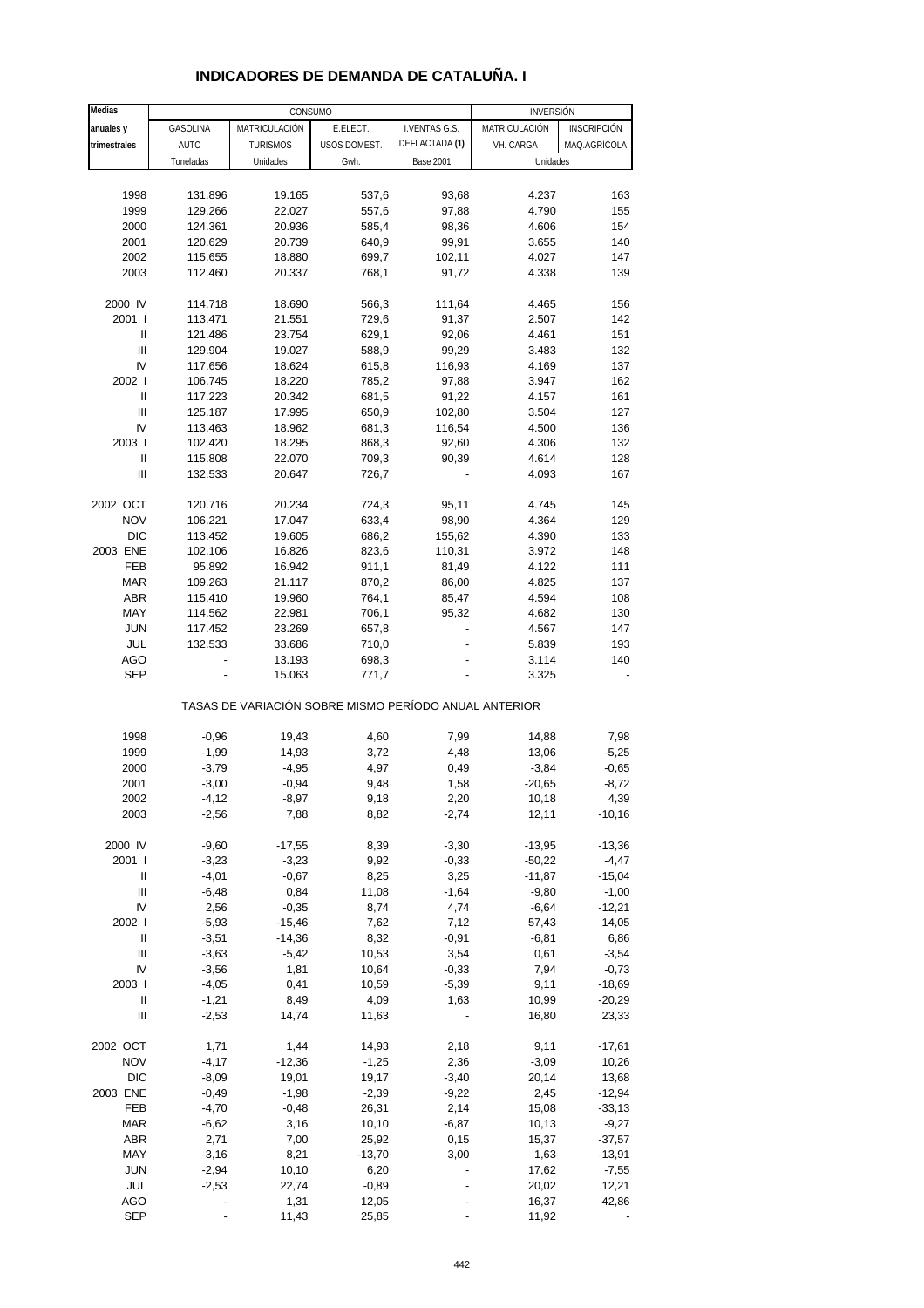| <b>Medias</b>                      | OPINIONES EMPRESARIALES |                   |                                  |                                                       |                           |                                  |                     |                                         |                          |
|------------------------------------|-------------------------|-------------------|----------------------------------|-------------------------------------------------------|---------------------------|----------------------------------|---------------------|-----------------------------------------|--------------------------|
| anuales y                          |                         | BIENES DE CONSUMO |                                  |                                                       | <b>BIENES INTERMEDIOS</b> |                                  |                     | BIENES DE INVERSIÓN                     |                          |
| trimestrales                       | N.CTRA.PED.             | N.STOCKS          | UTIL. CAPAC.                     | N.CTRA.PED.                                           | N.STOCKS                  | UTIL. CAPAC.                     | N.CTRA.PED.         | N.STOCKS                                | UTIL. CAPAC.             |
|                                    | Saldo de respuestas     |                   | %                                | Saldo de respuestas                                   |                           | $\%$                             | Saldo de respuestas |                                         | $\%$                     |
|                                    |                         |                   |                                  |                                                       |                           |                                  |                     |                                         |                          |
| 1998                               | $\pmb{0}$               | $\boldsymbol{7}$  | 81,7                             | $\pmb{0}$                                             | 6                         | 81,9                             | 15                  | $\mathbf{1}$                            | 84,4                     |
| 1999                               | $-4$                    | 6                 | 81,5                             | $-15$                                                 | 6                         | 79,9                             | 8                   | 3                                       | 82,9                     |
| 2000                               | $\sqrt{2}$              | 9                 | 79,9                             | $\sqrt{4}$                                            | 8                         | 82,0                             | $\sqrt{2}$          | $\boldsymbol{7}$                        | 81,6                     |
| 2001                               | $-16$                   | $\boldsymbol{7}$  | 76,9                             | $-18$                                                 | 14                        | 76,7                             | $-18$               | 10                                      | 76,8                     |
| 2002                               | $-28$                   | 12                | 76,1                             | $-29$                                                 | 15                        | 73,8                             | $-27$               | 17                                      | 77,0                     |
| 2003                               | $-17$                   | 12                | 78,0                             | $-30$                                                 | 23                        | 75,3                             | $-25$               | 16                                      | 77,3                     |
|                                    |                         |                   |                                  |                                                       |                           |                                  |                     |                                         |                          |
| 2000 IV<br>2001 l                  | $\overline{7}$<br>$-11$ | 14<br>5           | 79,6<br>74,1                     | $-2$<br>$\,6\,$                                       | $\overline{7}$<br>3       | 81,3<br>79,9                     | 11<br>$-2$          | $\sqrt{2}$<br>$\ensuremath{\mathsf{3}}$ | 84,7<br>79,7             |
| $\rm H$                            | $-23$                   | 10                | 83,1                             | $-22$                                                 | 23                        | 78,5                             | $-15$               | $\boldsymbol{7}$                        | 81,7                     |
| $\ensuremath{\mathsf{III}}\xspace$ | $-15$                   | 5                 | 70,5                             | $-19$                                                 | 14                        | 75,2                             | $-20$               | $\, 8$                                  | 75,4                     |
| IV                                 | $-16$                   | 9                 | 79,7                             | $-36$                                                 | 14                        | 73,0                             | $-36$               | 23                                      | 70,2                     |
| 2002                               | $-36$                   | 13                | 72,7                             | $-35$                                                 | 12                        | 72,9                             | $-28$               | 17                                      | 79,3                     |
| $\ensuremath{\mathsf{II}}$         | $-24$                   | 12                | 75,3                             | $-30$                                                 | 16                        | 71,8                             | $-23$               | 12                                      | 73,7                     |
| $\mathbf{III}$                     | $-28$                   | 12                | 76,2                             | $-21$                                                 | 13                        | 76,9                             | $-24$               | 19                                      | 78,7                     |
| IV                                 | $-23$                   | 12                | 80,2                             | $-29$                                                 | 20                        | 73,5                             | $-33$               | 19                                      | 76,4                     |
| 2003 l                             | $-17$                   | 16                | 79,7                             | $-30$                                                 | 22                        | 75,0                             | $-32$               | 15                                      | 75,1                     |
| Ш                                  | $-21$                   | $\boldsymbol{9}$  | 74,3                             | $-33$                                                 | 23                        | 74,3                             | $-27$               | 29                                      | 78,4                     |
| $\ensuremath{\mathsf{III}}\xspace$ | $-12$                   | 10                | 79,9                             | $-27$                                                 | 23                        | 76,6                             | $-16$               | $\overline{5}$                          | 78,4                     |
|                                    |                         |                   |                                  |                                                       |                           |                                  |                     |                                         |                          |
| 2002 OCT                           | $-11$                   | 12                | ٠                                | $-30$                                                 | 16                        |                                  | $-49$               | 27                                      |                          |
| <b>NOV</b>                         | $-29$                   | 9                 | $\overline{a}$                   | $-25$                                                 | 28                        | $\overline{a}$                   | $-18$               | 12                                      |                          |
| <b>DIC</b>                         | $-30$                   | 16                | ٠                                | $-31$                                                 | 15                        | $\overline{a}$                   | $-33$               | 19                                      |                          |
| 2003 ENE                           | $-31$                   | 23                | $\overline{\phantom{a}}$         | $-29$                                                 | 20                        | $\overline{a}$                   | $-35$               | 19                                      | $\overline{a}$           |
| FEB                                | $-18$                   | 6                 | $\overline{a}$                   | $-34$                                                 | 20                        | $\overline{a}$                   | $-19$               | $\overline{5}$                          |                          |
| <b>MAR</b><br>ABR                  | $-3$<br>$-19$           | 19<br>14          | $\overline{a}$<br>$\overline{a}$ | $-26$<br>$-24$                                        | 26<br>28                  | $\overline{a}$<br>$\overline{a}$ | $-42$<br>$-29$      | 20<br>24                                |                          |
| MAY                                | $-19$                   | 6                 | $\overline{a}$                   | $-38$                                                 | 16                        | $\overline{a}$                   | $-34$               | 45                                      | $\overline{\phantom{a}}$ |
| <b>JUN</b>                         | $-24$                   | 8                 | $\overline{a}$                   | $-36$                                                 | 26                        | ÷,                               | $-17$               | 19                                      |                          |
| JUL                                | $-21$                   | 17                | $\overline{a}$                   | $-32$                                                 | 20                        |                                  | $-31$               | 12                                      |                          |
| <b>AGO</b>                         | $\mathbf 0$             | $\mathbf 2$       |                                  | $-26$                                                 | 31                        |                                  | -9                  | $\pmb{0}$                               |                          |
| <b>SEP</b>                         | $-14$                   | 10                |                                  | $-23$                                                 | 19                        |                                  | $-7$                | $\sqrt{2}$                              | $\overline{a}$           |
|                                    |                         |                   |                                  |                                                       |                           |                                  |                     |                                         |                          |
|                                    |                         |                   |                                  | TASAS DE VARIACIÓN SOBRE MISMO PERÍODO ANUAL ANTERIOR |                           |                                  |                     |                                         |                          |
|                                    |                         |                   |                                  |                                                       |                           |                                  |                     |                                         |                          |
| 1998                               |                         |                   |                                  |                                                       |                           |                                  |                     |                                         |                          |
| 1999                               |                         |                   |                                  |                                                       |                           |                                  |                     |                                         |                          |
| 2000                               |                         |                   |                                  |                                                       |                           |                                  |                     |                                         |                          |
| 2001                               |                         |                   |                                  |                                                       |                           |                                  |                     |                                         | ÷,                       |
| 2002<br>2003                       |                         |                   |                                  |                                                       |                           |                                  |                     |                                         |                          |
|                                    |                         |                   |                                  |                                                       |                           |                                  |                     |                                         |                          |
| 2000 IV                            |                         |                   |                                  |                                                       |                           |                                  |                     |                                         |                          |
| 2001 l                             |                         |                   |                                  |                                                       |                           |                                  |                     |                                         |                          |
| Ш                                  |                         |                   |                                  |                                                       |                           |                                  |                     |                                         |                          |
| III                                |                         |                   |                                  |                                                       |                           |                                  |                     |                                         |                          |
| IV                                 |                         |                   |                                  |                                                       |                           |                                  |                     |                                         |                          |
| 2002                               |                         |                   |                                  |                                                       |                           |                                  |                     |                                         |                          |
| Ш                                  |                         |                   |                                  |                                                       |                           |                                  |                     |                                         |                          |
| $\ensuremath{\mathsf{III}}\xspace$ |                         |                   |                                  |                                                       |                           |                                  |                     |                                         |                          |
| IV                                 |                         |                   |                                  |                                                       |                           |                                  |                     |                                         |                          |
| 2003                               |                         |                   |                                  |                                                       |                           |                                  |                     |                                         |                          |
| $\ensuremath{\mathsf{II}}$         |                         |                   |                                  |                                                       |                           |                                  |                     |                                         |                          |
| $\ensuremath{\mathsf{III}}\xspace$ |                         |                   |                                  |                                                       |                           |                                  |                     |                                         |                          |
| 2002 OCT                           |                         |                   |                                  |                                                       |                           |                                  |                     |                                         |                          |
| <b>NOV</b>                         |                         |                   |                                  |                                                       |                           |                                  |                     |                                         |                          |
| <b>DIC</b>                         |                         |                   |                                  |                                                       |                           |                                  |                     |                                         |                          |
| 2003 ENE                           |                         |                   |                                  |                                                       |                           |                                  |                     |                                         |                          |
| FEB                                |                         |                   |                                  |                                                       |                           |                                  |                     |                                         |                          |
| <b>MAR</b>                         |                         |                   |                                  |                                                       |                           |                                  |                     |                                         |                          |
| ABR                                |                         |                   |                                  |                                                       |                           |                                  |                     |                                         |                          |
| MAY                                |                         |                   |                                  |                                                       |                           |                                  |                     |                                         |                          |
| <b>JUN</b>                         |                         |                   |                                  |                                                       |                           |                                  |                     |                                         |                          |
| JUL                                |                         |                   |                                  |                                                       |                           |                                  |                     |                                         |                          |
| <b>AGO</b>                         |                         |                   |                                  |                                                       |                           |                                  |                     |                                         |                          |

### **INDICADORES DE DEMANDA DE CATALUÑA. II**

SEP - - - - - - - - -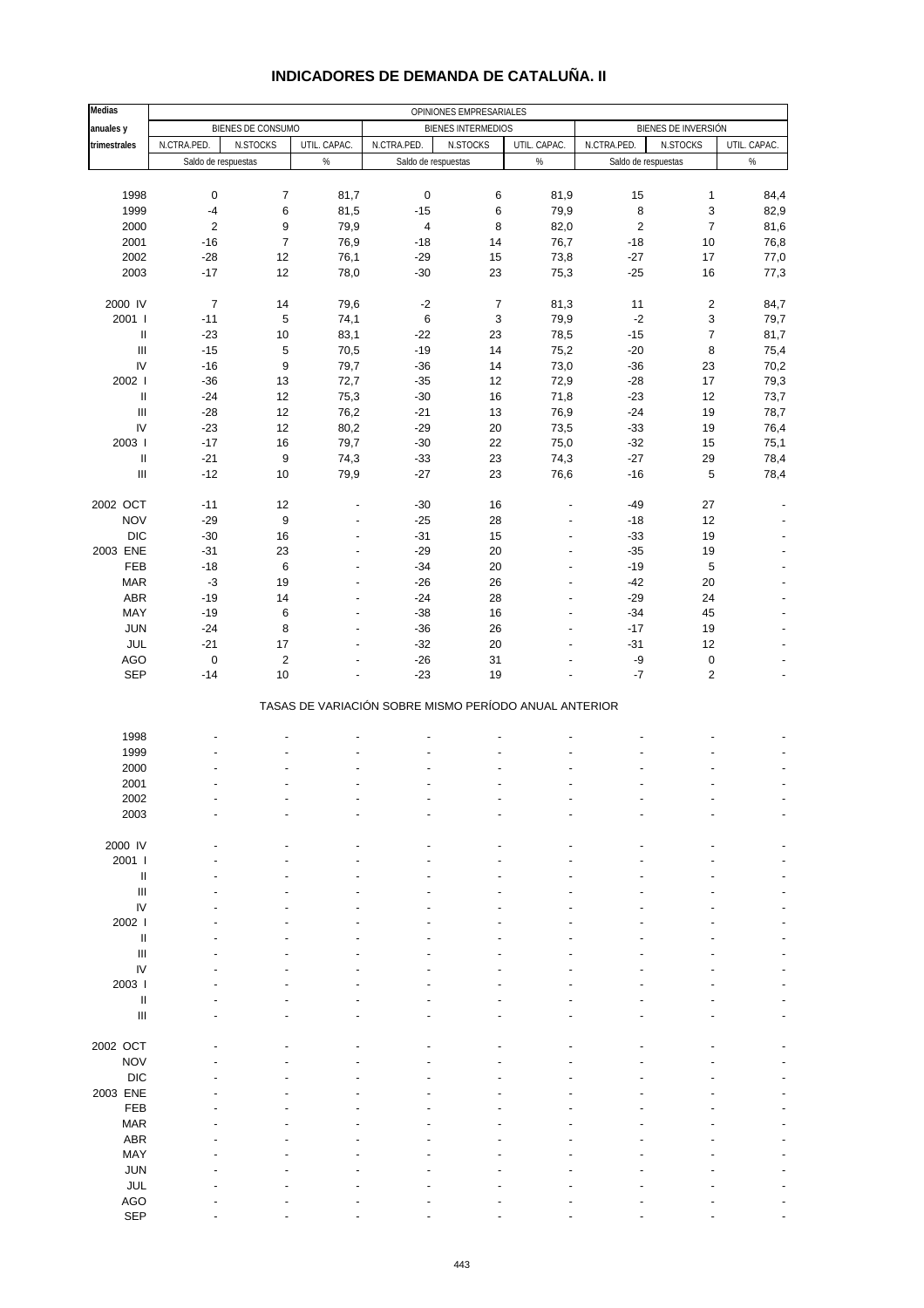# **INDICADORES DEL MERCADO DE TRABAJO DE CATALUÑA. I**

| <b>Medias</b>                            |                        | POBLACIÓN ACTIVA (2)   |                        |                        | POBLACIÓN OCUPADA (2)                                 |                    |                    |                        |  |  |  |
|------------------------------------------|------------------------|------------------------|------------------------|------------------------|-------------------------------------------------------|--------------------|--------------------|------------------------|--|--|--|
| anuales y                                |                        |                        |                        |                        |                                                       |                    |                    |                        |  |  |  |
| trimestrales                             | <b>TOTAL</b>           | <b>VARONES</b>         | <b>MUJERES</b>         | <b>TOTAL</b>           | AGRICULT.                                             | <b>INDUSTRIA</b>   | CONSTRUC.          | <b>SERVICIOS</b>       |  |  |  |
|                                          |                        |                        |                        | Miles de personas      |                                                       |                    |                    |                        |  |  |  |
|                                          |                        |                        |                        |                        |                                                       |                    |                    |                        |  |  |  |
| 1998                                     | 2.867,017              | 1.694,797              | 1.172,220              | 2.459,826              | 82,805                                                | 716,910            | 232,289            | 1.427,821              |  |  |  |
| 1999                                     | 2.886,557              | 1.703,016              | 1.183,541              | 2.582,110              | 85,114                                                | 719,018            | 246,192            | 1.531,786              |  |  |  |
| 2000<br>2001                             | 2.971,923<br>3.018,765 | 1.733,731<br>1.770,407 | 1.238,193<br>1.248,358 | 2.712,785<br>2.765,048 | 72,586<br>71,646                                      | 756,356<br>802,111 | 263,046<br>282,204 | 1.620,797<br>1.609,087 |  |  |  |
| 2002                                     | 3.064,606              | 1.790,738              | 1.273,868              | 2.769,948              | 70,108                                                | 789,530            | 277,569            | 1.632,742              |  |  |  |
| 2003                                     | 3.129,599              | 1.813,405              | 1.316,194              | 2.832,334              | 72,315                                                | 774,279            | 301,960            | 1.683,780              |  |  |  |
|                                          |                        |                        |                        |                        |                                                       |                    |                    |                        |  |  |  |
| 2000 III                                 | 3.018,658              | 1.755,879              | 1.262,778              | 2.773,792              | 71,498                                                | 768,903            | 267,430            | 1.665,961              |  |  |  |
| IV                                       | 3.000,499              | 1.746,657              | 1.253,842              | 2.741,428              | 69,010                                                | 795,369            | 271,287            | 1.605,762              |  |  |  |
| 2001 l                                   | 2.972,929              | 1.742,749              | 1.230,181              | 2.729,081              | 69,447                                                | 783,039            | 280,994            | 1.595,601              |  |  |  |
| Ш                                        | 3.029,574              | 1.775,916              | 1.253,658              | 2.776,217              | 70,289                                                | 808,237            | 280,546            | 1.617,145              |  |  |  |
| Ш                                        | 3.048,190              | 1.786,586              | 1.261,603              | 2.793,161              | 71,775                                                | 814,800            | 282,386            | 1.624,200              |  |  |  |
| IV                                       | 3.024,367              | 1.776,378              | 1.247,989              | 2.761,733              | 75,073                                                | 802,369            | 284,890            | 1.599,401              |  |  |  |
| 2002  <br>Ш                              | 3.032,655<br>3.050,240 | 1.774,823<br>1.784,359 | 1.257,832<br>1.265,882 | 2.718,559<br>2.769,029 | 74,700<br>71,076                                      | 766,318<br>791,773 | 281,636<br>277,420 | 1.595,906<br>1.628,760 |  |  |  |
| Ш                                        | 3.092,849              | 1.808,384              | 1.284,465              | 2.805,355              | 66,274                                                | 805,749            | 270,677            | 1.662,655              |  |  |  |
| IV                                       | 3.082,680              | 1.795,387              | 1.287,293              | 2.786,848              | 68,382                                                | 794,279            | 280,541            | 1.643,646              |  |  |  |
| 2003                                     | 3.118,403              | 1.813,021              | 1.305,382              | 2.818,074              | 70,955                                                | 776,435            | 299,475            | 1.671,209              |  |  |  |
| Ш                                        | 3.140,794              | 1.813,788              | 1.327,006              | 2.846,593              | 73,675                                                | 772,123            | 304,445            | 1.696,350              |  |  |  |
|                                          |                        |                        |                        |                        |                                                       |                    |                    |                        |  |  |  |
| 2002 JUL                                 |                        |                        |                        |                        |                                                       |                    |                    |                        |  |  |  |
| <b>AGO</b>                               |                        |                        |                        |                        |                                                       |                    |                    |                        |  |  |  |
| <b>SEP</b>                               |                        |                        |                        |                        |                                                       |                    |                    |                        |  |  |  |
| OCT                                      |                        |                        |                        |                        |                                                       |                    |                    |                        |  |  |  |
| <b>NOV</b><br><b>DIC</b>                 |                        |                        |                        |                        |                                                       |                    |                    |                        |  |  |  |
| 2003 ENE                                 |                        |                        |                        |                        |                                                       |                    |                    |                        |  |  |  |
| FEB                                      |                        |                        |                        |                        |                                                       |                    |                    |                        |  |  |  |
| <b>MAR</b>                               |                        |                        |                        |                        |                                                       |                    |                    |                        |  |  |  |
| ABR                                      |                        |                        |                        |                        |                                                       |                    |                    |                        |  |  |  |
| MAY                                      |                        |                        |                        |                        |                                                       |                    |                    |                        |  |  |  |
| <b>JUN</b>                               |                        |                        |                        |                        |                                                       |                    |                    |                        |  |  |  |
|                                          |                        |                        |                        |                        | TASAS DE VARIACIÓN SOBRE MISMO PERÍODO ANUAL ANTERIOR |                    |                    |                        |  |  |  |
|                                          |                        |                        |                        |                        |                                                       |                    |                    |                        |  |  |  |
| 1998                                     | 1,33                   | 1,47                   | 1,13                   | 4,66                   | 9,28<br>2,79                                          | 5,21               | 8,78               | 3,49                   |  |  |  |
| 1999<br>2000                             | 0,68<br>2,96           | 0,48<br>1,80           | 0,97<br>4,62           | 4,97<br>5,06           | $-14,72$                                              | 0,29<br>5,19       | 5,99<br>6,85       | 7,28<br>5,81           |  |  |  |
| 2001                                     | 1,58                   | 2,12                   | 0,82                   | 1,93                   | $-1,30$                                               | 6,05               | 7,28               | $-0,72$                |  |  |  |
| 2002                                     | 1,52                   | 1,15                   | 2,04                   | 0, 18                  | $-2,15$                                               | $-1,57$            | $-1,64$            | 1,47                   |  |  |  |
| 2003                                     | 2,90                   | 1,90                   | 4,31                   | 3,23                   | $-0,79$                                               | $-0,61$            | 8,02               | 4,43                   |  |  |  |
|                                          |                        |                        |                        |                        |                                                       |                    |                    |                        |  |  |  |
| 2000 III                                 | 3,79                   | 2,03                   | 6,33                   | 5,54                   | $-17,32$                                              | 5,26               | 7,93               | 6,55                   |  |  |  |
| IV                                       | 3,23                   | 2,49                   | 4,26                   | 4,82                   | $-19,03$                                              | 11,60              | 2,59               | 3,39                   |  |  |  |
| 2001 l                                   | 2,13                   | 2,27                   | 1,94                   | 3,66                   | $-11,89$                                              | 8,67               | 9,37               | 1,22                   |  |  |  |
| $\, \parallel$                           | 2,43                   | 2,76                   | 1,97                   | 2,70                   | $-1,03$                                               | 9,14               | 9,36               | $-1,10$                |  |  |  |
| $\ensuremath{\mathsf{III}}\xspace$<br>IV | 0,98                   | 1,75<br>1,70           | $-0,09$                | 0,70<br>0,74           | 0,39<br>8,79                                          | 5,97               | 5,59<br>5,01       | $-2,51$                |  |  |  |
| 2002                                     | 0,80<br>2,01           | 1,84                   | $-0,47$<br>2,25        | $-0,39$                | 7,56                                                  | 0,88<br>$-2,14$    | 0,23               | $-0,40$<br>0,02        |  |  |  |
| $\, \parallel$                           | 0,68                   | 0,48                   | 0,98                   | $-0,26$                | 1,12                                                  | $-2,04$            | $-1,11$            | 0,72                   |  |  |  |
| Ш                                        | 1,47                   | 1,22                   | 1,81                   | 0,44                   | $-7,66$                                               | $-1,11$            | $-4, 15$           | 2,37                   |  |  |  |
| IV                                       | 1,93                   | 1,07                   | 3,15                   | 0,91                   | $-8,91$                                               | $-1,01$            | $-1,53$            | 2,77                   |  |  |  |
| 2003 l                                   | 2,83                   | 2,15                   | 3,78                   | 3,66                   | $-5,01$                                               | 1,32               | 6,33               | 4,72                   |  |  |  |
| $\ensuremath{\mathsf{II}}$               | 2,97                   | 1,65                   | 4,83                   | 2,80                   | 3,66                                                  | $-2,48$            | 9,74               | 4,15                   |  |  |  |
| 2002 JUL                                 |                        |                        |                        |                        |                                                       |                    |                    |                        |  |  |  |
| <b>AGO</b>                               |                        |                        |                        |                        |                                                       |                    |                    |                        |  |  |  |
| <b>SEP</b>                               |                        |                        |                        |                        |                                                       |                    |                    |                        |  |  |  |
| OCT                                      |                        |                        |                        |                        |                                                       |                    |                    |                        |  |  |  |
| <b>NOV</b>                               |                        |                        |                        |                        |                                                       |                    |                    |                        |  |  |  |
| <b>DIC</b>                               |                        |                        |                        |                        |                                                       |                    |                    |                        |  |  |  |
| 2003 ENE                                 |                        |                        |                        |                        |                                                       |                    |                    |                        |  |  |  |
| FEB<br><b>MAR</b>                        |                        |                        |                        |                        |                                                       |                    |                    |                        |  |  |  |
| ABR                                      |                        |                        |                        |                        |                                                       |                    |                    |                        |  |  |  |
| MAY                                      |                        |                        |                        |                        |                                                       |                    |                    |                        |  |  |  |
| <b>JUN</b>                               |                        |                        |                        |                        |                                                       |                    |                    |                        |  |  |  |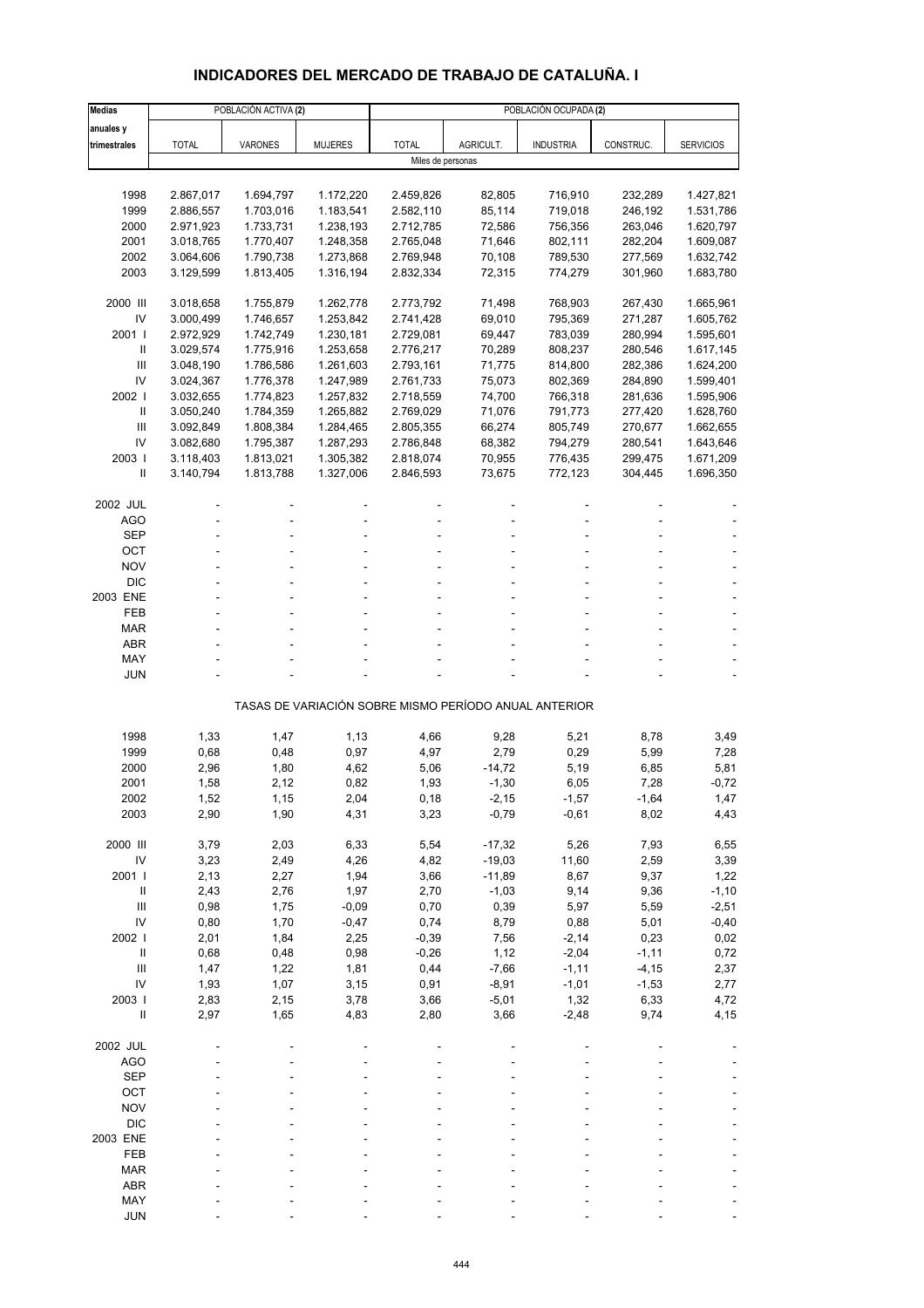## **INDICADORES DEL MERCADO DE TRABAJO DE CATALUÑA. II**

| <b>Medias</b> | POBLACIÓN ASALARIADA (2)                              |           |                   |           |                  |  |  |  |
|---------------|-------------------------------------------------------|-----------|-------------------|-----------|------------------|--|--|--|
| anuales y     |                                                       |           |                   |           |                  |  |  |  |
| trimestrales  | <b>TOTAL</b>                                          | AGRICULT. | <b>INDUSTRIA</b>  | CONSTRUC. | <b>SERVICIOS</b> |  |  |  |
|               |                                                       |           | Miles de Personas |           |                  |  |  |  |
|               |                                                       |           |                   |           |                  |  |  |  |
| 1998          | 1.936,703                                             | 28,125    | 641,433           | 174,255   | 1.092,890        |  |  |  |
| 1999          | 2.075,981                                             | 26,223    | 651,040           | 187,912   | 1.210,805        |  |  |  |
| 2000          | 2.233,862                                             | 19,439    | 685,621           | 203,715   | 1.325,087        |  |  |  |
| 2001          | 2.267,594                                             | 22,799    | 724,293           | 212,862   | 1.307,640        |  |  |  |
| 2002          | 2.263,595                                             | 21,934    | 709,990           | 205,469   | 1.326,203        |  |  |  |
| 2003          | 2.328,181                                             | 22,539    | 698,458           | 233,202   | 1.373,983        |  |  |  |
|               |                                                       |           |                   |           |                  |  |  |  |
| 2000 III      | 2.296,588                                             | 19,988    | 693,562           | 209,869   | 1.373,169        |  |  |  |
| IV            | 2.259,339                                             | 21,003    | 717,261           | 206,672   | 1.314,403        |  |  |  |
| 2001 l        | 2.244,142                                             | 20,273    | 706,431           | 212,991   | 1.304,447        |  |  |  |
| Ш             | 2.276,469                                             | 22,639    | 731,611           | 208,343   | 1.313,876        |  |  |  |
| Ш             | 2.301,350                                             | 23,447    | 736,866           | 217,372   | 1.323,665        |  |  |  |
| IV            | 2.248,415                                             | 24,838    | 722,265           | 212,741   | 1.288,571        |  |  |  |
| 2002          | 2.206,658                                             | 24,283    | 690,696           | 202,602   | 1.289,077        |  |  |  |
| Ш             | 2.253,783                                             | 22,312    | 707,852           | 201,089   | 1.322,530        |  |  |  |
| Ш             | 2.306,004                                             | 20,396    | 724,911           | 203,478   | 1.357,219        |  |  |  |
| IV            | 2.287,934                                             | 20,743    | 716,502           | 214,705   | 1.335,984        |  |  |  |
| 2003          | 2.310,303                                             | 21,469    | 700,232           | 229,149   | 1.359,453        |  |  |  |
|               |                                                       |           |                   |           |                  |  |  |  |
| Ш             | 2.346,059                                             | 23,609    | 696,683           | 237,255   | 1.388,512        |  |  |  |
| 2002 JUL      |                                                       |           |                   |           |                  |  |  |  |
| AGO           |                                                       |           | ÷                 |           |                  |  |  |  |
| SEP           |                                                       |           | ä,                |           |                  |  |  |  |
| ОСТ           |                                                       |           |                   |           |                  |  |  |  |
| <b>NOV</b>    |                                                       |           |                   |           |                  |  |  |  |
| <b>DIC</b>    |                                                       |           |                   |           |                  |  |  |  |
| 2003 ENE      |                                                       |           | ÷                 |           |                  |  |  |  |
|               |                                                       |           |                   |           |                  |  |  |  |
| FEB           |                                                       |           | ä,                |           |                  |  |  |  |
| MAR           |                                                       |           |                   |           |                  |  |  |  |
| <b>ABR</b>    |                                                       |           |                   |           |                  |  |  |  |
| MAY           |                                                       |           |                   |           |                  |  |  |  |
| JUN           |                                                       |           |                   |           |                  |  |  |  |
|               | TASAS DE VARIACIÓN SOBRE MISMO PERÍODO ANUAL ANTERIOR |           |                   |           |                  |  |  |  |
| 1998          | 4,05                                                  | 21,62     | 4,98              | 11,62     | 2,03             |  |  |  |
| 1999          | 7,19                                                  | $-6,76$   | 1,50              | 7,84      | 10,79            |  |  |  |
|               |                                                       |           |                   |           |                  |  |  |  |
| 2000          | 7,61                                                  | $-25,87$  | 5,31              | 8,41      | 9,44             |  |  |  |
| 2001          | 1,51                                                  | 17,29     | 5,64              | 4,49      | $-1,32$          |  |  |  |
| 2002          | -0,18                                                 | -3,80     | -1,97             | -3,47     | 1,42             |  |  |  |
| 2003          | 4,39                                                  | $-3,26$   | $-0,12$           | 15,53     | 5,22             |  |  |  |
| 2000 III      | 7,45                                                  | $-27,19$  | 4,14              | 10,36     | 9,53             |  |  |  |
| IV            | 6,37                                                  | 0,56      | 11,19             | 1,60      | 4,77             |  |  |  |
| 2001          | 4,31                                                  | 3,75      | 7,31              | 7,48      | 2,27             |  |  |  |
|               |                                                       |           |                   |           |                  |  |  |  |
| Ш             | 2,17                                                  | 31,45     | 8,66              | 4,09      | $-1,75$          |  |  |  |
| Ш             | 0,21                                                  | 17,31     | 6,24              | 3,58      | $-3,61$          |  |  |  |
| IV            | $-0,48$                                               | 18,26     | 0,70              | 2,94      | $-1,97$          |  |  |  |
| 2002 l        | $-1,67$                                               | 19,78     | $-2,23$           | $-4,88$   | $-1,18$          |  |  |  |
| Ш             | $-1,00$                                               | $-1,44$   | $-3,25$           | $-3,48$   | 0,66             |  |  |  |
| Ш             | 0,20                                                  | $-13,01$  | $-1,62$           | $-6,39$   | 2,53             |  |  |  |
| IV            | 1,76                                                  | $-16,49$  | $-0,80$           | 0,92      | 3,68             |  |  |  |
| 2003          | 4,70                                                  | $-11,59$  | 1,38              | 13,10     | 5,46             |  |  |  |
| Ш             | 4,09                                                  | 5,81      | $-1,58$           | 17,99     | 4,99             |  |  |  |
| 2002 JUL      |                                                       |           |                   |           |                  |  |  |  |
|               |                                                       |           |                   |           |                  |  |  |  |
| <b>AGO</b>    |                                                       |           |                   |           |                  |  |  |  |
| <b>SEP</b>    |                                                       |           |                   |           |                  |  |  |  |
| OCT           |                                                       |           |                   |           |                  |  |  |  |
| <b>NOV</b>    |                                                       |           |                   |           |                  |  |  |  |
| <b>DIC</b>    |                                                       |           |                   |           |                  |  |  |  |
| 2003 ENE      |                                                       |           |                   |           |                  |  |  |  |
| FEB           |                                                       |           |                   |           |                  |  |  |  |
| <b>MAR</b>    |                                                       |           |                   |           |                  |  |  |  |
| ABR           |                                                       |           |                   |           |                  |  |  |  |
| MAY           |                                                       |           |                   |           |                  |  |  |  |
| <b>JUN</b>    |                                                       |           |                   |           |                  |  |  |  |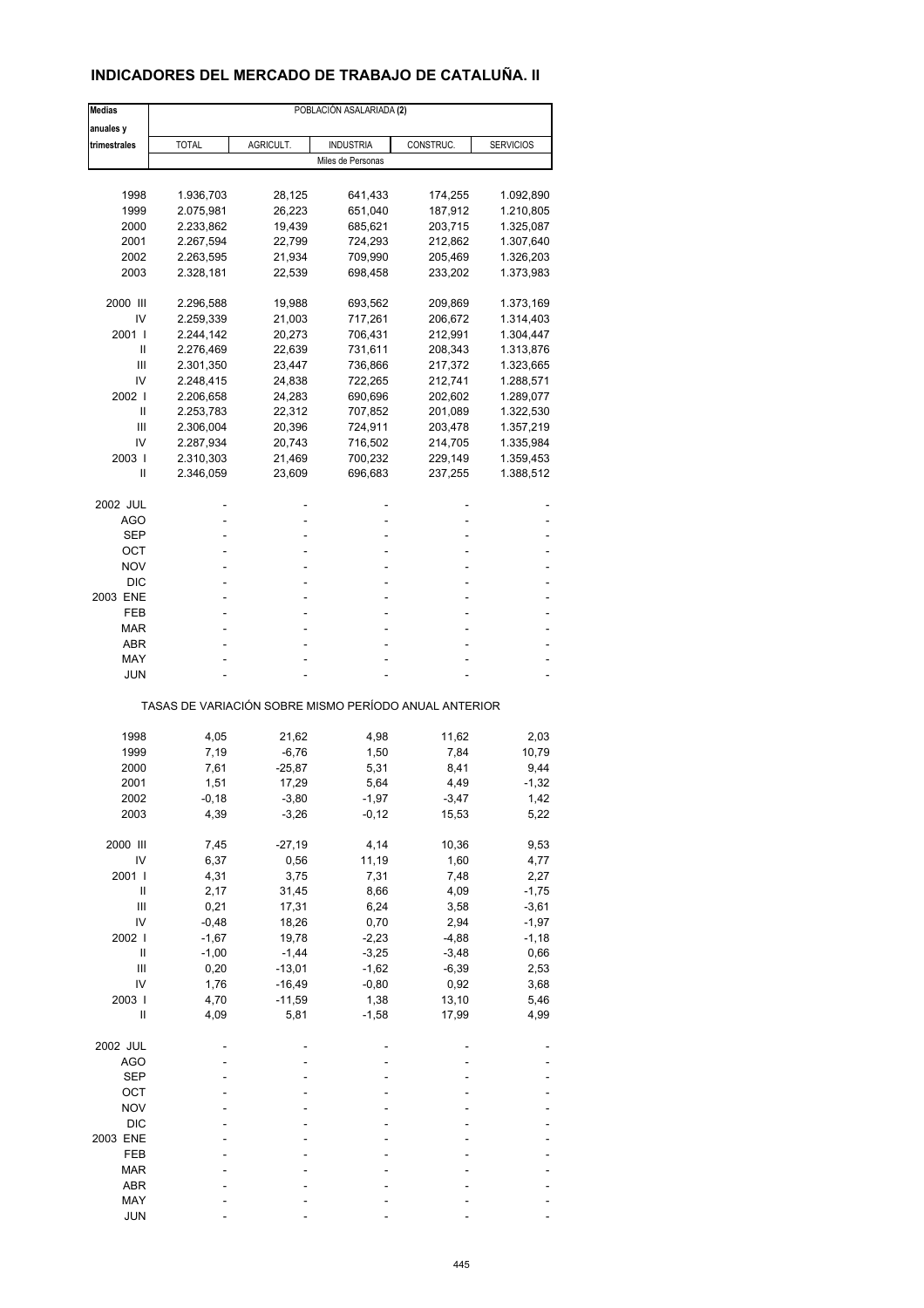# **INDICADORES DEL MERCADO DE TRABAJO DE CATALUÑA. III**

| <b>Medias</b>                      |              | PARADOS <sub>(2)</sub> |                |                                                       | TASA DE ACTIVIDAD (2) |                | TASA DE PARO (2) |                |                |
|------------------------------------|--------------|------------------------|----------------|-------------------------------------------------------|-----------------------|----------------|------------------|----------------|----------------|
| anuales y                          |              |                        |                |                                                       | <b>MENORES</b>        |                |                  | <b>MENORES</b> |                |
| trimestrales                       | <b>TOTAL</b> | VARONES                | <b>MUJERES</b> | <b>TOTAL</b>                                          | 20 AÑOS               | <b>MUJERES</b> | <b>TOTAL</b>     | 20 AÑOS        | <b>MUJERES</b> |
|                                    |              | Miles de personas      |                |                                                       |                       | Porcentaje     |                  |                |                |
|                                    |              |                        |                |                                                       |                       |                |                  |                |                |
| 1998                               | 407,191      | 161,157                | 246,034        | 55,87                                                 | 30,96                 | 44,37          | 14,21            | 42,22          | 20,99          |
| 1999                               | 304,447      | 123,648                | 180,799        | 55,89                                                 | 31,82                 | 44,52          | 10,55            | 31,36          | 15,29          |
| 2000                               | 259,138      | 106,012                | 153,126        | 57,05                                                 | 32,74                 | 46,19          | 8,73             | 29,49          | 12,38          |
|                                    |              |                        |                |                                                       |                       |                |                  |                |                |
| 2001                               | 253,717      | 111,052                | 142,666        | 57,43                                                 | 34,16                 | 46,17          | 8,40             | 27,79          | 11,43          |
| 2002                               | 294,658      | 127,289                | 167,369        | 57,94                                                 | 31,81                 | 46,81          | 9,62             | 28,72          | 13,14          |
| 2003                               | 297,265      | 131,597                | 165,668        | 58,93                                                 | 29,78                 | 48,17          | 9,50             | 36,47          | 12,59          |
| 2000 III                           |              |                        |                |                                                       |                       |                |                  |                |                |
|                                    | 244,866      | 102,109                | 142,757        | 57,87                                                 | 36,67                 | 47,05          | 8,11             | 22,18          | 11,31          |
| ${\sf IV}$                         | 259,071      | 102,411                | 156,660        | 57,36                                                 | 32,74                 | 46,60          | 8,63             | 30,46          | 12,49          |
| 2001 l                             | 243,849      | 106,879                | 136,969        | 56,71                                                 | 32,46                 | 45,62          | 8,20             | 29,89          | 11,13          |
| Ш                                  | 253,357      | 111,442                | 141,915        | 57,69                                                 | 33,28                 | 46,41          | 8,36             | 27,88          | 11,32          |
| $\ensuremath{\mathsf{III}}\xspace$ | 255,029      | 111,733                | 143,296        | 57,94                                                 | 37,03                 | 46,62          | 8,37             | 24,42          | 11,36          |
| IV                                 | 262,634      | 114,153                | 148,482        | 57,39                                                 | 33,86                 | 46,04          | 8,68             | 28,95          | 11,90          |
| 2002                               | 314,095      | 136,667                | 177,429        | 57,46                                                 | 33,20                 | 46,33          | 10,36            | 30, 19         | 14,11          |
| $\ensuremath{\mathsf{II}}\xspace$  | 281,211      | 120,716                | 160,495        | 57,71                                                 | 31,41                 | 46,56          | 9,22             | 28,28          | 12,68          |
| $\mathbf{III}$                     | 287,494      | 119,996                | 167,497        | 58,43                                                 | 33,35                 | 47,17          | 9,30             | 26,70          | 13,04          |
| IV                                 | 295,832      | 131,777                | 164,055        | 58,16                                                 | 29,28                 | 47,20          | 9,60             | 29,72          | 12,74          |
| 2003                               | 300,329      | 133,631                | 166,698        | 58,76                                                 | 28,77                 | 47,80          | 9,63             | 35,92          | 12,77          |
| Ш                                  | 294,201      | 129,562                | 164,638        | 59,11                                                 | 30,79                 | 48,54          | 9,37             | 37,03          | 12,41          |
|                                    |              |                        |                |                                                       |                       |                |                  |                |                |
| 2002 JUL                           |              |                        |                |                                                       |                       |                |                  |                |                |
| AGO                                |              |                        |                |                                                       |                       |                |                  |                |                |
| <b>SEP</b>                         |              |                        |                |                                                       |                       |                |                  |                |                |
| OCT                                |              |                        |                |                                                       |                       |                |                  |                |                |
| <b>NOV</b>                         |              |                        |                |                                                       |                       |                |                  |                |                |
| <b>DIC</b>                         |              |                        |                |                                                       |                       |                |                  |                |                |
| 2003 ENE                           |              |                        |                |                                                       |                       |                |                  |                |                |
| FEB                                |              |                        |                |                                                       |                       |                |                  |                |                |
| <b>MAR</b>                         |              |                        |                |                                                       |                       |                |                  |                |                |
| <b>ABR</b>                         |              |                        |                |                                                       |                       |                |                  |                |                |
| MAY                                |              |                        |                |                                                       |                       |                |                  |                |                |
| <b>JUN</b>                         |              |                        |                |                                                       |                       |                |                  |                |                |
|                                    |              |                        |                |                                                       |                       |                |                  |                |                |
|                                    |              |                        |                | TASAS DE VARIACIÓN SOBRE MISMO PERÍODO ANUAL ANTERIOR |                       |                |                  |                |                |
|                                    |              |                        |                |                                                       |                       |                |                  |                |                |
| 1998                               | $-15,00$     | $-23,25$               | $-8,57$        |                                                       |                       |                |                  |                |                |
| 1999                               | $-25,23$     | $-23,28$               | $-26,51$       |                                                       |                       |                |                  |                |                |
| 2000                               | $-14,88$     | $-14,26$               | $-15,31$       |                                                       |                       |                |                  |                |                |
| 2001                               | $-2,09$      | 4,75                   | $-6,83$        |                                                       |                       |                |                  |                |                |
| 2002                               | 16,14        | 14,62                  | 17,32          |                                                       |                       |                |                  |                |                |
| 2003                               | $-0,13$      | 2,26                   | $-1,95$        |                                                       |                       |                |                  |                |                |
|                                    |              |                        |                |                                                       |                       |                |                  |                |                |
| 2000 III                           | $-12,62$     | $-8,25$                | $-15,50$       |                                                       |                       |                |                  |                |                |
| ${\sf IV}$                         | $-11,06$     | $-13,51$               | $-9,39$        |                                                       |                       |                |                  |                |                |
| 2001 l                             | $-12,32$     | $-6,90$                | $-16, 13$      |                                                       |                       |                |                  |                |                |
| $\mathbf{II}$                      | $-0,45$      | 6,42                   | $-5,25$        |                                                       |                       |                |                  |                |                |
| $\ensuremath{\mathsf{III}}\xspace$ | 4,15         | 9,43                   | 0,38           |                                                       |                       |                |                  |                |                |
| IV                                 |              |                        |                |                                                       |                       |                |                  |                |                |
|                                    | 1,38         | 11,47                  | $-5,22$        |                                                       |                       |                |                  |                |                |
| 2002 l                             | 28,81        | 27,87                  | 29,54          |                                                       |                       |                |                  |                |                |
| $\ensuremath{\mathsf{II}}\xspace$  | 10,99        | 8,32                   | 13,09          |                                                       |                       |                |                  |                |                |
| $\ensuremath{\mathsf{III}}\xspace$ | 12,73        | 7,40                   | 16,89          |                                                       |                       |                |                  |                |                |
| ${\sf IV}$                         | 12,64        | 15,44                  | 10,49          |                                                       |                       |                |                  |                |                |
| 2003                               | $-4,38$      | $-2,22$                | $-6,05$        |                                                       |                       |                |                  |                |                |
| Ш                                  | 4,62         | 7,33                   | 2,58           |                                                       |                       |                |                  |                |                |
|                                    |              |                        |                |                                                       |                       |                |                  |                |                |
| 2002 JUL                           |              |                        |                |                                                       |                       |                |                  |                |                |
| AGO                                |              |                        |                |                                                       |                       |                |                  |                |                |
| <b>SEP</b>                         |              |                        |                |                                                       |                       |                |                  |                |                |
| OCT                                |              |                        |                |                                                       |                       |                |                  |                |                |
| <b>NOV</b>                         |              |                        |                |                                                       |                       |                |                  |                |                |
| <b>DIC</b>                         |              |                        |                |                                                       |                       |                |                  |                |                |
| 2003 ENE                           |              |                        |                |                                                       |                       |                |                  |                |                |
| FEB                                |              |                        |                |                                                       |                       |                |                  |                |                |
| <b>MAR</b>                         |              |                        |                |                                                       |                       |                |                  |                |                |
| ABR                                |              |                        |                |                                                       |                       |                |                  |                |                |
| MAY                                |              |                        |                |                                                       |                       |                |                  |                |                |
| JUN                                |              |                        |                |                                                       |                       |                |                  |                |                |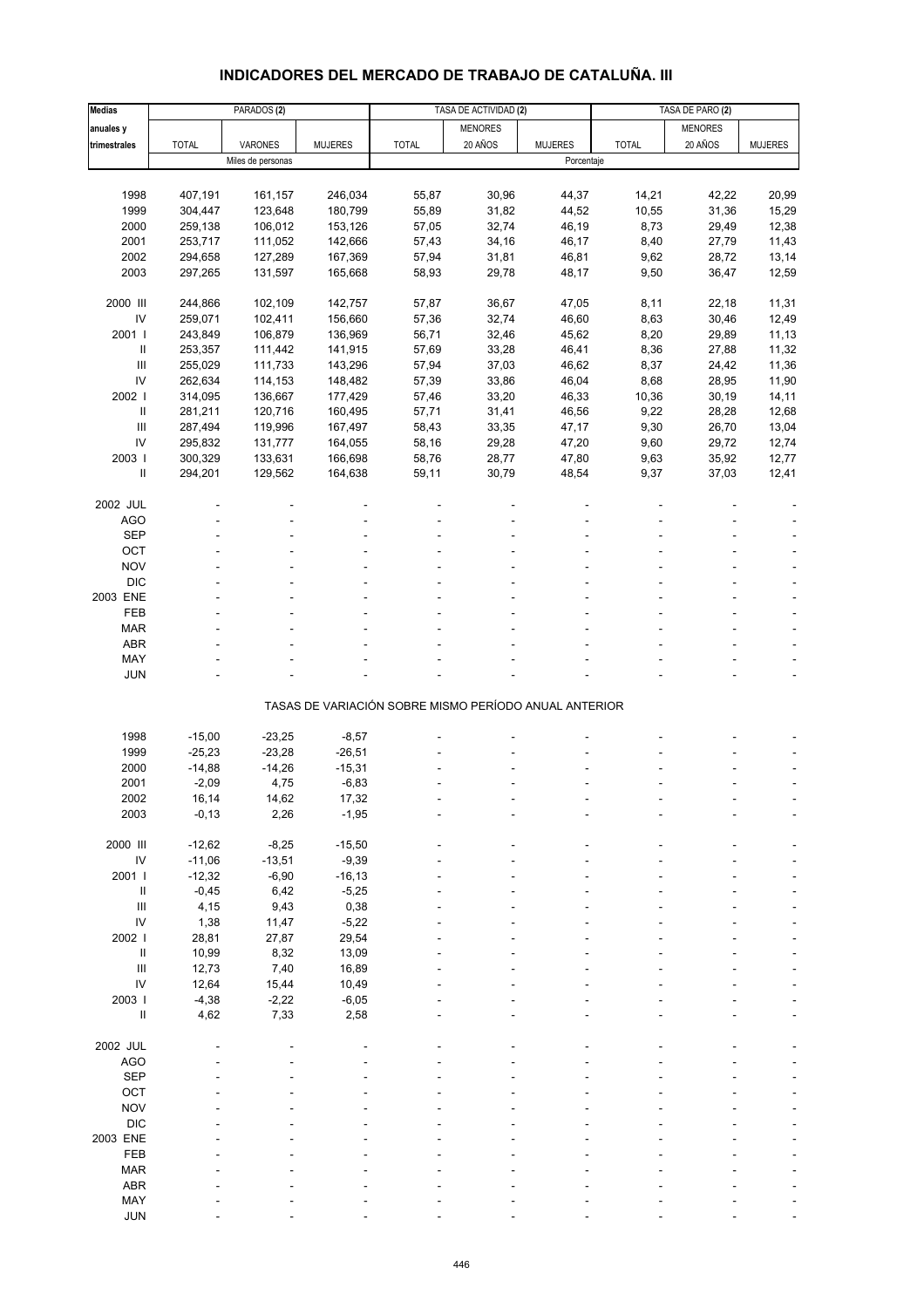| <b>Medias</b>              | PARO REGISTRADO |                    |                  |                                                       |                  |                 |
|----------------------------|-----------------|--------------------|------------------|-------------------------------------------------------|------------------|-----------------|
| anuales y                  |                 |                    |                  |                                                       |                  | SIN EMPLEO      |
| trimestrales               | <b>TOTAL</b>    | <b>AGRICULTURA</b> | <b>INDUSTRIA</b> | CONSTRUCCIÓN                                          | <b>SERVICIOS</b> | <b>ANTERIOR</b> |
|                            |                 |                    | Personas         |                                                       |                  |                 |
|                            |                 |                    |                  |                                                       |                  |                 |
| 1998                       | 211.755         | 1.792              | 63.821           | 17.402                                                | 107.383          | 21.356          |
| 1999                       | 179.510         | 1.470              | 54.015           | 13.506                                                | 94.128           | 16.392          |
| 2000                       | 165.993         | 1.217              | 47.319           | 12.715                                                | 90.920           | 13.823          |
| 2001                       | 172.016         | 1.135              | 47.534           | 13.807                                                | 96.849           | 12.690          |
| 2002                       | 193.905         | 1.244              | 50.810           | 16.429                                                | 110.551          | 14.871          |
| 2003                       | 198.003         | 1.348              | 50.654           | 17.158                                                | 113.296          | 15.547          |
| 2000 IV                    | 166.080         | 1.148              | 45.817           | 12.640                                                | 93.514           | 12.960          |
| 2001 l                     | 170.276         | 1.177              | 46.203           | 12.844                                                | 97.645           | 12.407          |
| Ш                          | 162.398         | 1.147              | 45.549           | 12.687                                                | 90.815           | 12.200          |
| $\mathsf{III}$             | 171.863         | 1.034              | 48.651           | 14.783                                                | 94.794           | 12.602          |
| IV                         | 183.525         | 1.184              | 49.733           | 14.916                                                | 104.144          | 13.549          |
| 2002 l                     | 192.393         | 1.271              | 51.022           | 15.804                                                | 110.608          | 13.688          |
| $\mathbf{II}$              | 188.335         | 1.254              | 49.903           | 15.986                                                | 106.400          | 14.792          |
| Ш                          | 193.977         | 1.139              | 51.000           | 17.262                                                | 109.161          | 15.414          |
| IV                         |                 |                    |                  |                                                       |                  |                 |
| 2003                       | 200.917         | 1.313              | 51.313           | 16.665                                                | 116.034          | 15.592          |
|                            | 203.827         | 1.318              | 51.577           | 16.919                                                | 118.906          | 15.106          |
| $\ensuremath{\mathsf{II}}$ | 193.149         | 1.396              | 49.838           | 16.581                                                | 109.571          | 15.762          |
| Ш                          | 197.034         | 1.331              | 50.548           | 17.973                                                | 111.411          | 15.772          |
| 2002 OCT                   | 197.580         | 1.281              | 50.756           | 16.169                                                | 113.694          | 15.680          |
| <b>NOV</b>                 | 201.639         | 1.325              | 50.540           | 16.245                                                | 117.656          | 15.873          |
| <b>DIC</b>                 | 203.532         | 1.333              | 52.643           | 17.581                                                | 116.752          | 15.223          |
| 2003 ENE                   | 206.048         | 1.301              | 52.165           | 17.136                                                | 120.409          | 15.037          |
| FEB                        | 203.739         | 1.294              | 51.543           | 16.784                                                | 119.061          | 15.057          |
| <b>MAR</b>                 | 201.694         | 1.358              | 51.024           | 16.838                                                | 117.249          | 15.225          |
| ABR                        | 194.413         | 1.329              | 50.492           | 16.700                                                | 110.838          | 15.054          |
| MAY                        | 192.329         | 1.437              | 49.660           | 16.432                                                | 109.159          | 15.641          |
| <b>JUN</b>                 | 192.704         | 1.421              | 49.363           | 16.611                                                | 108.717          | 16.592          |
| <b>JUL</b>                 | 197.452         | 1.344              | 49.974           | 17.241                                                | 112.692          | 16.201          |
| <b>AGO</b>                 | 197.287         | 1.304              | 51.245           | 19.117                                                | 110.561          | 15.060          |
| <b>SEP</b>                 | 196.364         | 1.344              | 50.424           | 17.560                                                | 110.981          | 16.055          |
|                            |                 |                    |                  | TASAS DE VARIACIÓN SOBRE MISMO PERÍODO ANUAL ANTERIOR |                  |                 |
|                            |                 |                    |                  |                                                       |                  |                 |
| 1998                       | $-16,30$        | $-11,69$           | $-20, 10$        | $-25,08$                                              | $-11,11$         | $-21,12$        |
| 1999                       | $-15,23$        | $-17,98$           | $-15,37$         | $-22,39$                                              | $-12,34$         | $-23,25$        |
| 2000                       | $-7,53$         | $-17,21$           | $-12,40$         | $-5,86$                                               | $-3,41$          | $-15,67$        |
| 2001                       | 3,63            | $-6,69$            | 0,45             | 8,59                                                  | 6,52             | $-8,20$         |
| 2002<br>2003               | 12,73<br>3,36   | 9,60<br>10,35      | 6,89<br>0,03     | 18,99<br>4,94                                         | 14,15<br>4,21    | 17,19<br>6,26   |
|                            |                 |                    |                  |                                                       |                  |                 |
| 2000 IV                    | $-4,92$         | $-17,58$           | $-9,80$          | $-2,50$                                               | $-0,85$          | $-14,78$        |
| 2001 l                     | $-2,44$         | $-13,37$           | $-6,84$          | $-0,73$                                               | 1,87             | $-16, 10$       |
| $\ensuremath{\mathsf{II}}$ | 1,70            | $-6,90$            | $-2,53$          | 6,51                                                  | 5,88             | $-13,15$        |
| $\mathsf{III}$             | 5,01            | $-8,36$            | 3,22             | 10,57                                                 | 7,06             | $-6,63$         |
| IV                         | 10,50           | 3,08               | 8,55             | 18,00                                                 | 11,37            | 4,54            |
| 2002                       | 12,99           | 7,96               | 10,43            | 23,05                                                 | 13,28            | 10,33           |
| $\sf II$                   | 15,97           | 9,36               | 9,56             | 26,00                                                 | 17,16            | 21,24           |
| Ш                          | 12,87           | 10,22              | 4,83             | 16,77                                                 | 15,16            | 22,31           |
| IV                         | 9,48            | 10,93              | 3,18             | 11,73                                                 | 11,42            | 15,08           |
| 2003                       | 5,94            | 3,67               | 1,09             | 7,06                                                  | 7,50             | 10,36           |
| Ш                          | 2,56            | 11,27              | $-0, 13$         | 3,72                                                  | 2,98             | 6,56            |
| Ш                          | 1,58            | 16,79              | $-0,89$          | 4,12                                                  | 2,06             | 2,32            |
| 2002 OCT                   | 10, 10          | 10,53              | 3,52             | 13,60                                                 | 12,02            | 15,80           |
| <b>NOV</b>                 | 9,42            | 11,63              | 2,26             | 11,53                                                 | 11,65            | 15,64           |
| <b>DIC</b>                 | 8,93            | 10,62              | 3,73             | 10,23                                                 | 10,60            | 13,78           |
| 2003 ENE                   | 6,34            | 2,44               | 1,54             | 8,56                                                  | 7,69             | 11,11           |
| FEB                        | 5,44            | 1,41               | 1,45             | 7,27                                                  | 6,56             | 9,41            |
| <b>MAR</b>                 | 6,05            | 7,18               | 0,27             | 5,37                                                  | 8,28             | 10,58           |
| ABR                        | 2,66            | 4,48               | 0,09             | 3,56                                                  | 3,03             | 7,88            |
| MAY                        | 2,26            | 14,50              | $-0,51$          | 3,19                                                  | 2,84             | 5,44            |
|                            |                 |                    |                  |                                                       |                  |                 |
| <b>JUN</b>                 | 2,74            | 14,97              | 0,04             | 4,43                                                  | 3,07             | 6,45            |
| JUL<br><b>AGO</b>          | 1,66            | 18,00              | $-0,65$          | 3,94                                                  | 2,02<br>2,15     | 2,96<br>1,06    |
|                            | 1,50            | 16,43              | $-1,04$          | 4,33                                                  |                  |                 |

#### **INDICADORES DEL MERCADO DE TRABAJO DE CATALUÑA. IV**

SEP 1,56 15,96 -0,96 4,07 2,01 2,89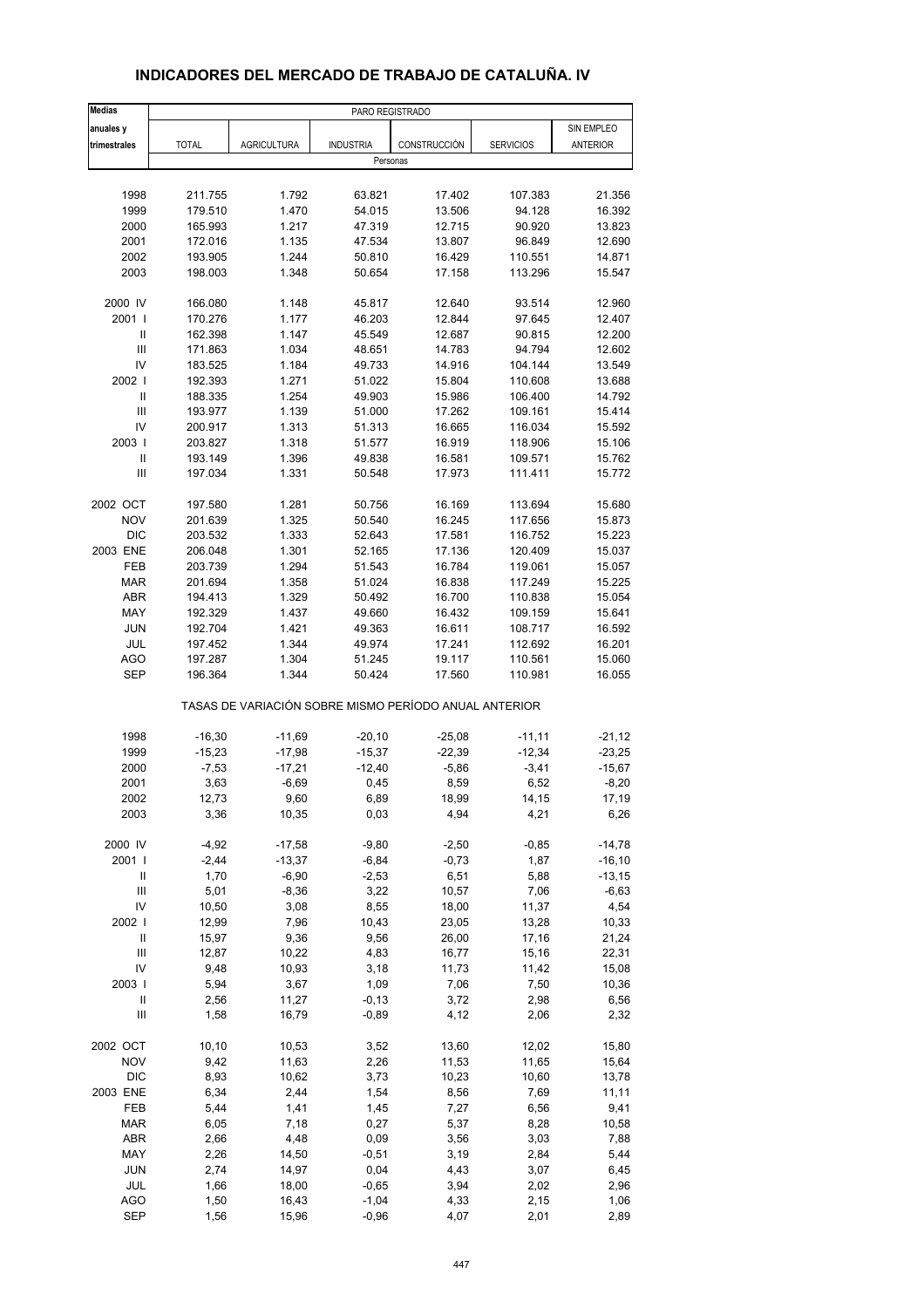### **INDICADORES DEL MERCADO DE TRABAJO DE CATALUÑA. V**

| <b>Medias</b>     | AFILIADOS A LA SEGURIDAD SOCIAL EN ALTA LABORAL |                    |                    |                                                       |                        |  |  |  |
|-------------------|-------------------------------------------------|--------------------|--------------------|-------------------------------------------------------|------------------------|--|--|--|
| anuales y         |                                                 |                    | <b>TOTAL</b>       |                                                       |                        |  |  |  |
| trimestrales      | <b>TOTAL</b>                                    | <b>AGRICULTURA</b> | <b>INDUSTRIA</b>   | CONSTRUCCIÓN                                          | <b>SERVICIOS</b>       |  |  |  |
|                   |                                                 |                    | Personas           |                                                       |                        |  |  |  |
| 1998              | 2.503.263                                       | 69.288             | 618.188            | 215.492                                               | 1.592.900              |  |  |  |
| 1999              | 2.639.286                                       | 67.132             | 632.750            | 244.195                                               | 1.687.881              |  |  |  |
| 2000              | 2.769.118                                       | 65.348             | 653.496            | 264.255                                               | 1.779.312              |  |  |  |
| 2001              | 2.859.189                                       | 64.895             | 656.538            | 279.764                                               | 1.854.606              |  |  |  |
| 2002              | 2.927.645                                       | 64.972             | 646.052            | 291.831                                               | 1.922.913              |  |  |  |
| 2003              | 2.991.952                                       | 65.885             | 639.055            | 303.883                                               | 1.981.357              |  |  |  |
|                   |                                                 |                    |                    |                                                       |                        |  |  |  |
| 2000 IV           | 2.801.834                                       | 64.538             | 657.779            | 270.331                                               | 1.802.722              |  |  |  |
| 2001              | 2.816.216                                       | 64.040             | 661.240            | 277.188                                               | 1.807.302              |  |  |  |
| Ш                 | 2.878.583                                       | 64.765             | 663.442            | 283.415                                               | 1.863.900              |  |  |  |
| Ш                 | 2.872.475                                       | 66.467             | 652.388            | 276.214                                               | 1.875.365              |  |  |  |
| IV                | 2.869.481                                       | 64.309             | 649.081            | 282.237                                               | 1.871.857              |  |  |  |
| 2002 l            | 2.876.869                                       | 63.795             | 647.861            | 287.314                                               | 1.875.977              |  |  |  |
| Ш                 | 2.939.863                                       | 64.859             | 650.454            | 294.113                                               | 1.928.536              |  |  |  |
| Ш                 | 2.950.684                                       | 66.653             | 644.458            | 289.530                                               | 1.948.168              |  |  |  |
| IV<br>2003        | 2.943.164                                       | 64.578             | 641.435            | 296.368                                               | 1.938.970              |  |  |  |
| $\mathsf{I}$      | 2.951.049<br>3.015.505                          | 64.673<br>65.629   | 639.634<br>641.698 | 302.359<br>308.360                                    | 1.942.623<br>1.998.070 |  |  |  |
| Ш                 | 3.017.975                                       | 68.085             | 634.223            | 299.456                                               | 2.014.388              |  |  |  |
|                   |                                                 |                    |                    |                                                       |                        |  |  |  |
| 2002 SEP          | 2.935.021                                       | 66.776             | 642.851            | 292.412                                               | 1.931.151              |  |  |  |
| OCT               | 2.941.192                                       | 64.589             | 643.594            | 297.684                                               | 1.933.501              |  |  |  |
| <b>NOV</b>        | 2.957.120                                       | 64.747             | 644.982            | 301.212                                               | 1.944.359              |  |  |  |
| <b>DIC</b>        | 2.931.180                                       | 64.399             | 635.730            | 290.208                                               | 1.939.049              |  |  |  |
| 2003 ENE          | 2.930.998                                       | 64.612             | 638.227            | 299.072                                               | 1.927.319              |  |  |  |
| FEB               | 2.950.301                                       | 64.768             | 639.997            | 302.032                                               | 1.941.740              |  |  |  |
| <b>MAR</b>        | 2.971.849                                       | 64.640             | 640.677            | 305.972                                               | 1.958.810              |  |  |  |
| <b>ABR</b>        | 2.993.131                                       | 64.682             | 640.094            | 306.691                                               | 1.979.917              |  |  |  |
| MAY               | 3.019.171                                       | 66.026             | 641.781            | 308.733                                               | 2.000.883              |  |  |  |
| <b>JUN</b>        | 3.034.214                                       | 66.180             | 643.219            | 309.655                                               | 2.013.410              |  |  |  |
| JUL               | 3.037.902                                       | 66.860             | 637.964            | 304.508                                               | 2.026.773              |  |  |  |
| AGO               | 2.998.048                                       | 69.310             | 630.481            | 294.403                                               | 2.002.003              |  |  |  |
|                   |                                                 |                    |                    | TASAS DE VARIACIÓN SOBRE MISMO PERÍODO ANUAL ANTERIOR |                        |  |  |  |
| 1998              | 5,18                                            | $-3,35$            | 4,59               | 11,02                                                 | 5,17                   |  |  |  |
| 1999              | 5,43                                            | $-3,11$            | 2,36               | 13,32                                                 | 5,96                   |  |  |  |
| 2000              | 4,92                                            | $-2,66$            | 3,28               | 8,21                                                  | 5,42                   |  |  |  |
| 2001              | 3,25                                            | $-0,69$            | 0,47               | 5,87                                                  | 4,23                   |  |  |  |
| 2002              | 2,39                                            | 0,12               | $-1,60$            | 4,31                                                  | 3,68                   |  |  |  |
| 2003              | 2,43                                            | 1,53               | $-1,41$            | 4,77                                                  | 3,42                   |  |  |  |
|                   |                                                 |                    |                    |                                                       |                        |  |  |  |
| 2000 IV           | 4,40                                            | $-2,08$            | 2,82               | 7,03                                                  | 4,90                   |  |  |  |
| 2001 l            | 4,31                                            | $-1,84$            | 2,26               | 7,21                                                  | 4,93                   |  |  |  |
| Ш                 | 3,68                                            | $-0,43$            | 1,19               | 6,69                                                  | 4,53                   |  |  |  |
| Ш                 | 2,64                                            | $-0, 15$           | $-0,23$            | 5,22                                                  | 3,67                   |  |  |  |
| IV                | 2,41                                            | $-0,35$            | $-1,32$            | 4,40                                                  | 3,84                   |  |  |  |
| 2002              | 2,15                                            | $-0,38$            | $-2,02$            | 3,65                                                  | 3,80                   |  |  |  |
| Ш<br>Ш            | 2,13<br>2,72                                    | 0,15<br>0,28       | $-1,96$<br>$-1,22$ | 3,77<br>4,82                                          | 3,47                   |  |  |  |
| IV                | 2,57                                            | 0,42               | $-1,18$            | 5,01                                                  | 3,88<br>3,59           |  |  |  |
| 2003              | 2,58                                            | 1,38               | $-1,27$            | 5,24                                                  | 3,55                   |  |  |  |
| Ш                 | 2,57                                            | 1,19               | $-1,35$            | 4,84                                                  | 3,61                   |  |  |  |
| Ш                 | 2,01                                            | 2,24               | $-1,71$            | 3,95                                                  | 2,95                   |  |  |  |
|                   |                                                 |                    |                    |                                                       |                        |  |  |  |
| 2002 SEP          | 2,41                                            | $-0,30$            | $-1,32$            | 4,48                                                  | 3,51                   |  |  |  |
| OCT               | 2,66                                            | $-0,60$            | $-1,22$            | 4,72                                                  | 3,83                   |  |  |  |
| <b>NOV</b>        | 2,64                                            | 0,74               | $-1,08$            | 5,14                                                  | 3,63                   |  |  |  |
| <b>DIC</b>        | 2,41                                            | 1,14               | $-1,23$            | 5,16                                                  | 3,30                   |  |  |  |
| 2003 ENE          | 2,49                                            | 1,60               | $-1,38$            | 5,04                                                  | 3,48                   |  |  |  |
| FEB               | 2,54                                            | 1,38               | $-1,41$            | 4,71                                                  | 3,63                   |  |  |  |
| <b>MAR</b>        | 2,70                                            | 1,15               | $-1,03$            | 5,96                                                  | 3,55                   |  |  |  |
| ABR               | 2,66                                            | 1,24               | $-1,27$            | 5,12                                                  | 3,67                   |  |  |  |
| MAY<br><b>JUN</b> | 2,85                                            | 1,34               | $-1,22$            | 5,05<br>4,37                                          | 3,94                   |  |  |  |
| JUL               | 2,22<br>2,27                                    | 0,99<br>1,33       | $-1,54$<br>$-1,69$ | 4,01                                                  | 3,20<br>3,35           |  |  |  |
| <b>AGO</b>        | 1,75                                            | 3,14               | $-1,73$            | 3,88                                                  | 2,55                   |  |  |  |
|                   |                                                 |                    |                    |                                                       |                        |  |  |  |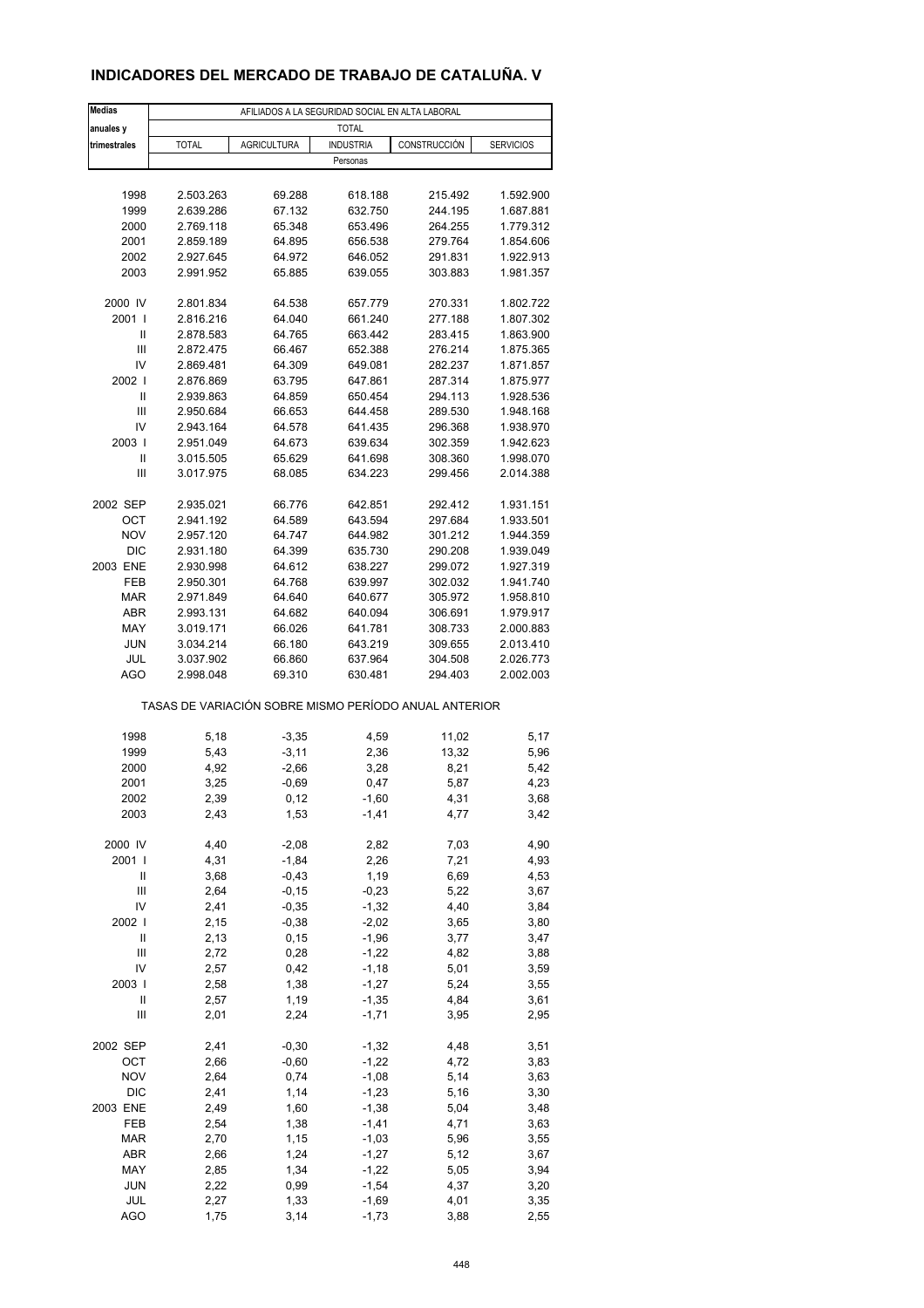### **INDICADORES DEL MERCADO DE TRABAJO DE CATALUÑA. VI**

| <b>Medias</b>  |              | AFILIADOS A LA SEGURIDAD SOCIAL EN ALTA LABORAL |                              |                                                       |                  |
|----------------|--------------|-------------------------------------------------|------------------------------|-------------------------------------------------------|------------------|
| anuales y      |              |                                                 | <b>CUENTA AJENA</b>          |                                                       |                  |
| trimestrales   | <b>TOTAL</b> | <b>AGRICULTURA</b>                              | <b>INDUSTRIA</b><br>Personas | CONSTRUCCIÓN                                          | <b>SERVICIOS</b> |
|                |              |                                                 |                              |                                                       |                  |
| 1998           | 1.994.559    | 27.902                                          | 557.956                      | 154.554                                               | 1.251.635        |
| 1999           | 2.118.232    | 27.250                                          | 570.870                      | 179.817                                               | 1.339.296        |
| 2000           | 2.241.966    | 26.866                                          | 591.894                      | 195.867                                               | 1.426.407        |
| 2001           | 2.329.001    | 27.558                                          | 595.359                      | 207.566                                               | 1.497.710        |
| 2002           | 2.391.572    | 28.678                                          | 585.543                      | 216.095                                               | 1.560.543        |
| 2003           | 2.444.501    | 30.253                                          | 579.140                      | 224.334                                               | 1.610.093        |
| 2000 IV        | 2.272.879    | 26.481                                          | 596.227                      | 200.402                                               | 1.448.897        |
| 2001 l         | 2.287.176    | 26.261                                          | 599.858                      | 206.378                                               | 1.453.832        |
| Ш              | 2.347.701    | 27.270                                          | 602.122                      | 211.375                                               | 1.506.105        |
| $\mathsf{III}$ | 2.341.679    | 29.274                                          | 591.388                      |                                                       | 1.516.513        |
| IV             |              |                                                 |                              | 203.716                                               |                  |
|                | 2.339.447    | 27.427                                          | 588.067                      | 208.793                                               | 1.514.391        |
| 2002           | 2.346.702    | 27.167                                          | 587.140                      | 213.188                                               | 1.518.482        |
| $\mathsf{I}$   | 2.403.735    | 28.458                                          | 589.778                      | 218.657                                               | 1.566.113        |
| Ш              | 2.412.183    | 30.473                                          | 584.069                      | 213.407                                               | 1.583.510        |
| IV             | 2.403.668    | 28.613                                          | 581.183                      | 219.126                                               | 1.574.067        |
| 2003           | 2.409.367    | 28.915                                          | 579.601                      | 224.122                                               | 1.576.082        |
| Ш              | 2.465.775    | 30.048                                          | 581.746                      | 228.365                                               | 1.624.953        |
| Ш              | 2.465.288    | 32.567                                          | 574.540                      | 218.607                                               | 1.638.819        |
| 2002 SEP       | 2.396.833    | 30.662                                          | 582.565                      | 216.137                                               | 1.566.780        |
| ОСТ            | 2.402.163    | 28.511                                          | 583.339                      | 220.810                                               | 1.568.815        |
| <b>NOV</b>     | 2.417.599    | 28.802                                          | 584.695                      | 223.821                                               | 1.579.594        |
| <b>DIC</b>     | 2.391.241    | 28.526                                          | 575.514                      | 212.747                                               | 1.573.792        |
|                |              |                                                 |                              |                                                       |                  |
| 2003 ENE       | 2.391.485    | 28.778                                          | 578.161                      | 221.485                                               | 1.562.414        |
| FEB            | 2.408.677    | 29.023                                          | 579.984                      | 223.757                                               | 1.575.265        |
| <b>MAR</b>     | 2.427.940    | 28.943                                          | 580.657                      | 227.124                                               | 1.590.566        |
| <b>ABR</b>     | 2.445.532    | 29.029                                          | 580.136                      | 227.261                                               | 1.608.451        |
| MAY            | 2.469.278    | 30.470                                          | 581.793                      | 228.702                                               | 1.627.651        |
| <b>JUN</b>     | 2.482.516    | 30.645                                          | 583.309                      | 229.133                                               | 1.638.757        |
| JUL            | 2.485.276    | 31.345                                          | 578.176                      | 223.711                                               | 1.651.316        |
| AGO            | 2.445.300    | 33.788                                          | 570.903                      | 213.502                                               | 1.626.322        |
|                |              |                                                 |                              | TASAS DE VARIACIÓN SOBRE MISMO PERÍODO ANUAL ANTERIOR |                  |
| 1998           | 5,97         | $-1,98$                                         | 4,90                         | 13,04                                                 | 5,99             |
| 1999           | 6,20         | $-2,34$                                         | 2,31                         | 16,35                                                 | 7,00             |
| 2000           | 5,84         | $-1,41$                                         | 3,68                         | 8,93                                                  | 6,50             |
|                |              |                                                 |                              |                                                       |                  |
| 2001           | 3,88         | 2,58                                            | 0,59                         | 5,97                                                  | 5,00             |
| 2002           | 2,69         | 4,06                                            | $-1,65$                      | 4,11                                                  | 4,20             |
| 2003           | 2,44         | 6,32                                            | $-1,43$                      | 4,36                                                  | 3,56             |
| 2000 IV        | 5,15         | $-0,32$                                         | 3,15                         | 7,28                                                  | 5,83             |
| 2001 l         | 5,02         | $-0,26$                                         | 2,54                         | 7,47                                                  | 5,85             |
| Ш              | 4,43         | 3,31                                            | 1,38                         | 7,05                                                  | 5,37             |
| Ш              | 3,20         | 3,61                                            | $-0,17$                      | 5,23                                                  | 4,30             |
| IV             | 2,93         | 3,57                                            | $-1,37$                      | 4,19                                                  | 4,52             |
| 2002           | 2,60         | 3,45                                            | $-2,12$                      | 3,30                                                  | 4,45             |
| Ш              | 2,39         | 4,36                                            | $-2,05$                      | 3,45                                                  | 3,98             |
| $\mathsf{III}$ | 3,01         | 4,10                                            | $-1,24$                      | 4,76                                                  | 4,42             |
| IV             | 2,75         | 4,32                                            | $-1, 17$                     | 4,95                                                  | 3,94             |
| 2003           | 2,67         | 6,43                                            | $-1,28$                      | 5,13                                                  | 3,79             |
| Ш              | 2,58         | 5,59                                            | $-1,36$                      | 4,44                                                  | 3,76             |
| Ш              | 1,88         | 7,20                                            | $-1,76$                      | 3,10                                                  | 2,95             |
|                |              |                                                 |                              |                                                       |                  |
| 2002 SEP       | 2,62         | 2,56                                            | $-1,35$                      | 4,29                                                  | 3,95             |
| OCT            | 2,87         | 1,71                                            | $-1,23$                      | 4,60                                                  | 4,26             |
| <b>NOV</b>     | 2,83         | 5,20                                            | $-1,07$                      | 5,13                                                  | 3,99             |
| DIC            | 2,53         | 6,16                                            | $-1,22$                      | 5,12                                                  | 3,57             |
| 2003 ENE       | 2,58         | 7,07                                            | $-1,41$                      | 4,88                                                  | 3,73             |
| FEB            | 2,63         | 6,46                                            | $-1,43$                      | 4,43                                                  | 3,89             |
| <b>MAR</b>     | 2,81         | 5,78                                            | $-1,01$                      | 6,07                                                  | 3,76             |
| ABR            | 2,70         | 5,88                                            | $-1,27$                      | 4,88                                                  | 3,85             |
| MAY            | 2,91         | 5,96                                            | $-1,24$                      | 4,71                                                  | 4,17             |
| <b>JUN</b>     | 2,14         | 4,95                                            | $-1,58$                      | 3,75                                                  | 3,26             |
| JUL            | 2,19         | 5,42                                            | $-1,74$                      | 3,21                                                  | 3,45             |
| <b>AGO</b>     | 1,56         | 8,91                                            | $-1,78$                      | 2,97                                                  | 2,45             |
|                |              |                                                 |                              |                                                       |                  |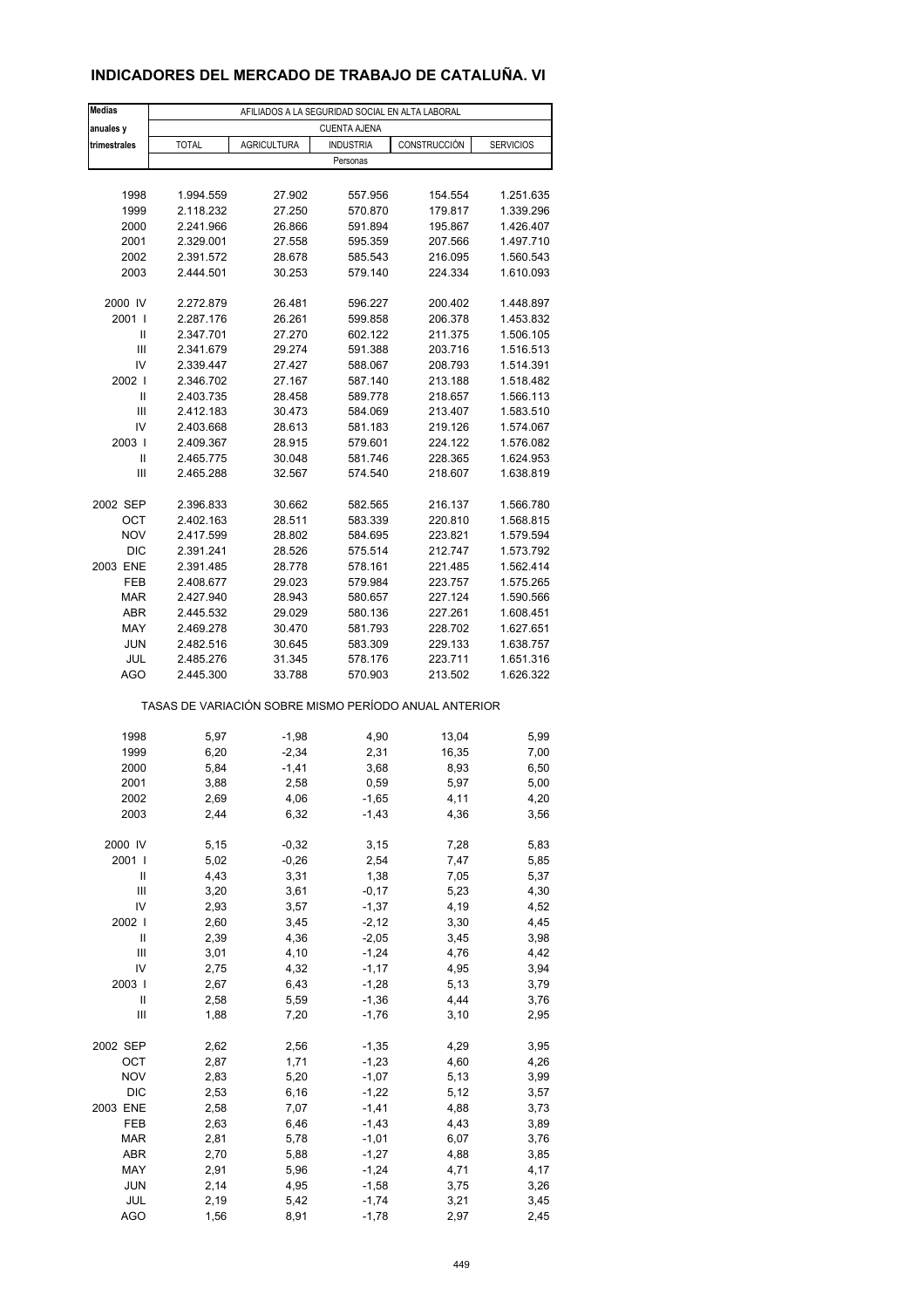### **INDICADORES DEL MERCADO DE TRABAJO DE CATALUÑA. VII**

| <b>Medias</b>     |                                                       | AFILIADOS A LA SEGURIDAD SOCIAL EN ALTA LABORAL |                      |                  |                    |
|-------------------|-------------------------------------------------------|-------------------------------------------------|----------------------|------------------|--------------------|
| anuales y         |                                                       |                                                 | <b>CUENTA PROPIA</b> |                  |                    |
| trimestrales      | <b>TOTAL</b>                                          | <b>AGRICULTURA</b>                              | <b>INDUSTRIA</b>     | CONSTRUCCIÓN     | <b>SERVICIOS</b>   |
|                   |                                                       |                                                 | Personas             |                  |                    |
|                   |                                                       |                                                 |                      |                  |                    |
| 1998              | 508.704                                               | 41.386                                          | 60.232               | 60.938           | 341.265            |
| 1999              | 521.054                                               | 39.881                                          | 61.879               | 64.378           | 348.585            |
| 2000<br>2001      | 527.153<br>530.188                                    | 38.482<br>37.337                                | 61.602<br>61.179     | 68.388<br>72.198 | 352.905<br>356.896 |
| 2002              | 536.073                                               | 36.294                                          | 60.510               | 75.737           | 362.370            |
| 2003              | 547.451                                               | 35.632                                          | 59.915               | 79.549           | 371.264            |
|                   |                                                       |                                                 |                      |                  |                    |
| 2000 IV           | 528.955                                               | 38.057                                          | 61.552               | 69.929           | 353.825            |
| 2001 l            | 529.040                                               | 37.779                                          | 61.382               | 70.811           | 353.470            |
| Ш                 | 530.882                                               | 37.495                                          | 61.320               | 72.040           | 357.795            |
| Ш                 | 530.796                                               | 37.193                                          | 61.001               | 72.498           | 358.852            |
| IV                | 530.034                                               | 36.882                                          | 61.014               | 73.444           | 357.466            |
| 2002              | 530.167                                               | 36.628                                          | 60.721               | 74.126           | 357.495            |
| $\mathsf{I}$      | 536.128                                               | 36.401                                          | 60.676               | 75.456           | 362.423            |
| Ш                 | 538.501                                               | 36.180                                          | 60.388               | 76.123           | 364.658            |
| IV                | 539.496                                               | 35.965                                          | 60.253               | 77.242           | 364.903            |
| 2003  <br>Ш       | 541.682<br>549.730                                    | 35.759                                          | 60.033               | 78.237           | 366.541<br>373.117 |
| Ш                 | 552.687                                               | 35.581<br>35.519                                | 59.952<br>59.683     | 79.994<br>80.849 | 375.569            |
|                   |                                                       |                                                 |                      |                  |                    |
| 2002 SEP          | 538.188                                               | 36.114                                          | 60.286               | 76.275           | 364.371            |
| OCT               | 539.029                                               | 36.078                                          | 60.255               | 76.874           | 364.686            |
| <b>NOV</b>        | 539.521                                               | 35.945                                          | 60.287               | 77.391           | 364.765            |
| <b>DIC</b>        | 539.939                                               | 35.873                                          | 60.216               | 77.461           | 365.257            |
| 2003 ENE          | 539.513                                               | 35.834                                          | 60.066               | 77.587           | 364.905            |
| FEB               | 541.624                                               | 35.745                                          | 60.013               | 78.275           | 366.475            |
| <b>MAR</b>        | 543.909                                               | 35.697                                          | 60.020               | 78.848           | 368.244            |
| <b>ABR</b>        | 547.599                                               | 35.653                                          | 59.958               | 79.430           | 371.466            |
| MAY               | 549.893                                               | 35.556                                          | 59.988               | 80.031           | 373.232            |
| <b>JUN</b>        | 551.698                                               | 35.535                                          | 59.910               | 80.522           | 374.653            |
| JUL               | 552.626                                               | 35.515                                          | 59.788               | 80.797           | 375.457            |
| <b>AGO</b>        | 552.748                                               | 35.522                                          | 59.578               | 80.901           | 375.681            |
|                   | TASAS DE VARIACIÓN SOBRE MISMO PERÍODO ANUAL ANTERIOR |                                                 |                      |                  |                    |
|                   |                                                       |                                                 |                      |                  |                    |
| 1998              | 2,18                                                  | $-4,26$                                         | 1,78                 | 6,22             | 2,28               |
| 1999<br>2000      | 2,43<br>1,17                                          | $-3,64$<br>$-3,51$                              | 2,73<br>$-0,45$      | 5,65<br>6,23     | 2,14<br>1,24       |
| 2001              | 0,58                                                  | $-2,97$                                         | $-0,69$              | 5,57             | 1,13               |
| 2002              | 1,11                                                  | -2,80                                           | -1,09                | 4,90             | 1,53               |
| 2003              | 2,42                                                  | $-2,21$                                         | $-1,19$              | 5,92             | 2,79               |
|                   |                                                       |                                                 |                      |                  |                    |
| 2000 IV           | 1,26                                                  | $-3,27$                                         | $-0,27$              | 6,32             | 1,26               |
| 2001 l            | 1,34                                                  | $-2,91$                                         | $-0,40$              | 6,47             | 1,29               |
| Ш                 | 0,50                                                  | $-2,98$                                         | $-0,66$              | 5,66             | 1,10               |
| Ш                 | 0,28                                                  | $-2,93$                                         | $-0,82$              | 5,17             | 1,11               |
| IV                | 0,20                                                  | $-3,09$                                         | $-0,87$              | 5,03             | 1,03               |
| 2002              | 0,21                                                  | $-3,05$                                         | $-1,08$              | 4,68             | 1,14               |
| Ш                 | 0,99                                                  | $-2,92$                                         | $-1,05$              | 4,74             | 1,29               |
| Ш                 | 1,45                                                  | $-2,72$                                         | $-1,00$              | 5,00             | 1,62               |
| IV                | 1,79                                                  | $-2,49$                                         | $-1,25$              | 5,17             | 2,08               |
| 2003  <br>Ш       | 2,17<br>2,54                                          | $-2,37$<br>$-2,25$                              | $-1, 13$<br>$-1,19$  | 5,55<br>6,02     | 2,53               |
| $\mathsf{III}$    | 2,60                                                  | $-1,92$                                         | $-1,25$              | 6,32             | 2,95<br>2,95       |
|                   |                                                       |                                                 |                      |                  |                    |
| 2002 SEP          | 1,50                                                  | $-2,62$                                         | $-1,03$              | 5,02             | 1,67               |
| OCT               | 1,72                                                  | $-2,36$                                         | $-1,18$              | 5,06             | 1,99               |
| <b>NOV</b>        | 1,77                                                  | $-2,57$                                         | $-1,22$              | 5,18             | 2,06               |
| DIC               | 1,86                                                  | $-2,52$                                         | $-1,34$              | 5,27             | 2,19               |
| 2003 ENE          | 2,10                                                  | $-2,41$                                         | $-1,08$              | 5,47             | 2,44               |
| FEB               | 2,16                                                  | $-2,39$                                         | $-1, 15$             | 5,51             | 2,53               |
| <b>MAR</b>        | 2,25                                                  | $-2,32$                                         | $-1,17$              | 5,65             | 2,62               |
| ABR               | 2,47                                                  | $-2,25$                                         | $-1,28$              | 5,81             | 2,91               |
| MAY               | 2,55                                                  | $-2,32$                                         | $-1,10$              | 6,04             | 2,96               |
| <b>JUN</b>        | 2,59                                                  | $-2,19$                                         | $-1,20$              | 6,20             | 2,98               |
| JUL<br><b>AGO</b> | 2,58<br>2,63                                          | $-2,02$<br>$-1,82$                              | $-1,20$<br>$-1,30$   | 6,27<br>6,36     | 2,93<br>2,97       |
|                   |                                                       |                                                 |                      |                  |                    |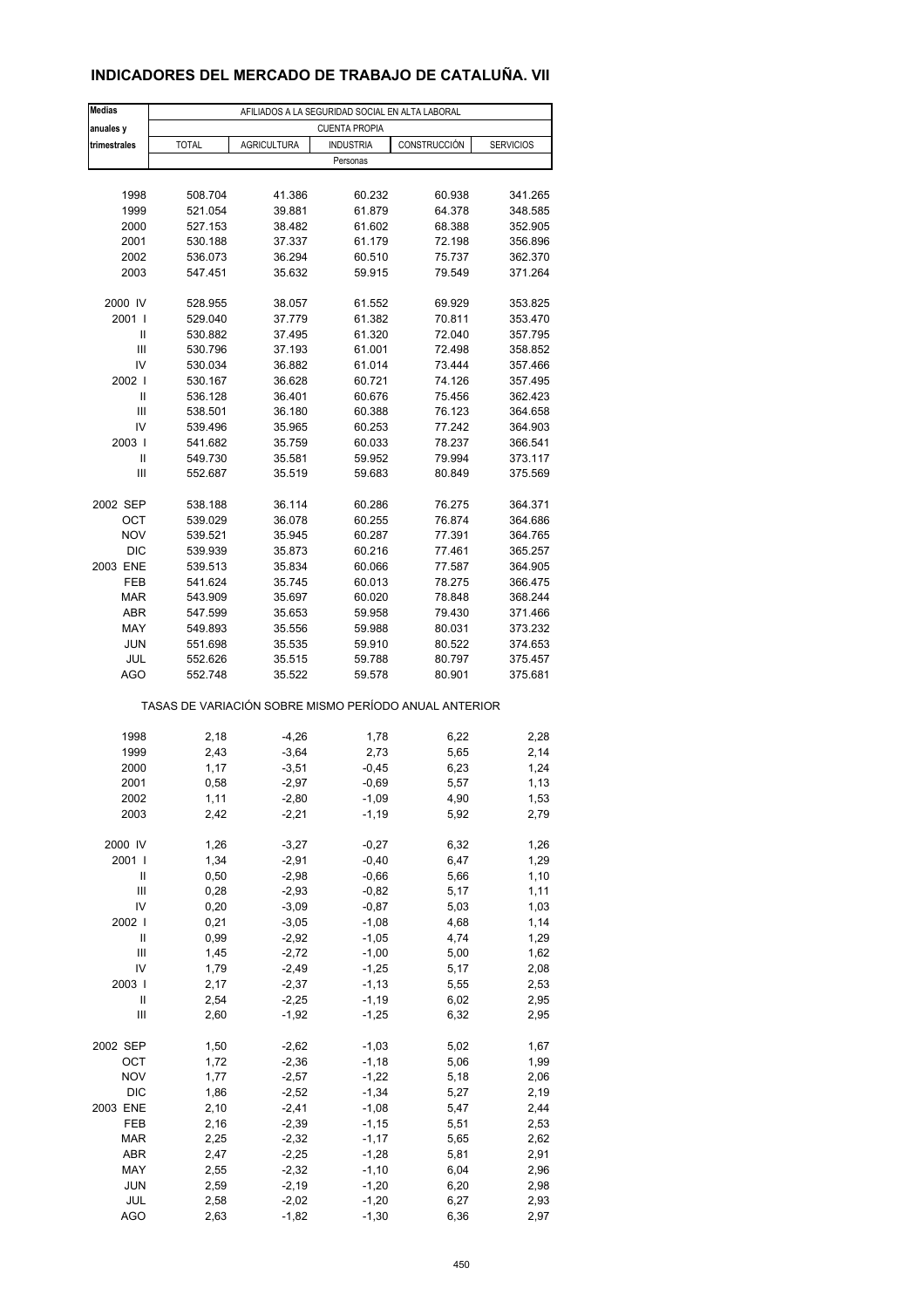| <b>Medias</b>                      |              | EFECTIVOS LABORALES |                   |                                                       |                   |                    |                    | JORNADA MEDIA POR TRABAJADOR Y TRIM. |              |
|------------------------------------|--------------|---------------------|-------------------|-------------------------------------------------------|-------------------|--------------------|--------------------|--------------------------------------|--------------|
| anuales y                          | <b>TOTAL</b> |                     | <b>SECTORES</b>   |                                                       | CONTRATO          | CONTRATO           | <b>TOTAL</b>       | A TIEMPO                             | A TIEMPO     |
| trimestrales                       |              | <b>INDUSTRIA</b>    | CONSTRUC.         | <b>SERVICIOS</b>                                      | <b>INDEFINIDO</b> | TEMPORAL           |                    | COMPLETO                             | PARCIAL      |
|                                    |              |                     | Miles de personas |                                                       |                   |                    |                    | Horas                                |              |
|                                    |              |                     |                   |                                                       |                   |                    |                    |                                      |              |
| 1998                               | 1.844,0      | 564,5               | 156,8             | 1.122,8                                               | 1.232,5           | 611,6              | 416,4              | 441,4                                | 247,2        |
| 1999                               | 1.957,2      | 575,9               | 181,1             | 1.200,3                                               | 1.343,4           | 613,8              | 415,8              | 441,3                                | 246,9        |
| 2000                               | 2.076,4      | 602,1               | 198,1             | 1.276,2                                               | 1.429,8           | 646,6              | 417,2              | 442,8                                | 246,2        |
| 2001                               | 2.156,5      | 603,7               | 209,5             | 1.343,2                                               | 1.525,0           | 631,5              | 416,0              | 440,1                                | 253,6        |
| 2002                               | 2.204,6      | 590,8               | 217,6             | 1.396,3                                               | 1.583,8           | 620,9              | 413,8              | 440,6                                | 253,1        |
| 2003                               | 2.257,1      | 591,7               | 228,6             | 1.436,8                                               | 1.622,4           | 634,7              | 432,4              | 462,6                                | 259,3        |
|                                    |              |                     |                   |                                                       |                   |                    |                    |                                      |              |
| 2000 III                           | 2.098,0      | 604,0               | 199,0             | 1.295,0                                               | 1.450,3           | 647,6              | 358,3              | 377,6                                | 220,3        |
| IV                                 | 2.086,2      | 603,3               | 196,4             | 1.286,5                                               | 1.456,4           | 629,9              | 432,7              | 460,1                                | 252,5        |
| 2001 l                             | 2.136,6      | 610,4               | 209,6             | 1.316,5                                               | 1.490,7           | 645,8              | 439,1              | 466,3                                | 262,7        |
| Ш                                  | 2.191,3      | 611,8               | 215,8             | 1.363,7                                               | 1.522,5           | 668,8              | 439,2              | 464,0                                | 267,9        |
| Ш                                  | 2.153,7      | 599,2               | 209,0             | 1.345,5                                               | 1.551,2           | 602,4              | 356,2              | 374,5                                | 225,4        |
| IV                                 | 2.144,5      | 593,5               | 203,7             | 1.347,2                                               | 1.535,7           | 608,8              | 429,6              | 455,7                                | 258,3        |
| 2002                               | 2.180,5      | 590,8               | 217,4             | 1.372,2                                               | 1.560,8           | 619,6              | 433,4              | 462,3                                | 260,5        |
| Ш                                  | 2.237,9      | 596,9               | 221,8             | 1.419,1                                               | 1.587,1           | 650,8              | 437,6              | 464,2                                | 267,7        |
| Ш                                  | 2.205,7      | 591,3               | 216,8             | 1.397,7                                               | 1.582,2           | 623,5              | 358,3              | 378,8                                | 229,3        |
| IV                                 | 2.194,4      | 584,3               | 214,2             | 1.396,0                                               | 1.605,0           | 589,5              | 425,7              | 456,9                                | 254,7        |
| 2003                               | 2.231,1      | 591,5               | 227,0             | 1.412,5                                               | 1.612,9           | 618,2              | 432,8              | 464,3                                | 257,5        |
| Ш                                  | 2.283,0      | 591,9               | 230,1             | 1.461,0                                               | 1.631,8           | 651,2              | 432,0              | 460,8                                | 261,0        |
|                                    |              |                     |                   |                                                       |                   |                    |                    |                                      |              |
| 2002 JUL                           |              |                     |                   |                                                       |                   |                    |                    |                                      |              |
| <b>AGO</b>                         |              |                     |                   |                                                       |                   |                    |                    |                                      |              |
| <b>SEP</b>                         |              |                     |                   |                                                       |                   |                    |                    |                                      |              |
| OCT                                |              |                     |                   |                                                       |                   |                    |                    |                                      |              |
| <b>NOV</b>                         |              |                     |                   |                                                       |                   |                    |                    |                                      |              |
| <b>DIC</b>                         |              |                     |                   |                                                       |                   |                    |                    |                                      |              |
| 2003 ENE                           |              |                     |                   |                                                       |                   |                    |                    |                                      |              |
| FEB                                |              |                     |                   |                                                       |                   |                    |                    |                                      |              |
| <b>MAR</b>                         |              |                     |                   |                                                       |                   |                    |                    |                                      |              |
| <b>ABR</b>                         |              |                     |                   |                                                       |                   |                    |                    |                                      |              |
| MAY                                |              |                     |                   |                                                       |                   |                    |                    |                                      |              |
| <b>JUN</b>                         |              |                     |                   |                                                       |                   |                    |                    |                                      |              |
|                                    |              |                     |                   |                                                       |                   |                    |                    |                                      |              |
|                                    |              |                     |                   | TASAS DE VARIACIÓN SOBRE MISMO PERÍODO ANUAL ANTERIOR |                   |                    |                    |                                      |              |
|                                    |              |                     |                   |                                                       |                   |                    |                    |                                      |              |
| 1998                               | 6,37         | $-0,41$             | 14,50             | 9,03                                                  | 7,28              | 4,58               | $-0,05$            | 0, 15                                | 3,89         |
| 1999                               | 6,14         | 2,02                | 15,50             | 6,90                                                  | 9,00              | 0,37               | $-0,14$            | $-0,01$                              | $-0,09$      |
| 2000                               | 6,09         | 4,55                | 9,43              | 6,33                                                  | 6,43              | 5,34               | 0,33               | 0,34                                 | $-0,28$      |
| 2001                               | 3,86         | 0,27                | 5,75              | 5,25                                                  | 6,66              | $-2,34$            | $-0,27$            | $-0,60$                              | 2,99         |
| 2002                               | 2,23         | $-2,14$             | 3,83              | 3,95                                                  | 3,85              | -1,68              | $-0,55$            | 0,10                                 | -0,21        |
| 2003                               | 2,17         | $-0,36$             | 4,08              | 2,94                                                  | 3,08              | $-0,08$            | $-0,71$            | $-0,15$                              | $-1,84$      |
|                                    |              |                     |                   |                                                       |                   |                    |                    |                                      |              |
| 2000 III                           | 6,36         | 4,53                | 7,98              | 6,99                                                  | 6,88              | 5,22               | 0,90               | 0,56                                 | 0,23         |
| ${\sf IV}$                         | 5,00         | 4,38                | 6,05              | 5,14                                                  | 5,56              | 3,76               | 0,23               | 0,04                                 | 1,32         |
| 2001 l                             | 5,32         | 2,83                | 6,78              | 6,27                                                  | 7,08              | 1,45               | 0,34               | 0,04                                 | 3,22         |
| $\ensuremath{\mathsf{II}}$<br>Ш    | 4,71<br>2,65 | 0,72<br>$-0,79$     | 7,47<br>5,03      | 6,17<br>3,90                                          | 7,18<br>6,96      | $-0,51$<br>$-6,98$ | $-0,18$<br>$-0,59$ | $-0,73$<br>$-0,82$                   | 4,00<br>2,32 |
| IV                                 | 2,79         | $-1,62$             | 3,72              | 4,72                                                  | 5,44              | $-3,35$            | $-0,72$            | $-0,96$                              | 2,30         |
| 2002 l                             | 2,05         | $-3,21$             | 3,72              | 4,23                                                  | 4,70              | $-4,06$            | $-1,30$            | $-0,86$                              | $-0,84$      |
| Ш                                  | 2,13         | $-2,44$             | 2,78              | 4,06                                                  | 4,24              | $-2,69$            | $-0,36$            | 0,04                                 | $-0,07$      |
| $\ensuremath{\mathsf{III}}\xspace$ | 2,41         | $-1,32$             | 3,73              | 3,88                                                  | 2,00              | 3,50               | 0,59               | 1,15                                 | 1,73         |
| IV                                 | 2,33         | $-1,55$             | 5,15              | 3,62                                                  | 4,51              | $-3,17$            | $-0,91$            | 0,26                                 | $-1,39$      |
| 2003 l                             | 2,32         | 0,12                | 4,42              | 2,94                                                  | 3,34              | $-0,23$            | $-0,14$            | 0,43                                 | $-1, 15$     |
| $\ensuremath{\mathsf{II}}$         | 2,02         | $-0,84$             | 3,74              | 2,95                                                  | 2,82              | 0,06               | $-1,28$            | $-0,73$                              | $-2,50$      |
|                                    |              |                     |                   |                                                       |                   |                    |                    |                                      |              |
| 2002 JUL                           |              |                     |                   |                                                       |                   |                    |                    |                                      |              |
| <b>AGO</b>                         |              |                     |                   |                                                       |                   |                    |                    |                                      |              |
| <b>SEP</b>                         |              |                     |                   |                                                       |                   |                    |                    |                                      |              |
| OCT                                |              |                     |                   |                                                       |                   |                    |                    |                                      |              |
| <b>NOV</b>                         |              |                     |                   |                                                       |                   |                    |                    |                                      |              |
| DIC                                |              |                     |                   |                                                       |                   |                    |                    |                                      |              |
| 2003 ENE                           |              |                     |                   |                                                       |                   |                    |                    |                                      |              |
| FEB                                |              |                     |                   |                                                       |                   |                    |                    |                                      |              |
| <b>MAR</b>                         |              |                     |                   |                                                       |                   |                    |                    |                                      |              |
| ABR                                |              |                     |                   |                                                       |                   |                    |                    |                                      |              |

#### **INDICADORES DEL MERCADO DE TRABAJO DE CATALUÑA. VIII**

 MAY - - - - - ---- JUN - - - - - ----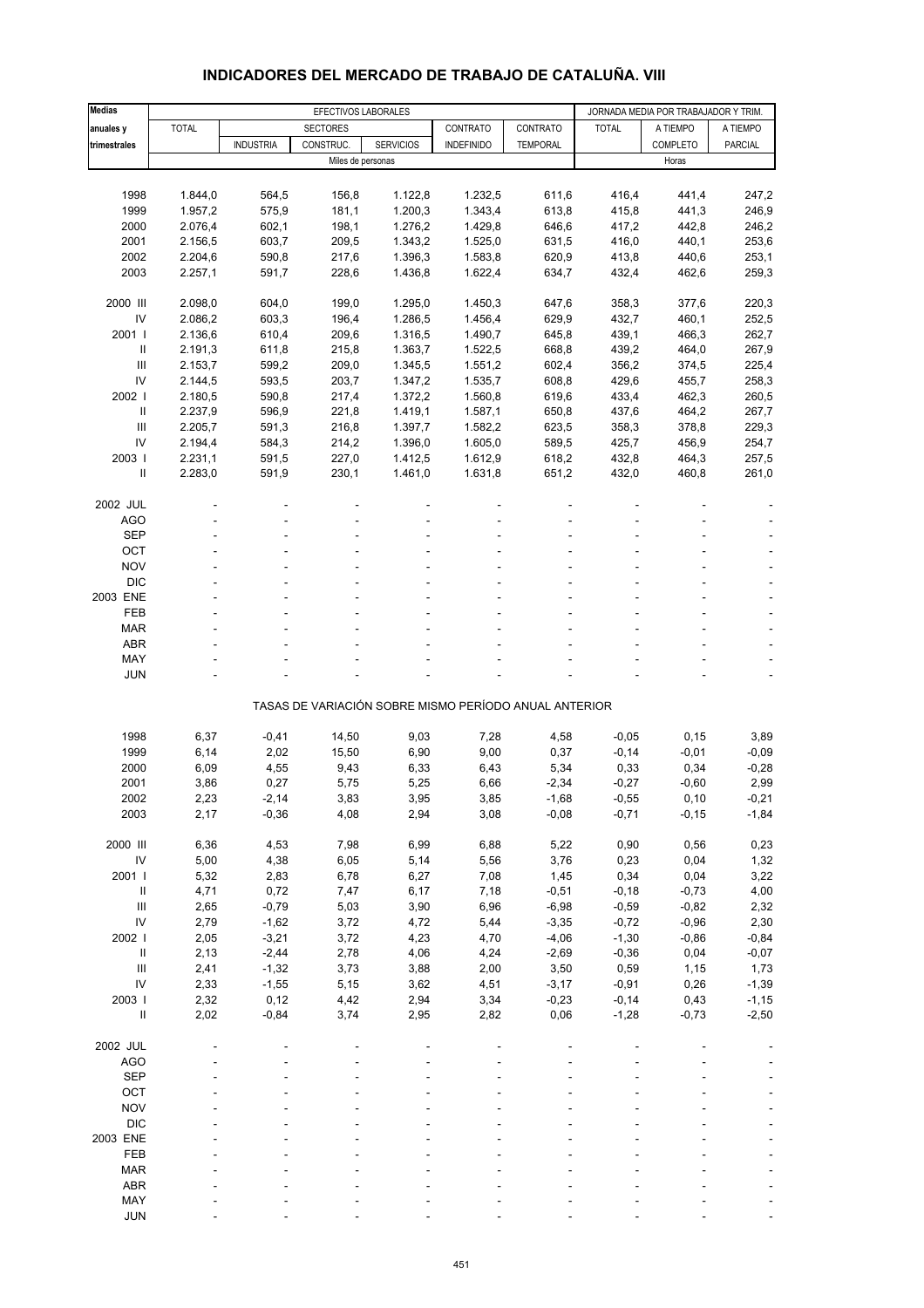# **INDICADORES DE PRECIOS DE CATALUÑA. I**

| <b>Medias</b> |                                                       | INDICES DE PRECIOS DE CONSUMO (3) |              | DIFERENCIAL DE |  |
|---------------|-------------------------------------------------------|-----------------------------------|--------------|----------------|--|
| anuales y     | <b>GENERAL</b>                                        | <b>ALIMENTACIÓN</b>               | SIN          | INFLACIÓN      |  |
| trimestrales  |                                                       | <b>AGREGADO</b>                   | ALIMENTACIÓN | RTO. ESPAÑA    |  |
|               |                                                       | <b>Base 2001</b>                  |              | P.Porcentuales |  |
|               |                                                       |                                   |              |                |  |
|               |                                                       | 89,637                            |              |                |  |
| 1998          | 90,834                                                |                                   | 91,140       | 0,30           |  |
| 1999          | 93,353                                                | 92,032                            | 93,703       | 0,46           |  |
| 2000          | 96,941                                                | 94,644                            | 97,661       | 0,41           |  |
| 2001          | 100,377                                               | 99,475                            | 100,631      | $-0,05$        |  |
| 2002          | 103,672                                               | 104,770                           | 103,319      | 0, 13          |  |
| 2003          | 106,837                                               | 108,878                           | 106,183      | 0,56           |  |
| 2000 IV       | 98,366                                                | 96,090                            | 99,073       | 0,20           |  |
| 2001 l        | 99,084                                                | 97,874                            | 99,431       | 0,07           |  |
| Ш             | 100,264                                               | 98,686                            | 100,721      | $-0,07$        |  |
| Ш             | 101,027                                               | 99,920                            | 101,341      | $-0,18$        |  |
| IV            | 101,134                                               | 101,419                           | 101,032      | 0,01           |  |
| 2002 l        | 101,675                                               | 102,615                           | 101,372      | 0,00           |  |
| Ш             | 103,877                                               | 104,284                           | 103,745      | 0,11           |  |
| Ш             | 103,727                                               | 105,495                           | 103,158      | 0,14           |  |
| IV            | 105,411                                               | 106,684                           | 105,001      | 0,28           |  |
| 2003          | 105,941                                               | 108,001                           | 105,280      | 0,46           |  |
| Ш             | 107,331                                               | 108,400                           | 106,984      | 0,60           |  |
| Ш             | 107,240                                               | 110,234                           | 106,284      | 0,64           |  |
|               |                                                       |                                   |              |                |  |
| 2002 OCT      | 105,145                                               | 106,240                           | 104,793      | 0,23           |  |
| <b>NOV</b>    | 105,254                                               | 106,514                           | 104,848      | 0,28           |  |
| <b>DIC</b>    | 105,834                                               | 107,297                           | 105,363      | 0,34           |  |
| 2003 ENE      | 105,525                                               | 107,947                           | 104,750      | 0,44           |  |
| FEB           | 105,779                                               | 107,836                           | 105,120      | 0,43           |  |
| MAR           | 106,518                                               | 108,220                           | 105,971      | 0,50           |  |
| ABR           | 107,406                                               | 108,172                           | 107,156      | 0,60           |  |
| MAY           | 107,221                                               | 108,445                           | 106,825      | 0,60           |  |
| JUN           | 107,365                                               | 108,583                           | 106,971      | 0,59           |  |
| JUL           | 106,754                                               | 109,217                           | 105,966      | 0,64           |  |
| AGO           | 107,353                                               | 110,239                           | 106,431      | 0,72           |  |
| <b>SEP</b>    | 107,613                                               | 111,245                           | 106,454      | 0,56           |  |
|               | TASAS DE VARIACIÓN SOBRE MISMO PERÍODO ANUAL ANTERIOR |                                   |              |                |  |
| 1998          | 2,14                                                  | 1,49                              | 2,39         |                |  |
| 1999          | 2,77                                                  | 2,67                              | 2,81         |                |  |
| 2000          | 3,84                                                  | 2,84                              | 4,22         |                |  |
| 2001          | 3,54                                                  | 5,10                              | 3,04         |                |  |
| 2002          | 3,67                                                  | 4,77                              | 3,32         |                |  |
| 2003          | 3,63                                                  | 4,56                              | 3,33         |                |  |
| 2000 IV       | 4,20                                                  | 2,97                              | 4,66         |                |  |
| 2001 l        | 3,86                                                  | 4,06                              | 3,84         |                |  |
| Ш             | 4,06                                                  | 5,19                              | 3,66         |                |  |
| Ш             | 3,46                                                  | 5,61                              | 2,72         |                |  |
| IV            | 2,81                                                  | 5,55                              | 1,98         |                |  |
| 2002          | 3,11                                                  | 4,01                              | 2,81         |                |  |
| Ш             | 3,66                                                  | 4,88                              | 3,26         |                |  |
| Ш             | 3,66                                                  | 5,00                              | 3,22         |                |  |
| IV            | 4,25                                                  |                                   | 3,96         |                |  |
| 2003          | 4,20                                                  | 5,17<br>5,25                      |              |                |  |
|               |                                                       |                                   | 3,86         |                |  |
| Ш             | 3,33                                                  | 3,95                              | 3,12         |                |  |
| Ш             | 3,39                                                  | 4,49                              | 3,03         |                |  |
| 2002 OCT      | 4,22                                                  | 5,20                              | 3,90         |                |  |
| <b>NOV</b>    | 4,20                                                  | 5,27                              | 3,85         |                |  |
| <b>DIC</b>    | 4,34                                                  | 5,03                              | 4,12         |                |  |
| 2003 ENE      | 4,07                                                  | 5,33                              | 3,67         |                |  |
| FEB           | 4,32                                                  | 5,23                              | 4,03         |                |  |
| <b>MAR</b>    | 4,19                                                  | 5,18                              | 3,87         |                |  |
| <b>ABR</b>    | 3,69                                                  | 4,12                              | 3,55         |                |  |
| MAY           | 3,15                                                  | 3,94                              | 2,89         |                |  |
| JUN           | 3,14                                                  | 3,79                              | 2,93         |                |  |
| JUL           | 3,25                                                  | 4,04                              | 3,00         |                |  |
| <b>AGO</b>    | 3,51                                                  | 4,56                              | 3,17         |                |  |
| <b>SEP</b>    | 3,40                                                  | 4,87                              | 2,92         |                |  |
|               |                                                       |                                   |              |                |  |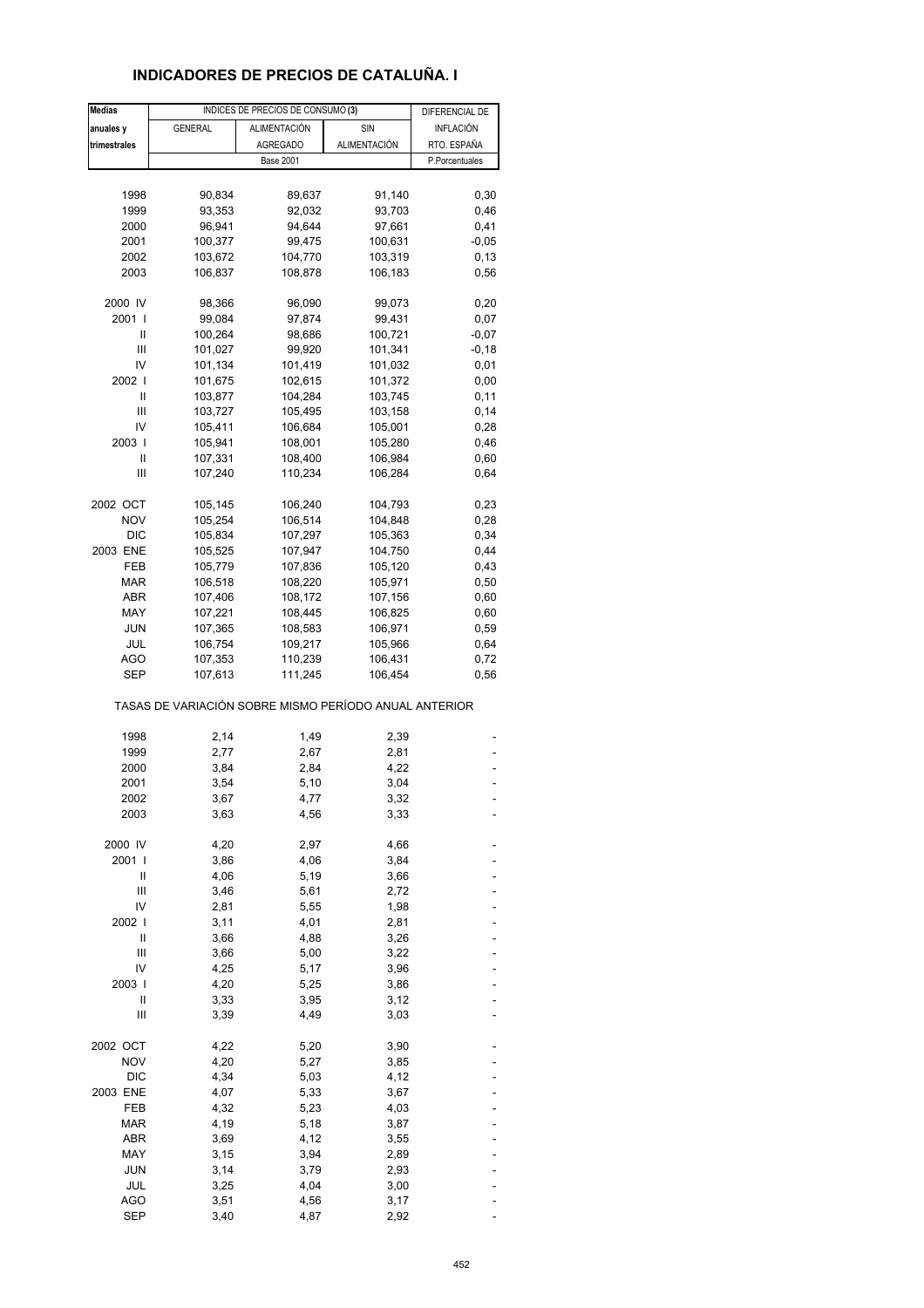# **INDICADORES DE PRECIOS DE CATALUÑA. II**

| <b>Medias</b>  |                    |                    | INDICES DE PRECIOS DE CONSUMO (3)                     |                    |                    |                    |
|----------------|--------------------|--------------------|-------------------------------------------------------|--------------------|--------------------|--------------------|
| anuales y      | <b>ALIMENTOS Y</b> | BEBIDAS ALC.       | <b>VESTIDO Y</b>                                      | <b>VIVIENDA</b>    | MENAJE             | <b>MEDICINA</b>    |
| trimestrales   | BEB.NO ALCOH.      | Y TABACO           | CALZADO                                               |                    |                    |                    |
|                |                    |                    | <b>Base 2001</b>                                      |                    |                    |                    |
|                |                    |                    |                                                       |                    |                    |                    |
| 1998           | 89,535             | 89,815             | 95,715                                                | 89,912             | 91,179             | 91,088             |
| 1999           | 91,763             | 93,578             | 98,860                                                | 91,767             | 93,585             | 94,383             |
| 2000           | 94,329             | 96,564             | 102,194                                               | 96,430             | 96,563             | 97,835             |
| 2001           | 99,427             | 99,711             | 106,016                                               | 99,826             | 99,762             | 99,732             |
| 2002           | 104,662            | 105,540            | 105,169                                               | 102,562            | 102,627            | 102,693            |
| 2003           | 108,848            | 109,098            | 107,733                                               | 105,621            | 105,057            | 104,944            |
|                |                    |                    |                                                       |                    |                    |                    |
| 2000 IV        | 95,778             | 97,970             | 103,714                                               | 98,634             | 97,583             | 98,200             |
| 2001 l         | 97,812             | 98,186             | 104,328                                               | 98,929             | 98,402             | 98,668             |
| Ш              | 98,663             | 98,795             | 105,662                                               | 100,116            | 99,537             | 99,613             |
| Ш              | 99,946             | 99,764             | 106,002                                               | 100,162            | 100,180            | 100,192            |
| IV             | 101,288            | 102,098            | 108,070                                               | 100,098            | 100,931            | 100,457            |
| 2002           | 102,698            | 102,029            | 99,244                                                | 101,000            | 101,319            | 101,823            |
| Ш              | 103,989            | 106,393            | 108,871                                               | 102,267            | 102,613            | 102,597            |
| Ш<br>IV        | 105,316            | 106,773            | 99,022<br>113,538                                     | 103,188            | 102,777            | 103,003            |
| 2003           | 106,645<br>107,954 | 106,965<br>108,341 | 103,581                                               | 103,794<br>105,041 | 103,800<br>104,211 | 103,348<br>104,035 |
| Ш              | 108,304            | 109,095            | 115,867                                               | 105,767            | 105,374            | 105,274            |
| $\mathbf{III}$ | 110,286            | 109,860            | 103,751                                               | 106,055            | 105,586            | 105,523            |
|                |                    |                    |                                                       |                    |                    |                    |
| 2002 OCT       | 106,154            | 106,854            | 110,890                                               | 103,710            | 103,593            | 103,251            |
| <b>NOV</b>     | 106,449            | 106,981            | 114,726                                               | 103,736            | 103,722            | 103,374            |
| <b>DIC</b>     | 107,331            | 107,059            | 114,998                                               | 103,937            | 104,084            | 103,419            |
| 2003 ENE       | 108,059            | 107,139            | 103,256                                               | 104,461            | 103,848            | 103,938            |
| FEB            | 107,696            | 108,845            | 102,339                                               | 104,918            | 104,125            | 103,971            |
| <b>MAR</b>     | 108,107            | 109,038            | 105,149                                               | 105,743            | 104,661            | 104,195            |
| ABR            | 108,048            | 109,069            | 114,730                                               | 105,851            | 105,152            | 105,115            |
| MAY            | 108,355            | 109,098            | 116,408                                               | 105,624            | 105,340            | 105,258            |
| JUN            | 108,509            | 109,117            | 116,463                                               | 105,825            | 105,630            | 105,448            |
| JUL            | 109,141            | 109,770            | 103,014                                               | 105,912            | 105,421            | 105,499            |
| AGO            | 110,287            | 109,891            | 102,917                                               | 106,094            | 105,456            | 105,522            |
| SEP            | 111,430            | 109,919            | 105,322                                               | 106,160            | 105,881            | 105,548            |
|                |                    |                    | TASAS DE VARIACIÓN SOBRE MISMO PERÍODO ANUAL ANTERIOR |                    |                    |                    |
| 1998           | 1,10               | 4,89               | 2,61                                                  | 2,45               | 2,21               | 3,15               |
| 1999           | 2,49               | 4,19               | 3,29                                                  | 2,06               | 2,64               | 3,62               |
| 2000           | 2,80               | 3,19               | 3,37                                                  | 5,08               | 3,18               | 3,66               |
| 2001           | 5,41               | 3,26               | 3,74                                                  | 3,52               | 3,31               | 1,94               |
| 2002           | 4,66               | 5,54               | 5,17                                                  | 2,56               | 2,63               | 2,69               |
| 2003           | 4,66               | 3,84               | 5,23                                                  | 3,40               | 2,76               | 2,41               |
|                |                    |                    |                                                       |                    |                    |                    |
| 2000 IV        | 2,89               | 3,65               | 3,41                                                  | 5,93               | 3,49               | 3,62               |
| 2001 l         | 4,29               | 2,69               | 3,51                                                  | 5,18               | 3,27               | 1,74               |
| Ш              | 5,54               | 3,00               | 3,61                                                  | 4,47               | 3,35               | 1,78               |
| $\mathsf{III}$ | 6,02               | 3,12               | 3,62                                                  | 3,05               | 3,20               | 1,94               |
| IV             | 5,75               | 4,21               | 4,20                                                  | 1,48               | 3,43               | 2,30               |
| 2002           | 4,09               | 3,49               | 4,90                                                  | 1,61               | 2,81               | 2,97               |
| $\sf II$       | 4,55               | 7,30               | 6,37                                                  | 1,96               | 2,55               | 2,55               |
| $\mathsf{III}$ | 4,77               | 6,63               | 3,49                                                  | 2,94               | 2,29               | 2,38               |
| IV<br>2003     | 5,23<br>5,12       | 4,74               | 5,75<br>4,37                                          | 3,74               | 2,86               | 2,88<br>2,17       |
| $\sf II$       | 4,15               | 6,19<br>2,54       | 6,43                                                  | 4,00<br>3,42       | 2,85<br>2,69       | 2,61               |
| Ш              | 4,72               | 2,89               | 4,78                                                  | 2,78               | 2,73               | 2,45               |
|                |                    |                    |                                                       |                    |                    |                    |
| 2002 OCT       | 5,31               | 4,47               | 5,23                                                  | 3,57               | 2,67               | 2,82               |
| <b>NOV</b>     | 5,33               | 4,88               | 5,94                                                  | 3,68               | 2,94               | 2,90               |
| <b>DIC</b>     | 5,06               | 4,87               | 6,05                                                  | 3,96               | 2,98               | 2,90               |
| 2003 ENE       | 5,36               | 5,17               | 3,02                                                  | 3,76               | 2,67               | 2,63               |
| FEB            | 5,01               | 6,76               | 4,90                                                  | 4,00               | 2,84               | 2,01               |
| <b>MAR</b>     | 4,99               | 6,62               | 5,20                                                  | 4,23               | 3,06               | 1,88               |
| ABR            | 4,32               | 2,69               | 6,17                                                  | 3,87               | 2,87               | 2,25               |
| MAY            | 4,16               | 2,41               | 6,62                                                  | 3,35               | 2,69               | 2,91               |
| JUN            | 3,97               | 2,52               | 6,49                                                  | 3,06               | 2,51               | 2,67               |
| JUL            | 4,21               | 2,91               | 4,83                                                  | 2,81               | 2,75               | 2,44               |
| AGO            | 4,79               | 2,89               | 5,01                                                  | 2,87               | 2,70               | 2,44               |
| <b>SEP</b>     | 5,15               | 2,88               | 4,50                                                  | 2,65               | 2,75               | 2,45               |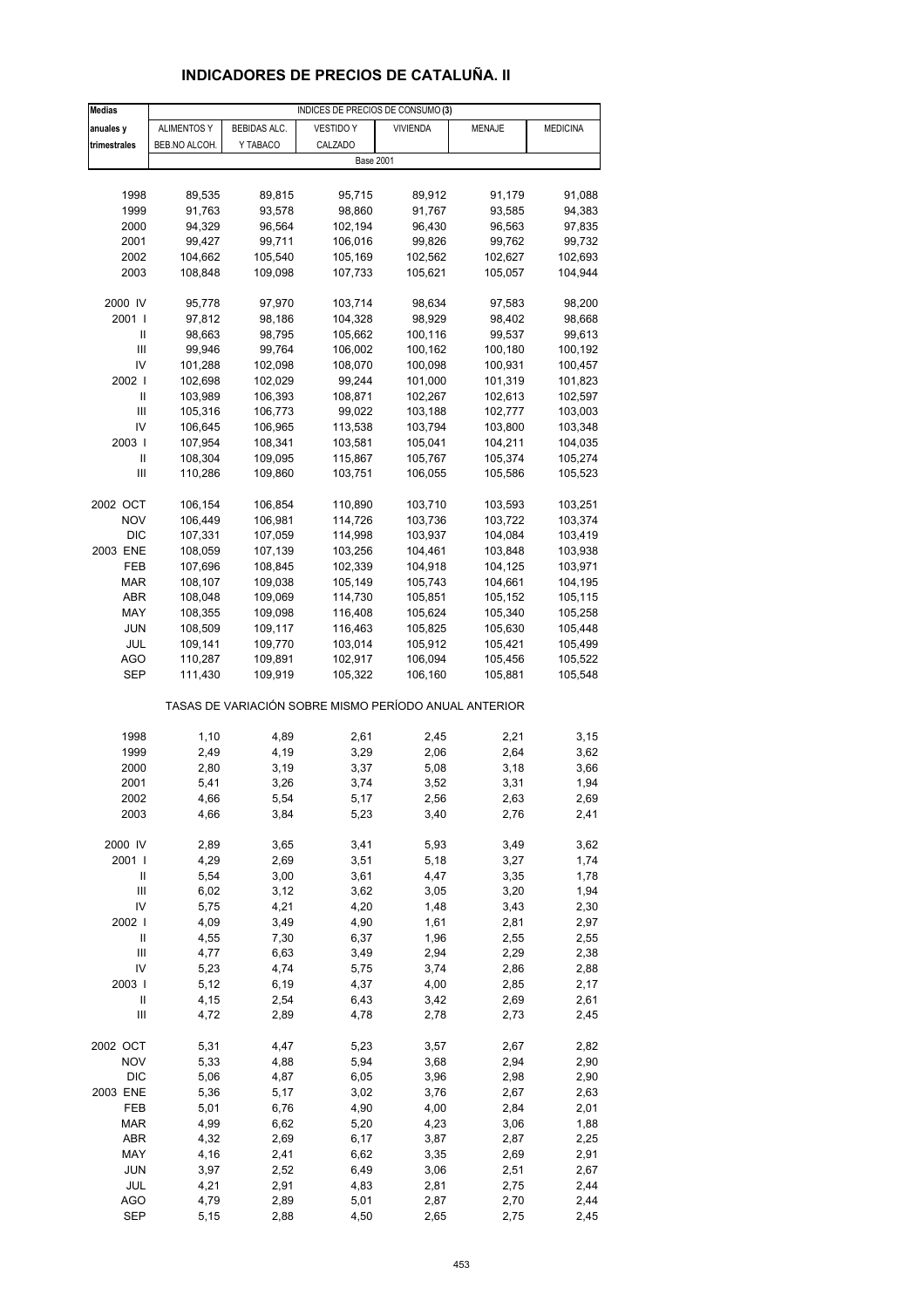# **INDICADORES DE PRECIOS DE CATALUÑA. III**

| <b>Medias</b>              |                                                       |               | INDICES DE PRECIOS DE CONSUMO (3) |           |               |              |  |  |  |
|----------------------------|-------------------------------------------------------|---------------|-----------------------------------|-----------|---------------|--------------|--|--|--|
| anuales y                  | TRANSPORTE                                            | COMUNICA -    | OCIO <sub>Y</sub>                 | ENSEÑANZA | HOTELES,      | <b>OTROS</b> |  |  |  |
| trimestrales               |                                                       | <b>CIONES</b> | <b>CULTURA</b>                    |           | CAFÉS Y REST. |              |  |  |  |
|                            |                                                       |               | <b>Base 2001</b>                  |           |               |              |  |  |  |
|                            |                                                       |               |                                   |           |               |              |  |  |  |
| 1998                       | 90,784                                                | 104,841       | 89,739                            | 87,922    | 90,282        | 89,131       |  |  |  |
| 1999                       | 92,833                                                | 107,007       | 91,544                            | 91,539    | 93,342        | 92,782       |  |  |  |
| 2000                       | 98,901                                                | 101,091       | 95,210                            | 96,002    | 96,300        | 96,814       |  |  |  |
| 2001                       |                                                       | 100,274       | 99,093                            | 100,224   | 100,346       | 100,343      |  |  |  |
| 2002                       | 99,848                                                |               | 103,092                           |           |               | 104,395      |  |  |  |
|                            | 102,179                                               | 97,036        |                                   | 104,205   | 105,479       |              |  |  |  |
| 2003                       | 104,429                                               | 94,610        | 104,224                           | 108,804   | 110,416       | 108,297      |  |  |  |
| 2000 IV                    | 100,858                                               | 101,390       | 96,204                            | 97,979    | 97,210        | 97,698       |  |  |  |
| 2001 l                     | 99,402                                                | 101,058       | 96,572                            | 99,236    | 98,502        | 99,311       |  |  |  |
| Ш                          | 101,367                                               | 100,379       | 98,466                            | 99,750    | 99,629        | 100,154      |  |  |  |
| Ш                          | 100,285                                               | 100,253       | 101,579                           | 99,786    | 102,057       | 100,794      |  |  |  |
| IV                         | 98,339                                                |               | 99,753                            | 102,124   |               |              |  |  |  |
|                            |                                                       | 99,405        |                                   |           | 101,194       | 101,112      |  |  |  |
| 2002                       | 100,380                                               | 98,755        | 101,481                           | 102,893   | 103,500       | 103,578      |  |  |  |
| Ш                          | 102,904                                               | 97,384        | 102,972                           | 103,161   | 105,209       | 104,121      |  |  |  |
| $\mathsf{III}$             | 102,695                                               | 97,051        | 104,781                           | 103,372   | 106,609       | 104,699      |  |  |  |
| IV                         | 102,736                                               | 94,955        | 103,134                           | 107,396   | 106,599       | 105,180      |  |  |  |
| 2003                       | 105,272                                               | 95,040        | 102,941                           | 108,702   | 108,661       | 107,673      |  |  |  |
| Ш                          | 103,697                                               | 94,543        | 104,145                           | 108,809   | 110,478       | 108,426      |  |  |  |
| Ш                          | 104,316                                               | 94,249        | 105,586                           | 108,900   | 112,108       | 108,791      |  |  |  |
|                            |                                                       |               |                                   |           |               |              |  |  |  |
| 2002 OCT                   | 103,533                                               | 97,201        | 102,879                           | 106,726   | 106,332       | 105,077      |  |  |  |
| <b>NOV</b>                 | 102,002                                               | 93,918        | 102,461                           | 106,993   | 106,557       | 105,076      |  |  |  |
| <b>DIC</b>                 | 102,673                                               | 93,747        | 104,062                           | 108,469   | 106,908       | 105,386      |  |  |  |
| 2003 ENE                   | 104,242                                               | 95,022        | 102,663                           | 108,625   | 107,906       | 107,391      |  |  |  |
| FEB                        | 105,345                                               | 95,139        | 103,017                           | 108,731   | 108,615       | 107,485      |  |  |  |
| <b>MAR</b>                 | 106,230                                               | 94,958        | 103,142                           | 108,750   | 109,463       | 108,143      |  |  |  |
| ABR                        | 104,622                                               | 94,706        | 105,543                           | 108,798   | 110,314       | 108,314      |  |  |  |
| MAY                        | 103,364                                               | 94,505        | 103,229                           | 108,813   | 110,338       | 108,362      |  |  |  |
| JUN                        | 103,106                                               | 94,417        | 103,664                           | 108,817   | 110,783       | 108,603      |  |  |  |
| JUL                        | 103,906                                               | 94,292        | 105,015                           | 108,823   | 111,886       | 108,518      |  |  |  |
| AGO                        | 104,566                                               | 94,221        | 106,927                           | 108,828   | 112,666       | 108,546      |  |  |  |
| SEP                        | 104,476                                               | 94,233        | 104,815                           | 109,049   | 111,771       | 109,310      |  |  |  |
|                            | TASAS DE VARIACIÓN SOBRE MISMO PERÍODO ANUAL ANTERIOR |               |                                   |           |               |              |  |  |  |
| 1998                       | $-0,24$                                               | 2,50          | 3,48                              | 5,59      | 2,98          | 3,78         |  |  |  |
| 1999                       | 2,26                                                  | 2,07          | 2,01                              | 4,11      | 3,39          | 4,10         |  |  |  |
| 2000                       | 6,54                                                  | $-5,53$       | 4,00                              | 4,88      | 3,17          | 4,35         |  |  |  |
| 2001                       | 0,96                                                  | $-0,81$       | 4,08                              | 4,40      | 4,20          | 3,64         |  |  |  |
| 2002                       | 2,18                                                  | $-2,96$       | 3,09                              | 4,21      | 5,48          | 4,39         |  |  |  |
|                            |                                                       |               |                                   |           | 5,05          |              |  |  |  |
| 2003                       | 2,39                                                  | $-3,19$       | 1,11                              | 5,49      |               | 4,00         |  |  |  |
| 2000 IV                    | 6,67                                                  | $-3,58$       | 5,70                              | 5,00      | 3,31          | 4,29         |  |  |  |
| 2001 l                     | 3,15                                                  | $-0,59$       | 5,84                              | 4,61      | 3,40          | 3,72         |  |  |  |
| Ш                          | 2,73                                                  | 0,08          | 5,55                              | 4,50      | 3,69          | 3,81         |  |  |  |
| $\mathsf{III}$             | 0,58                                                  | $-0,76$       | 1,47                              | 4,26      | 5,60          | 3,56         |  |  |  |
| IV                         | $-2,50$                                               | $-1,96$       | 3,69                              | 4,23      | 4,10          | 3,49         |  |  |  |
| 2002 l                     | 0,80                                                  | $-1,92$       | 2,97                              | 3,66      | 4,94          | 4,55         |  |  |  |
| $\ensuremath{\mathsf{II}}$ | 1,28                                                  | $-2,56$       | 3,42                              | 3,92      | 5,79          | 4,48         |  |  |  |
| $\mathsf{III}$             | 2,25                                                  | $-2,97$       | 3,25                              | 4,03      | 5,81          | 4,50         |  |  |  |
| IV                         | 4,44                                                  | $-4,43$       | 2,73                              | 5,18      | 5,37          | 4,05         |  |  |  |
| 2003                       | 4,87                                                  | $-3,76$       | 1,44                              | 5,65      | 4,99          | 3,95         |  |  |  |
| $\ensuremath{\mathsf{II}}$ | 0,77                                                  | $-2,92$       | 1,14                              | 5,48      | 5,01          | 4,13         |  |  |  |
| Ш                          | 1,58                                                  | $-2,89$       | 0,77                              | 5,35      | 5,16          | 3,91         |  |  |  |
|                            |                                                       |               |                                   |           |               |              |  |  |  |
| 2002 OCT                   | 4,20                                                  | $-2,98$       | 3,23                              | 4,73      | 5,55          | 3,99         |  |  |  |
| <b>NOV</b>                 | 3,99                                                  | $-5,08$       | 2,54                              | 4,74      | 5,43          | 4,07         |  |  |  |
| <b>DIC</b>                 | 5,14                                                  | $-5,25$       | 2,42                              | 6,06      | 5,14          | 4,10         |  |  |  |
| 2003 ENE                   | 4,70                                                  | $-5,13$       | 2,08                              | 5,72      | 5,19          | 3,83         |  |  |  |
| FEB                        | 5,29                                                  | $-3,57$       | 1,92                              | 5,69      | 4,87          | 3,80         |  |  |  |
| <b>MAR</b>                 | 4,64                                                  | $-2,55$       | 0,34                              | 5,53      | 4,90          | 4,24         |  |  |  |
| ABR                        | 1,51                                                  | $-2,81$       | 3,05                              | 5,46      | 5,16          | 4,19         |  |  |  |
| MAY                        | 0,02                                                  | $-3,02$       | 0,34                              | 5,48      | 4,92          | 4,13         |  |  |  |
| JUN                        | 0,78                                                  | $-2,93$       | 0,04                              | 5,48      | 4,94          | 4,08         |  |  |  |
| JUL                        | 1,46                                                  | $-2,71$       | 0,54                              | 5,48      | 5,14          | 3,82         |  |  |  |
| <b>AGO</b>                 | 1,89                                                  | $-2,79$       | 0,87                              | 5,46      | 5,36          | 3,77         |  |  |  |
| <b>SEP</b>                 | 1,39                                                  | $-3,16$       | 0,89                              | 5,10      | 4,97          | 4,13         |  |  |  |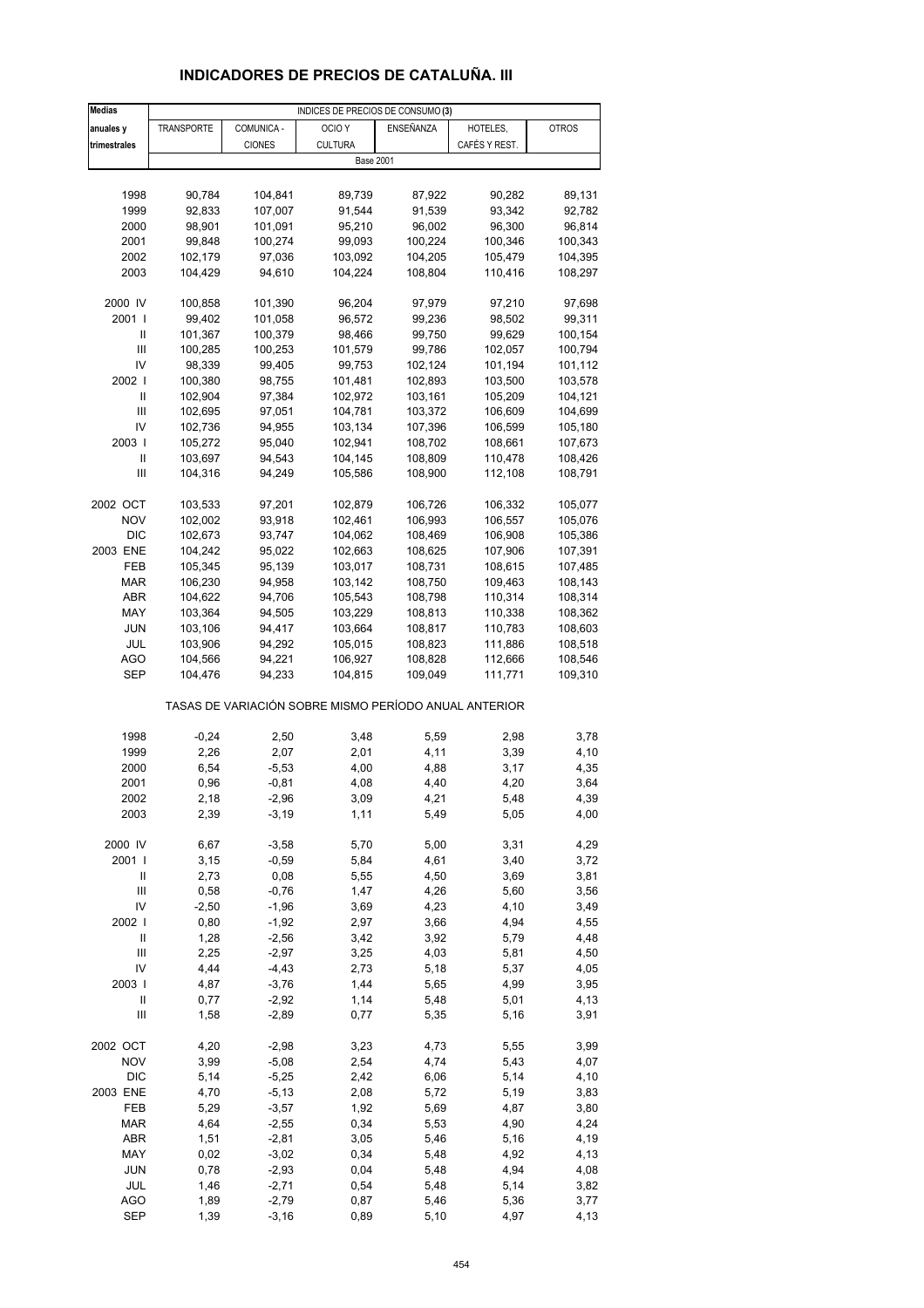| <b>Medias</b>                      |                      | COSTE SALARIAL       |                                                       |                          |              |              | <b>SALARIOS</b>                             |              |              |
|------------------------------------|----------------------|----------------------|-------------------------------------------------------|--------------------------|--------------|--------------|---------------------------------------------|--------------|--------------|
| anuales y                          | POR TRABAJADOR Y MES |                      | POR HORA EFECTIVA DE TRABAJO                          |                          |              |              | INCREMENTO SALARIAL PACTADO EN CONVENIO (4) |              |              |
| trimestrales                       | <b>TOTAL</b>         | <b>ORDINARIO</b>     | <b>TOTAL</b>                                          | <b>ORDINARIO</b>         | <b>TOTAL</b> | AGRIC.       | CONST.                                      | INDUST.      | SERV.        |
|                                    |                      | €                    |                                                       |                          |              |              | %                                           |              |              |
|                                    |                      |                      |                                                       |                          |              |              |                                             |              |              |
| 1998                               | 1.321,81             | 1.162,55             | 9,56                                                  | 8,42                     | 2,51         | 2,17         | 2,30                                        | 2,20         | 2,71         |
| 1999                               | 1.355,76             | 1.194,00             | 9,82                                                  | 8,66                     | 2,52         | 1,83         | 2,30                                        | 2,13         | 2,78         |
| 2000                               | 1.396,92             | 1.224,88             | 10, 14                                                | 8,91                     | 3,28         | 3,69         | 3,49                                        | 3,31         | 3,21         |
| 2001                               | 1.453,43             | 1.271,49             | 10,58                                                 | 9,27                     | 3,85         | 4,19         | 4,40                                        | 4,09         | 3,67         |
| 2002                               | 1.521,39             | 1.329,55             | 11,04                                                 | 9,66                     | 3,35         | 2,80         | 3,50                                        | 3,38         | 3,32         |
| 2003                               | 1.558,26             | 1.346,84             | 10,94                                                 | 9,45                     | 3,90         | 3,09         | 4,25                                        | 3,45         | 3,95         |
|                                    | 1.515,96             |                      |                                                       |                          |              |              |                                             |              |              |
| 2000 IV<br>2001 l                  |                      | 1.239,43             | 10,92                                                 | 8,93                     | 2,79<br>3,79 | 3,38         | 3,55                                        | 2,93         | 2,60         |
| Ш                                  | 1.364,64<br>1.486,06 | 1.253,69<br>1.258,21 | 9,19<br>10,43                                         | 8,44<br>8,83             | 3,79         | 2,50<br>2,50 | 4,40<br>4,40                                | 4,20<br>4,19 | 3,39<br>3,40 |
| Ш                                  | 1.384,52             | 1.285,26             | 11,27                                                 | 10,46                    | 3,64         | 3,66         | 4,40                                        | 4,09         | 3,24         |
| IV                                 | 1.578,48             | 1.288,79             | 11,42                                                 | 9,33                     | 3,81         | 4,19         | 4,40                                        | 4,04         | 3,61         |
| 2002                               | 1.426,66             |                      | 9,90                                                  | 9,14                     | 2,83         |              |                                             | 3,12         | 2,73         |
| Ш                                  | 1.558,05             | 1.317,97             |                                                       |                          | 2,80         | 2,80         | 3,08                                        |              | 2,69         |
| Ш                                  |                      | 1.315,61             | 10,78                                                 | 9,10                     |              | 2,80         | 3,03                                        | 3,09         |              |
| IV                                 | 1.453,35             | 1.347,03             | 11,58                                                 | 10,74                    | 2,80         | 2,80         | 3,03                                        | 3,10         | 2,69         |
| 2003                               | 1.647,51<br>1.496,18 | 1.337,60<br>1.342,76 | 11,88<br>10,28                                        | 9,64<br>9,22             | 2,82<br>3,96 | 2,80<br>3,09 | 3,48<br>4,25                                | 3,08<br>3,56 | 2,70<br>4,00 |
| Ш                                  |                      | 1.350,92             |                                                       |                          |              |              |                                             |              |              |
| Ш                                  | 1.620,34             |                      | 11,60                                                 | 9,67                     | 3,94<br>3,90 | 3,09<br>3,09 | 4,25<br>4,25                                | 3,49<br>3,45 | 3,99<br>3,95 |
|                                    |                      |                      |                                                       |                          |              |              |                                             |              |              |
| 2002 SEP                           |                      |                      |                                                       | ÷                        | 2,80         | 2,80         | 3,03                                        | 3,10         | 2,69         |
| OCT                                |                      |                      |                                                       | ä,                       | 2,80         | 2,80         | 3,03                                        | 3,08         | 2,69         |
| <b>NOV</b>                         |                      |                      | L,                                                    | ÷                        | 2,80         | 2,80         | 3,03                                        | 3,08         | 2,70         |
| <b>DIC</b>                         |                      |                      | ä,                                                    | ÷                        | 2,82         | 2,80         | 3,48                                        | 3,08         | 2,70         |
| 2003 ENE                           |                      |                      |                                                       | ä,                       | 4,01         | 3,09         | 4,25                                        | 3,14         | 4,09         |
| FEB                                |                      | ÷                    | ٠                                                     | $\overline{\phantom{a}}$ | 3,98         | 3,09         | 4,25                                        | 3,61         | 4,02         |
| <b>MAR</b>                         |                      |                      |                                                       | ä,                       | 3,96         | 3,09         | 4,25                                        | 3,56         | 4,00         |
| ABR                                |                      |                      |                                                       | ä,                       | 3,95         | 3,09         | 4,25                                        | 3,54         | 4,00         |
| MAY                                |                      | ÷                    | ٠                                                     | $\overline{\phantom{a}}$ | 3,95         | 3,09         | 4,25                                        | 3,54         | 4,00         |
| <b>JUN</b>                         |                      |                      |                                                       | ä,                       | 3,94         | 3,09         | 4,25                                        | 3,49         | 3,99         |
| JUL                                |                      |                      |                                                       |                          | 3,92         | 3,09         | 4,25                                        | 3,46         | 3,98         |
| <b>AGO</b>                         |                      |                      |                                                       | ÷,                       | 3,90         | 3,09         | 4,25                                        | 3,45         | 3,95         |
|                                    |                      |                      |                                                       |                          |              |              |                                             |              |              |
|                                    |                      |                      | TASAS DE VARIACIÓN SOBRE MISMO PERÍODO ANUAL ANTERIOR |                          |              |              |                                             |              |              |
|                                    |                      |                      |                                                       |                          |              |              |                                             |              |              |
| 1998                               | 2,88                 | 2,99                 | 3,05                                                  | 3,19                     |              |              |                                             |              |              |
| 1999                               | 2,57                 | 2,70                 | 2,67                                                  | 2,82                     |              |              |                                             |              |              |
| 2000                               | 3,04                 | 2,59                 | 3,34                                                  | 2,86                     |              |              |                                             |              |              |
| 2001                               | 4,04                 | 3,81                 | 4,29                                                  | 4,04                     |              |              |                                             |              |              |
| 2002                               | 4,68                 | 4,57                 | 4,33                                                  | 4,21                     |              |              |                                             |              |              |
| 2003                               | 4,42                 | 2,28                 | 5,80                                                  | 3,56                     |              |              |                                             |              |              |
| 2000 IV                            | 3,21                 | 2,52                 | 3,61                                                  | 2,88                     |              |              |                                             |              |              |
| 2001 l                             |                      | 4,24                 | 4,91                                                  | 4,07                     |              |              |                                             |              |              |
| $\ensuremath{\mathsf{II}}$         | 5,04<br>2,77         | 2,96                 | 2,96                                                  | 3,15                     |              |              |                                             |              |              |
| $\ensuremath{\mathsf{III}}\xspace$ | 4,37                 | 4,05                 | 4,74                                                  | 4,39                     |              |              |                                             |              |              |
| IV                                 | 4,12                 | 3,98                 | 4,58                                                  | 4,48                     |              |              |                                             |              |              |
| 2002                               | 4,54                 | 5,13                 | 7,73                                                  | 8,29                     |              |              |                                             |              |              |
| Ш                                  | 4,84                 | 4,56                 | 3,36                                                  | 3,06                     |              |              |                                             |              |              |
| $\ensuremath{\mathsf{III}}\xspace$ | 4,97                 | 4,81                 | 2,75                                                  | 2,68                     |              |              |                                             |              |              |
| IV                                 | 4,37                 | 3,79                 | 4,03                                                  | 3,32                     |              |              |                                             |              |              |
| 2003                               | 4,87                 | 1,88                 | 3,84                                                  | 0,88                     |              |              |                                             |              |              |
| $\ensuremath{\mathsf{II}}$         | 4,00                 | 2,68                 | 7,61                                                  | 6,26                     |              |              |                                             |              |              |
| Ш                                  |                      |                      |                                                       |                          |              |              |                                             |              |              |
|                                    |                      |                      |                                                       |                          |              |              |                                             |              |              |
| 2002 SEP                           |                      |                      |                                                       |                          |              |              |                                             |              |              |
| OCT                                |                      |                      |                                                       |                          |              |              |                                             |              |              |
| <b>NOV</b>                         |                      |                      |                                                       |                          |              |              |                                             |              |              |
| <b>DIC</b>                         |                      |                      |                                                       |                          |              |              |                                             |              |              |
| 2003 ENE                           |                      |                      |                                                       |                          |              |              |                                             |              |              |
| FEB                                |                      |                      |                                                       |                          |              |              |                                             |              |              |
| <b>MAR</b>                         |                      |                      |                                                       |                          |              |              |                                             |              |              |
| ABR                                |                      |                      |                                                       |                          |              |              |                                             |              |              |
| MAY                                |                      |                      |                                                       |                          |              |              |                                             |              |              |
| <b>JUN</b>                         |                      |                      |                                                       |                          |              |              |                                             |              |              |
| JUL                                |                      |                      |                                                       |                          |              |              |                                             |              |              |

## **INDICADORES DE SALARIOS DE CATALUÑA**

AGO - - - - - - ---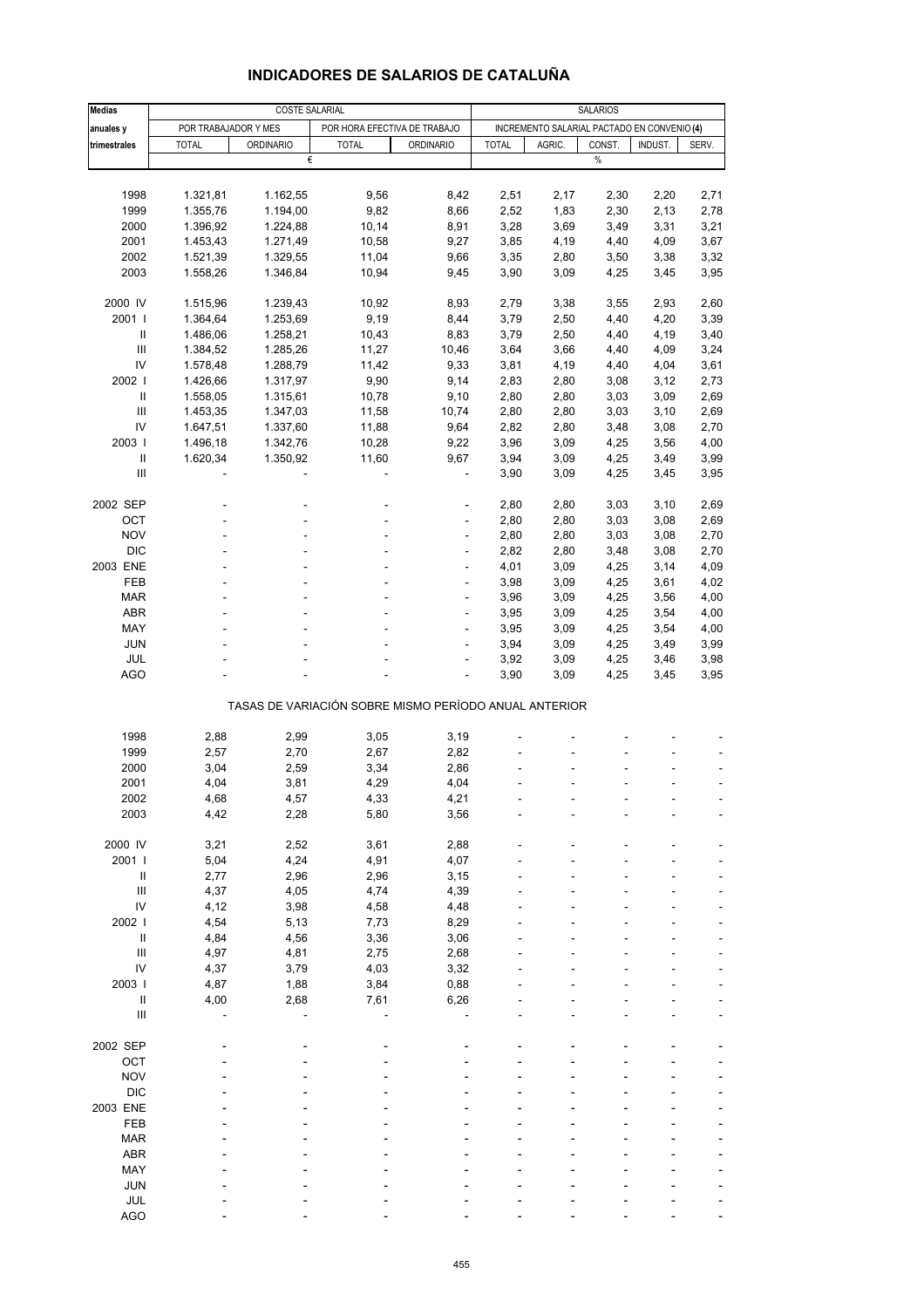# **INDICADORES MONETARIOS DE CATALUÑA**

| <b>Medias</b>  |                          | CRÉDITOS Y DEPÓSITOS DEL SISTEMA BANCARIO |                                                       | HIPOTECAS INMOBILIARIAS |                  |                           |
|----------------|--------------------------|-------------------------------------------|-------------------------------------------------------|-------------------------|------------------|---------------------------|
| anuales y      | <b>CRÉDITOS</b>          |                                           | <b>DEPÓSITOS</b>                                      |                         |                  | FINCAS RÚSTICAS Y URBANAS |
| trimestrales   | S.PRIVADO                | S.PÚBLICO                                 | S.PRIVADO                                             | S.PÚBLICO               | NÚMERO           | <b>IMPORTE</b>            |
|                |                          |                                           | Millones de €                                         |                         | Unidades         | Miles de €                |
|                |                          |                                           |                                                       |                         |                  |                           |
| 1998           | 69.815,74                | 6.935,09                                  | 76.720,08                                             | 1.433,40                | 10.824           | 716.956                   |
| 1999           | 82.587,82                | 6.344,08                                  | 81.060,86                                             | 1.547,10                | 12.527           | 910.691                   |
| 2000           | 95.599,07                | 6.275,33                                  | 84.463,06                                             | 1.640,84                | 11.995           | 1.004.399                 |
| 2001           | 107.346,41               | 5.860,98                                  | 90.508,48                                             | 2.323,73                | 11.837           | 1.079.212                 |
| 2002           | 121.024,01               | 6.167,87                                  | 101.496,28                                            | 2.861,76                | 12.671           | 1.290.777                 |
| 2003           | 133.434,35               | 6.238,87                                  | 105.222,19                                            | 2.153,75                | 15.006           | 1.638.247                 |
|                |                          |                                           |                                                       |                         |                  |                           |
| 2000 III       | 96.832,40                | 6.033,33                                  | 84.503,59                                             | 1.748,96                | 11.333           | 932.765                   |
| IV<br>2001 l   | 101.266,93<br>103.236,75 | 6.031,55<br>6.401,95                      | 88.276,53<br>87.107,62                                | 1.685,87<br>2.147,80    | 11.145<br>12.410 | 946.053<br>1.063.073      |
| Ш              | 107.884,25               | 5.792,50                                  | 90.187,63                                             | 3.540,87                | 12.034           | 1.126.729                 |
| Ш              | 107.069,11               | 5.506,34                                  | 91.296,01                                             | 1.817,68                | 10.677           | 986.101                   |
| IV             | 111.195,53               | 5.743,13                                  | 93.442,68                                             | 1.788,58                | 12.226           | 1.140.946                 |
| 2002           | 115.573,48               | 6.231,97                                  | 97.295,28                                             | 2.493,87                | 13.435           | 1.278.758                 |
| Ш              | 120.514,04               | 6.403,46                                  | 102.304,22                                            | 2.825,50                | 13.638           | 1.400.515                 |
| Ш              | 122.735,22               | 6.052,19                                  | 102.421,32                                            | 3.931,16                | 12.285           | 1.311.616                 |
| IV             | 125.273,29               | 5.983,87                                  | 103.964,30                                            | 2.196,50                | 11.324           | 1.172.220                 |
| 2003           | 128.806,93               | 6.036,37                                  | 104.322,30                                            | 2.127,66                | 15.639           | 1.666.496                 |
| Ш              | 138.061,77               | 6.441,38                                  | 106.122,07                                            | 2.179,84                | 14.374           | 1.609.997                 |
|                |                          |                                           |                                                       |                         |                  |                           |
| 2002 JUL       |                          |                                           |                                                       |                         | 13.267           | 1.436.287                 |
| AGO            | L,                       | L,                                        |                                                       |                         | 10.866           | 1.102.586                 |
| SEP            |                          |                                           |                                                       |                         | 12.721           | 1.395.974                 |
| OCT            | ÷                        | ä,                                        | $\overline{a}$                                        | ٠                       | 12.418           | 1.280.847                 |
| <b>NOV</b>     |                          | L,                                        |                                                       | L,                      | 10.262           | 1.058.394                 |
| <b>DIC</b>     |                          |                                           |                                                       |                         | 11.293           | 1.177.420                 |
| 2003 ENE       | ÷                        | ä,                                        | $\overline{a}$                                        | ٠                       | 15.744           | 1.587.580                 |
| FEB            |                          | L,                                        |                                                       | L,                      | 15.373           | 1.684.080                 |
| <b>MAR</b>     |                          |                                           |                                                       |                         | 15.800           | 1.727.829                 |
| ABR            |                          | ä,                                        | ÷                                                     | ÷,                      | 13.903           | 1.520.307                 |
| MAY            |                          |                                           |                                                       |                         | 15.036           | 1.754.287                 |
| <b>JUN</b>     |                          |                                           |                                                       |                         | 14.182           | 1.555.398                 |
|                |                          |                                           | TASAS DE VARIACIÓN SOBRE MISMO PERÍODO ANUAL ANTERIOR |                         |                  |                           |
| 1998           | 14,95                    | $-11,25$                                  | $-2,82$                                               | 23,63                   | 6,64             | 21,20                     |
| 1999           | 18,29                    | $-8,52$                                   | 5,66                                                  | 7,93                    | 15,73            | 27,02                     |
| 2000           | 15,75                    | $-1,08$                                   | 4,20                                                  | 6,06                    | $-4,25$          | 10,29                     |
| 2001           | 12,29                    | $-6,60$                                   | 7,16                                                  | 41,62                   | $-1,32$          | 7,45                      |
| 2002           | 12,74                    | 5,24                                      | 12,14                                                 | 23,15                   | 7,04             | 19,60                     |
| 2003           | 13,04                    | $-1,25$                                   | 5,43                                                  | $-19,02$                | 10,86            | 22,29                     |
|                |                          |                                           |                                                       |                         |                  |                           |
| 2000 III       | 15,53                    | 1,33                                      | 3,68                                                  | 19,57                   | $-1,60$          | 7,00                      |
| IV             | 15,81                    | $-8,90$                                   | 5,83                                                  | 8,72                    | $-3,64$          | 8,94                      |
| 2001           | 16,39                    | $-3,06$                                   | 6,72                                                  | 48,64                   | $-3,78$          | 4,33                      |
| Ш              | 12,86                    | $-9,94$                                   | 8,08                                                  | 110,32                  | $-4,53$          | 0,62                      |
| Ш              | 10,57                    | $-8,73$                                   | 8,04                                                  | 3,93                    | $-5,79$          | 5,72                      |
| IV             | 9,80                     | $-4,78$                                   | 5,85                                                  | 6,09                    | 9,71             | 20,60                     |
| 2002 l         | 11,95                    | $-2,66$                                   | 11,70                                                 | 16, 11                  | 8,26             | 20,29                     |
| $\sf II$       | 11,71                    | 10,55                                     | 13,43                                                 | $-20,20$                | 13,33            | 24,30                     |
| $\mathsf{III}$ | 14,63                    | 9,91                                      | 12,19                                                 | 116,27                  | 15,06            | 33,01                     |
| IV             | 12,66                    | 4,19                                      | 11,26                                                 | 22,81                   | $-7,38$          | 2,74                      |
| 2003           | 11,45                    | $-3,14$                                   | 7,22                                                  | $-14,68$                | 16,40            | 30,32                     |
| Ш              | 14,56                    | 0,59                                      | 3,73                                                  | $-22,85$                | 5,39             | 14,96                     |
| 2002 JUL       |                          |                                           |                                                       |                         | 15,70            | 39,86                     |
| <b>AGO</b>     |                          |                                           |                                                       |                         | 13,32            | 22,25                     |
| <b>SEP</b>     |                          |                                           |                                                       |                         | 15,92            | 35,60                     |
| ост            |                          |                                           |                                                       |                         | $-7,80$          | 0,08                      |
| <b>NOV</b>     |                          |                                           |                                                       |                         | $-11,57$         | $-10,04$                  |
| <b>DIC</b>     |                          |                                           |                                                       |                         | $-2,69$          | 21,83                     |
| 2003 ENE       |                          |                                           |                                                       |                         | 18,03            | 23,21                     |
| FEB            |                          |                                           |                                                       |                         | 6,44             | 23,29                     |
| MAR            |                          |                                           |                                                       |                         | 26,16            | 46,20                     |
| ABR            |                          |                                           |                                                       |                         | 3,44             | 10,79                     |
| MAY            |                          |                                           |                                                       |                         | 0,37             | 11,13                     |
| <b>JUN</b>     |                          |                                           |                                                       |                         | 13,52            | 24,36                     |